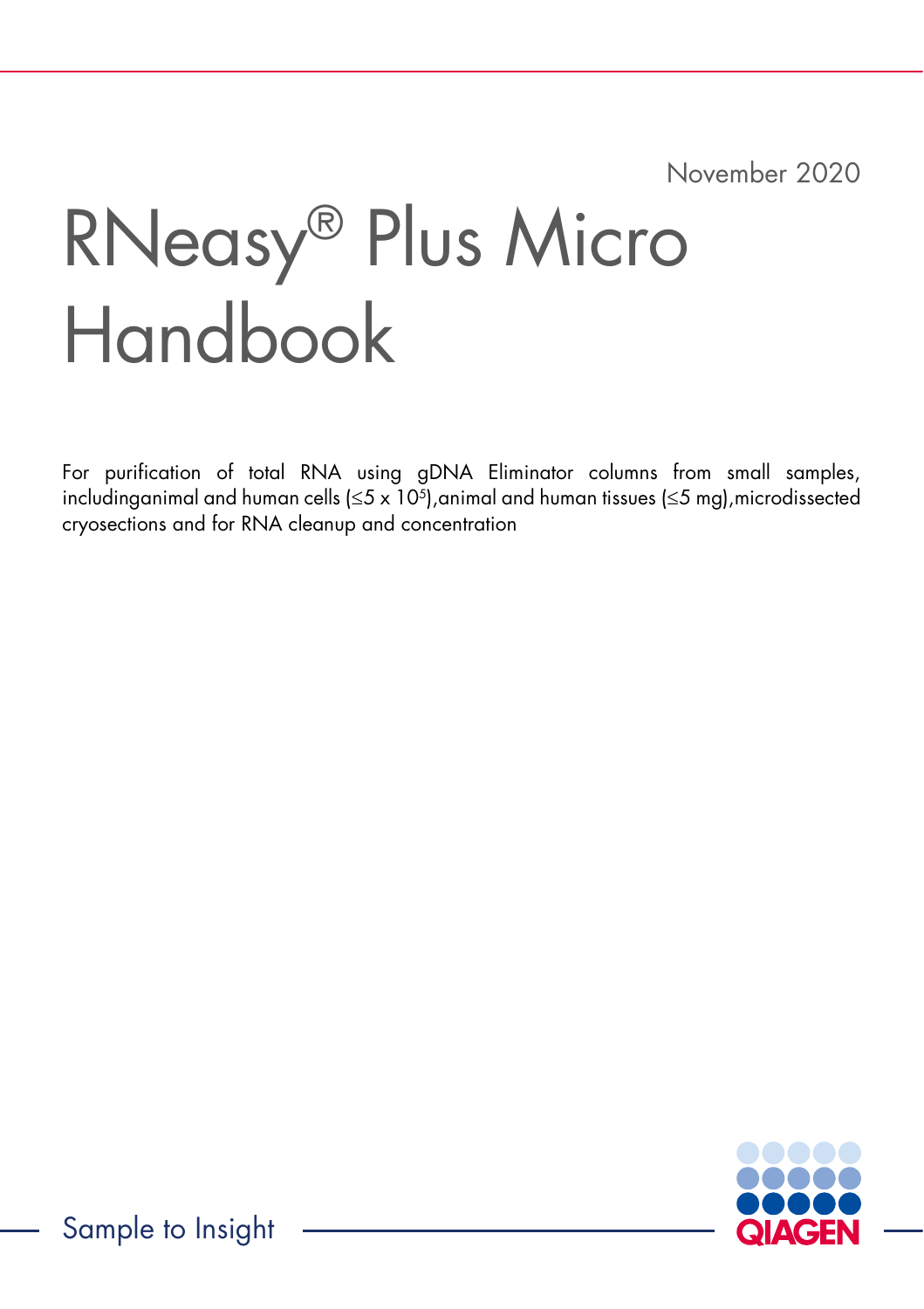### **Contents**

| Protocol: Purification of Total RNA from Animal and Human Tissues  30      |  |
|----------------------------------------------------------------------------|--|
| Protocol: Purification of Total RNA from Microdissected Cryosections 39    |  |
|                                                                            |  |
|                                                                            |  |
| Appendix B: Storage, Quantification and Determination of Quality of RNA 52 |  |
|                                                                            |  |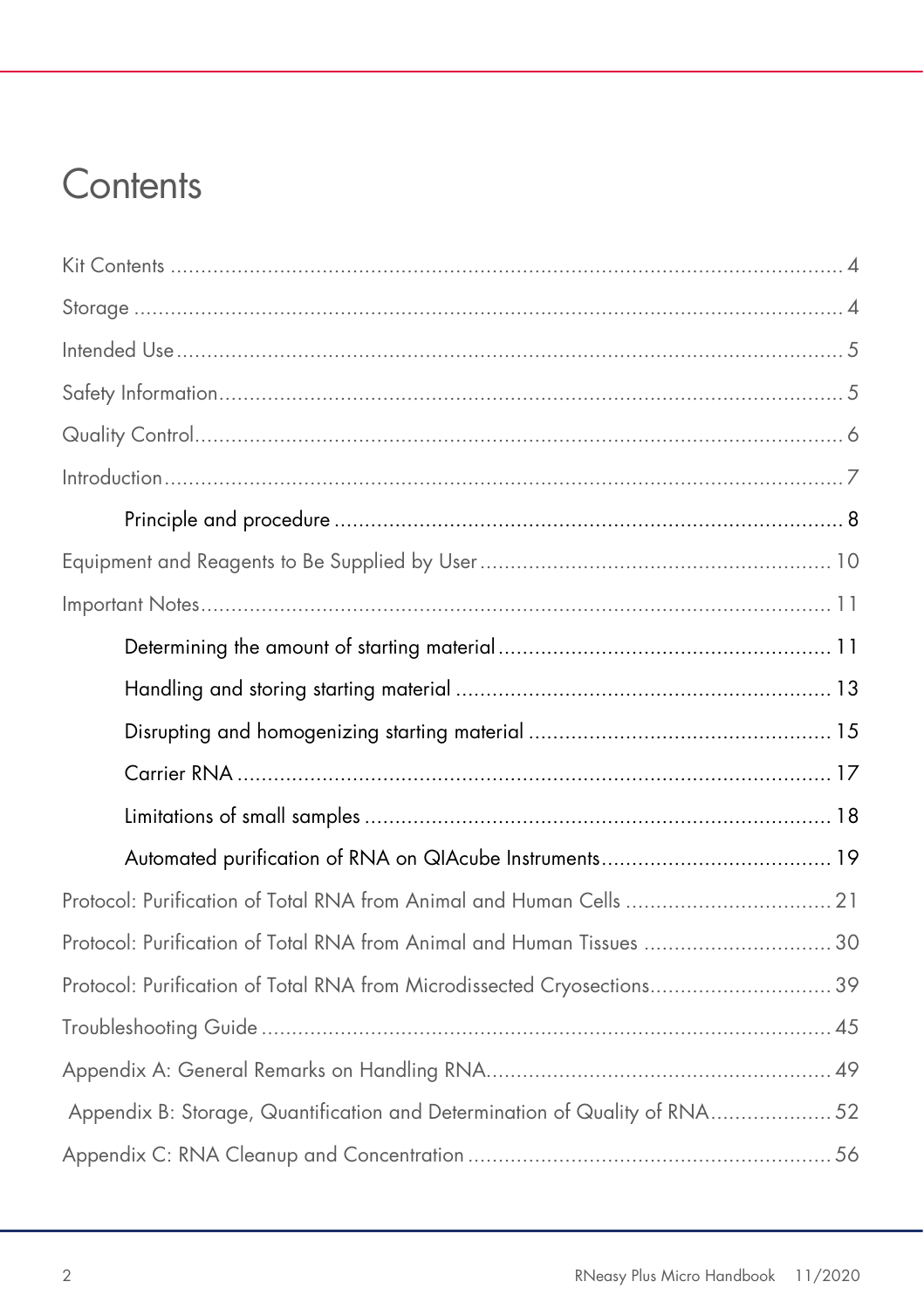| Appendix D: Purification of Total RNA Containing Small RNAs from Cells 57 |  |
|---------------------------------------------------------------------------|--|
|                                                                           |  |
|                                                                           |  |
|                                                                           |  |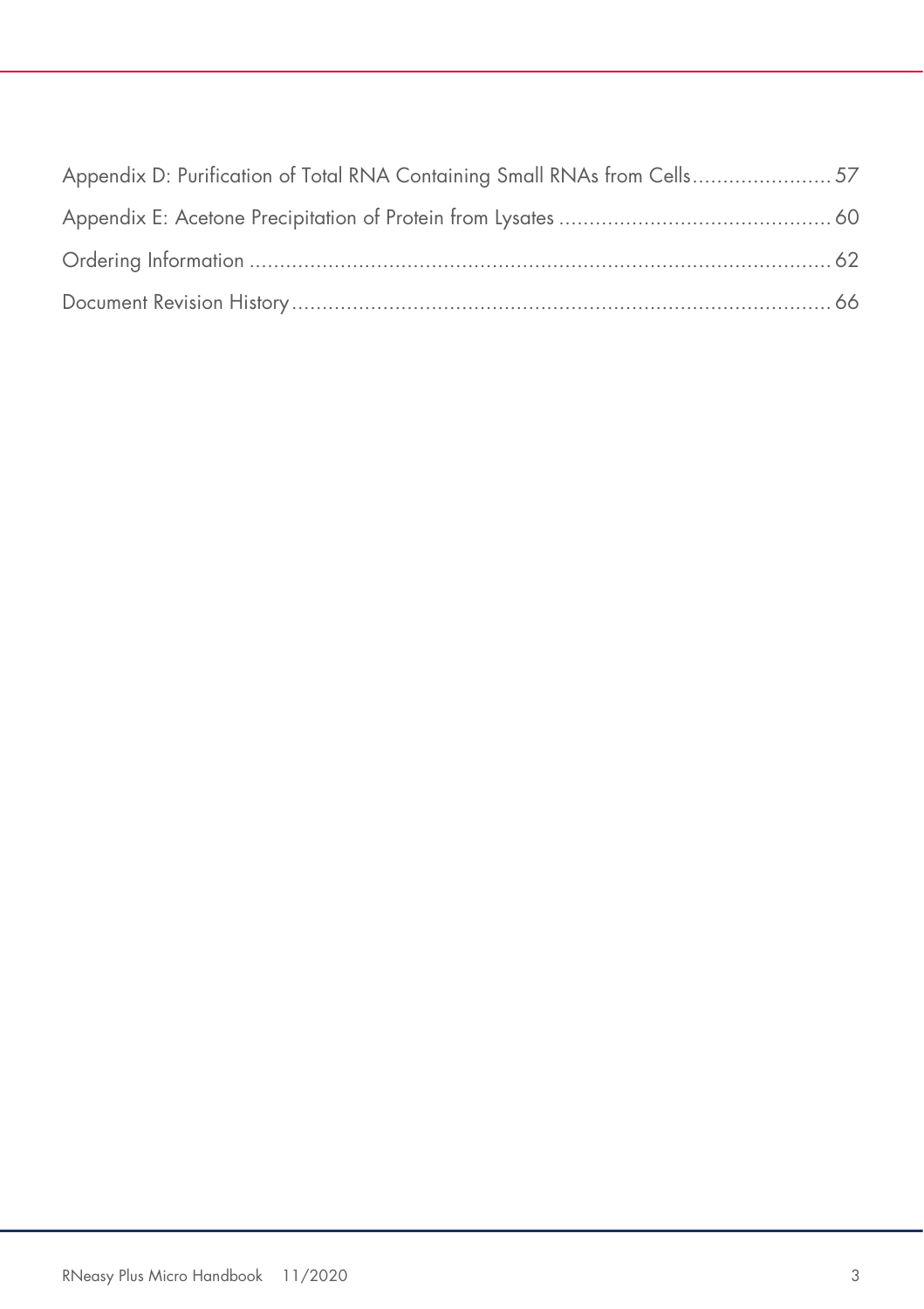### Kit Contents

| <b>RNeasy Plus Micro Kit</b><br>Catalog no.<br>Number of preps                       | (50)<br>74034<br>50 |
|--------------------------------------------------------------------------------------|---------------------|
| gDNA Eliminator Mini Spin Columns (uncolored)<br>(each in a 2 ml Collection Tube)    | 50                  |
| RNeasy MinElute <sup>®</sup> Spin Columns (pink)<br>(each in a 2 ml Collection Tube) | 50                  |
| Collection Tubes (1.5 ml)                                                            | 50                  |
| Collection Tubes (2 ml)                                                              | 100                 |
| Buffer RLT Plus*                                                                     | 45 ml               |
| Buffer RW1*                                                                          | $45$ m              |
| Buffer RPE <sup>†</sup> (concentrate)                                                | $11 \text{ ml}$     |
| <b>RNase-Free Water</b>                                                              | $3 \times 10$ ml    |
| Carrier RNA, poly-A                                                                  | $310 \mu g$         |
| Quick-Start Protocol                                                                 | 1                   |

\* Contains a guanidine salt. Not compatible with disinfectants containing bleach. See page 5 for safety information.

† Before using for the first time, add 4 volumes of ethanol (96–100%) as indicated on the bottle to obtain a working solution.

### Storage

The RNeasy Plus Micro Kit is shipped at ambient temperature. Store the RNeasy MinElute spin columns immediately upon receipt at 2–8ºC. Store the remaining components of the kit dry at room temperature (15–25ºC). All kit components are stable for at least 9 months under these conditions, if not otherwise stated on the label.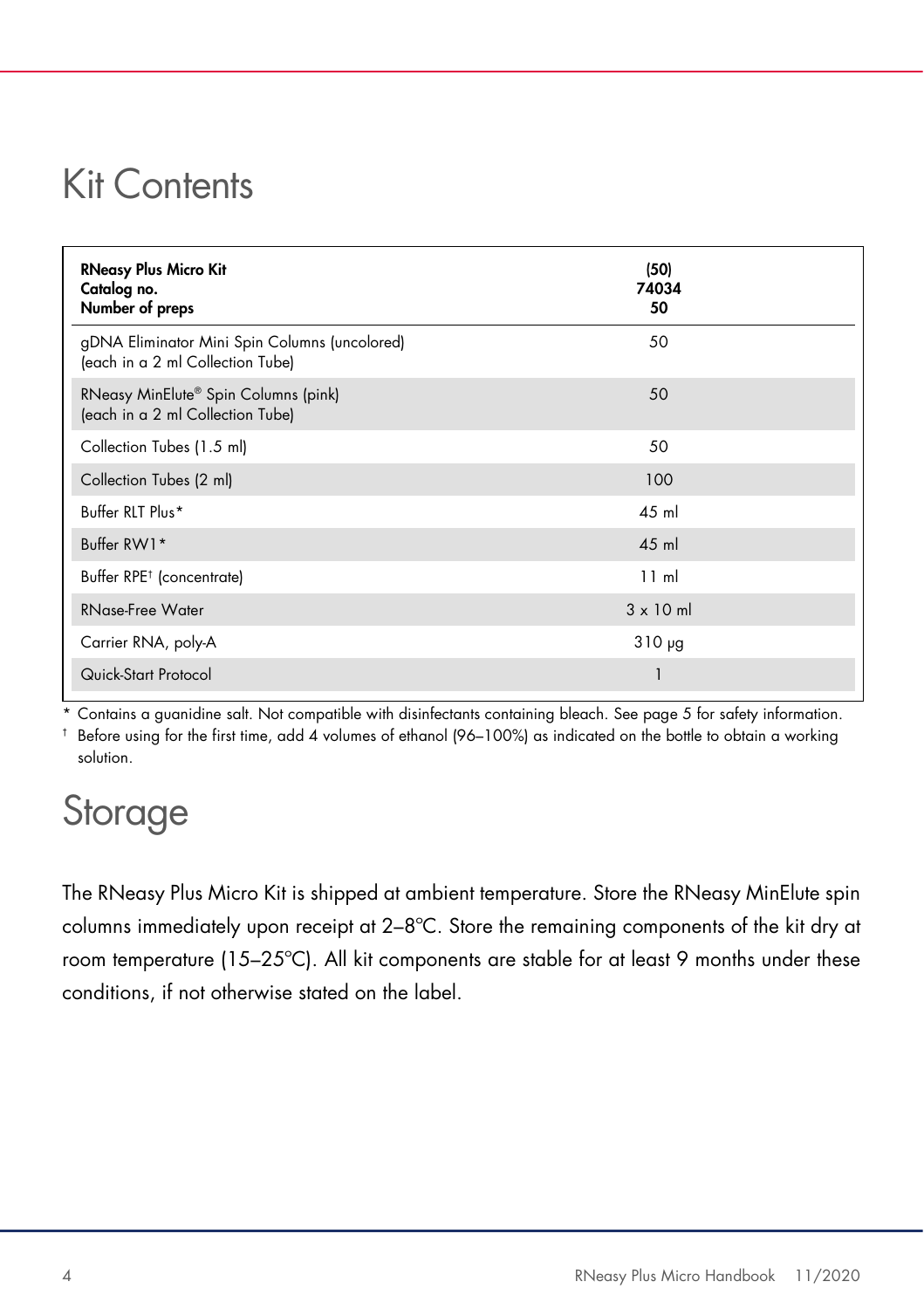### Intended Use

The RNeasy Plus Micro Kit is intended for research use. No claim or representation is intended to provide information for the diagnosis, prevention or treatment of a disease.

QIAcube® Connect is designed to perform fully automated purification of nucleic acids and proteins in molecular biology applications. The system is intended for use by professional users trained in molecular biological techniques and the operation of QIAcube Connect.

All due care and attention should be exercised in the handling of the products. We recommend all users of QIAGEN® products to adhere to the NIH guidelines that have been developed for recombinant DNA experiments or to other applicable guidelines.

### Safety Information

When working with chemicals, always wear a suitable lab coat, disposable gloves and protective goggles. For more information, please consult the appropriate safety data sheets (SDSs). These are available online in convenient and compact PDF format at www.qiagen.com/safety where you can find, view and print the SDS for each QIAGEN kit and kit component.

CAUTION CAUTION: DO NOT add bleach or acidic solutions directly to the samplepreparation waste.

Buffer RLT Plus contains guanidine thiocyanate and Buffer RW1 contains a small amount of guanidine thiocyanate. Guanidine salts can form highly reactive compounds when combined with bleach. If liquid containing these buffers is spilt, clean with suitable laboratory detergent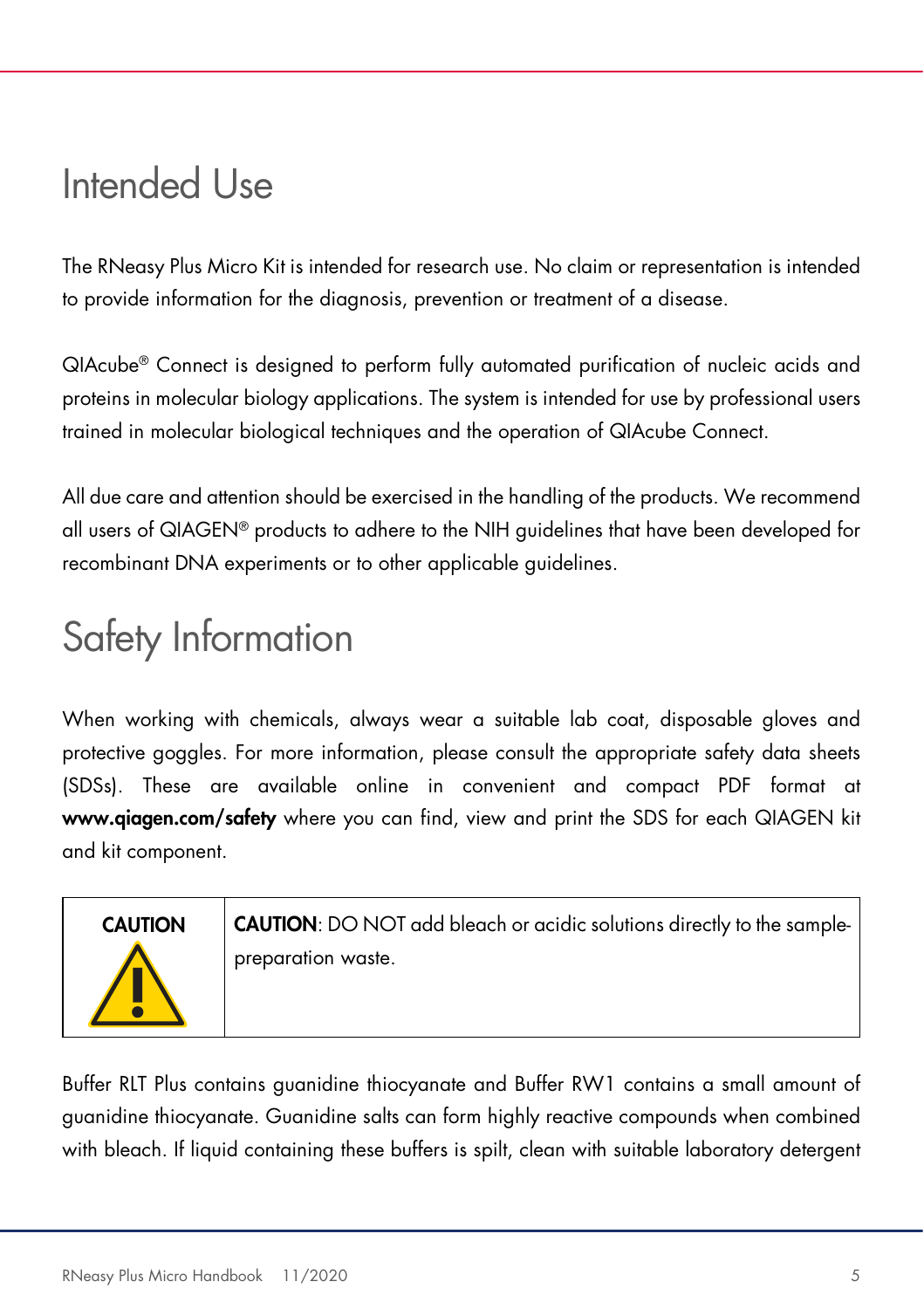and water. If the spilt liquid contains potentially infectious agents, clean the affected area first with laboratory detergent and water and then with 1% (v/v) sodium hypochlorite.

## Quality Control

In accordance with QIAGEN's ISO-certified Quality Management System, each lot of RNeasy Plus Micro Kit is tested against predetermined specifications to ensure consistent product quality.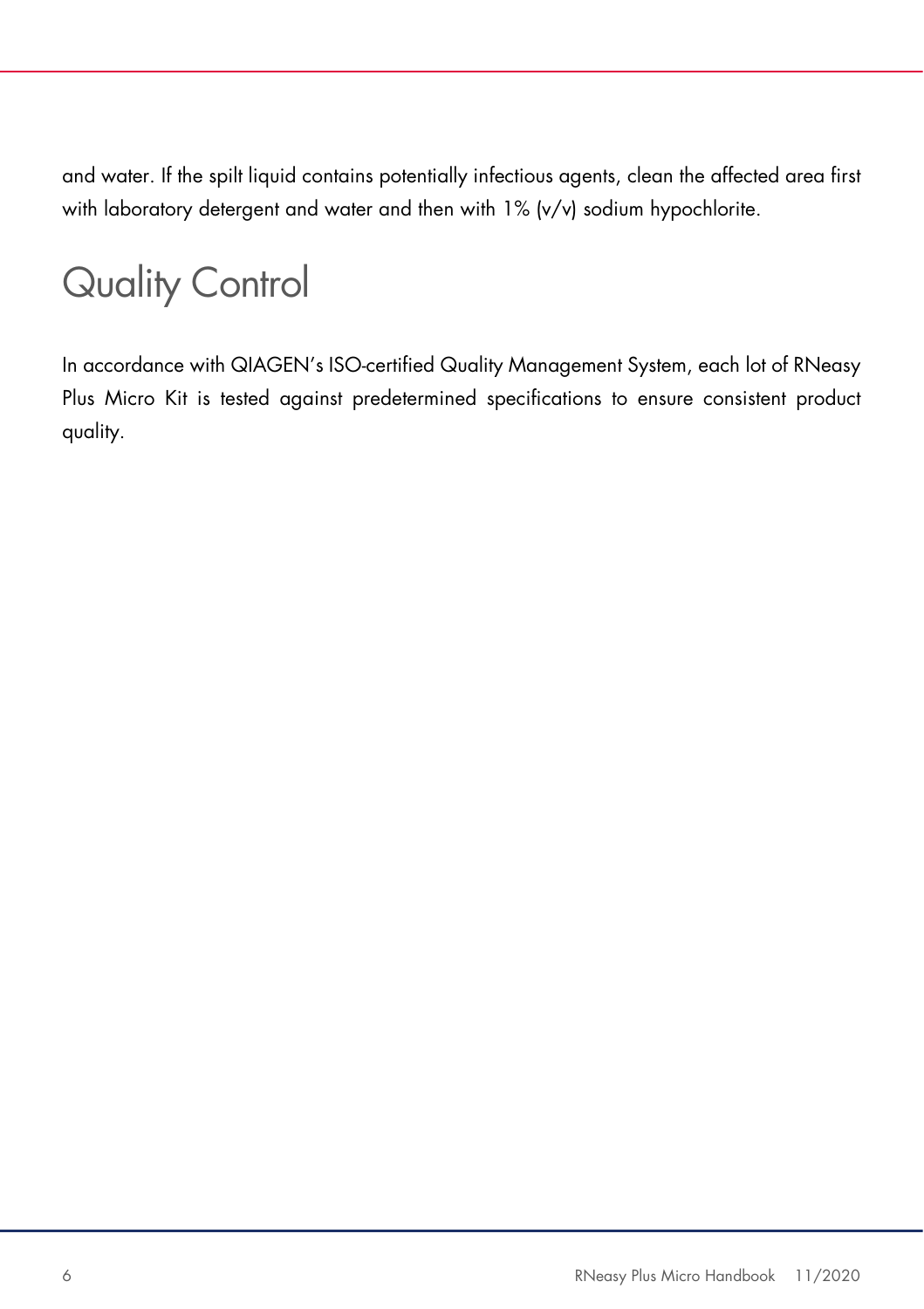### Introduction

The RNeasy Plus Micro Kit is designed to purify total RNA from small amounts of cells (as little as 1 cell) or easy-to-lyse tissues. Suitable starting materials include laser-microdissected (LMD) cryosections, fine-needle aspirates (FNA) and FACS® sorted cells. Genomic DNA contamination is effectively removed using a specially designed gDNA Eliminator spin column. The purified RNA is ready to use and is ideally suited for downstream applications that are sensitive to low amounts of DNA contamination, such as quantitative, real-time RT-PCR.\* The purified RNA can also be used in other applications, including:

- RT-PCR
- Differential display
- cDNA synthesis
- Northern, dot and slot blot analyses
- Primer extension
- Poly A+ RNA selection
- RNase/S1 nuclease protection
- **Microarrays**

The RNeasy Plus Micro Kit allows the parallel processing of multiple samples in less than 30 minutes. Methods involving the use of toxic substances, such as phenol and/or chloroform, or time-consuming and tedious methods, such as alcohol precipitation, are replaced by the RNeasy Plus procedure.

<sup>\*</sup> Visit www.qiagen.com/geneXpression for information on standardized solutions for gene expression analysis from QIAGEN.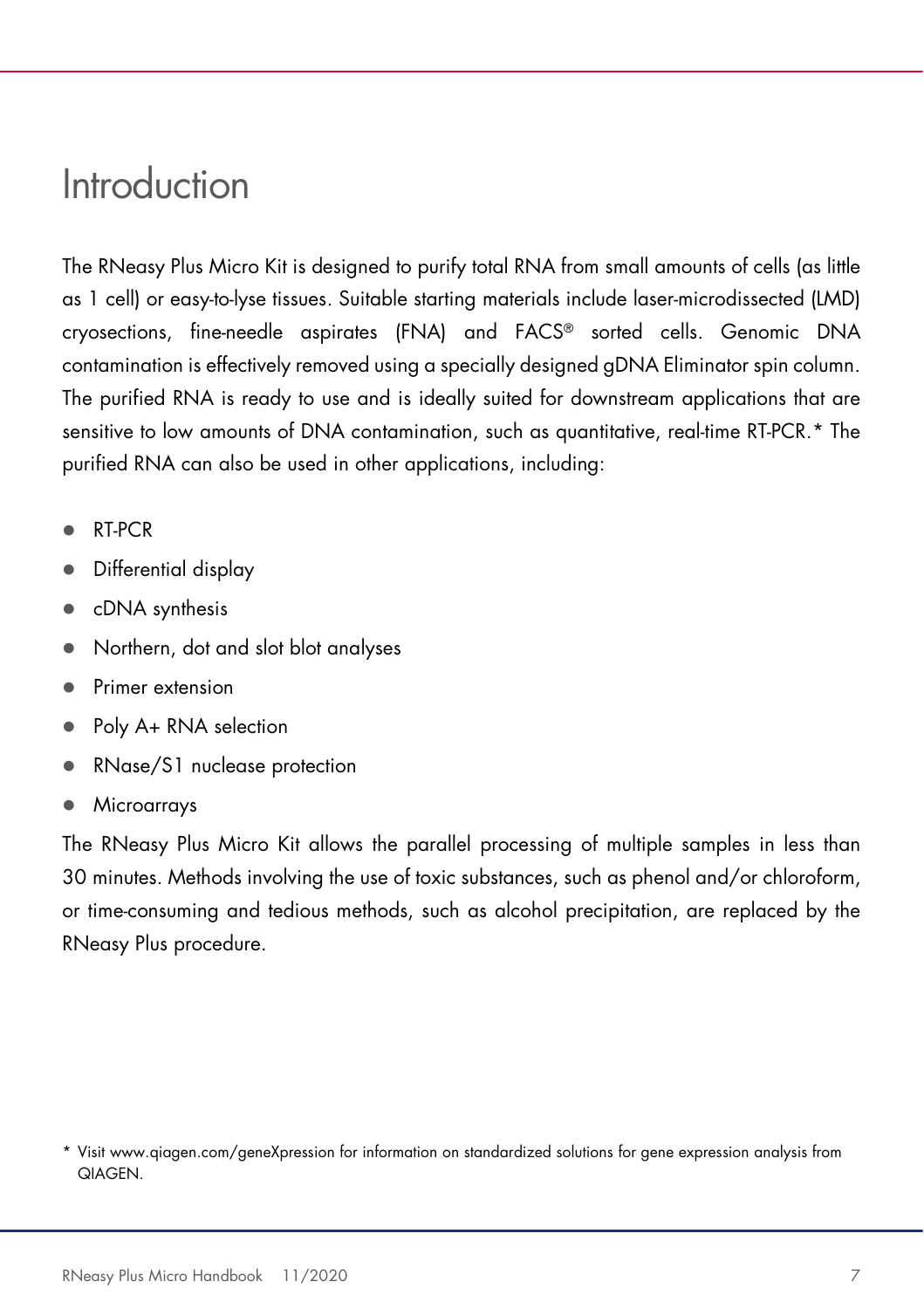### Principle and procedure

The RNeasy Plus Micro procedure integrates QIAGEN's technology for selective removal of double-stranded DNA with well-established RNeasy MinElute technology. Efficient purification of high-quality RNA in a small elution volume is guaranteed, without the need for additional DNase digestion.

Biological samples are first lysed and homogenized in a highly denaturing guanidineisothiocyanate–containing buffer, which immediately inactivates RNases to ensure isolation of intact RNA. The lysate is then passed through a gDNA Eliminator spin column. This column, in combination with the optimized high-salt buffer, efficiently removes genomic DNA.

Ethanol is added to the flow-through to provide appropriate binding conditions for RNA, and the sample is then applied to an RNeasy MinElute spin column, where total RNA binds to the membrane and contaminants are efficiently washed away. High-quality RNA is then eluted in as little as 14 µl of water.

With the RNeasy Plus Micro procedure, all RNA molecules longer than 200 nucleotides are purified. The procedure enriches for mRNA, since most RNAs <200 nucleotides (such as 5.8S rRNA, 5S rRNA and tRNAs, which together make up 15–20% of total RNA) are selectively excluded. The size distribution of the purified RNA is comparable to that obtained by centrifugation through a CsCl cushion, where small RNAs do not sediment efficiently. A modification of the RNeasy Plus Micro procedure for cells allows the purification of total RNA containing small RNAs, such as miRNA (see Appendix D, page 57).

In this handbook, different protocols are provided for different starting materials. The protocols differ primarily in the lysis and homogenization of the sample. Once the sample is applied to the gDNA Eliminator spin column, the protocols are similar (see flowchart, next page).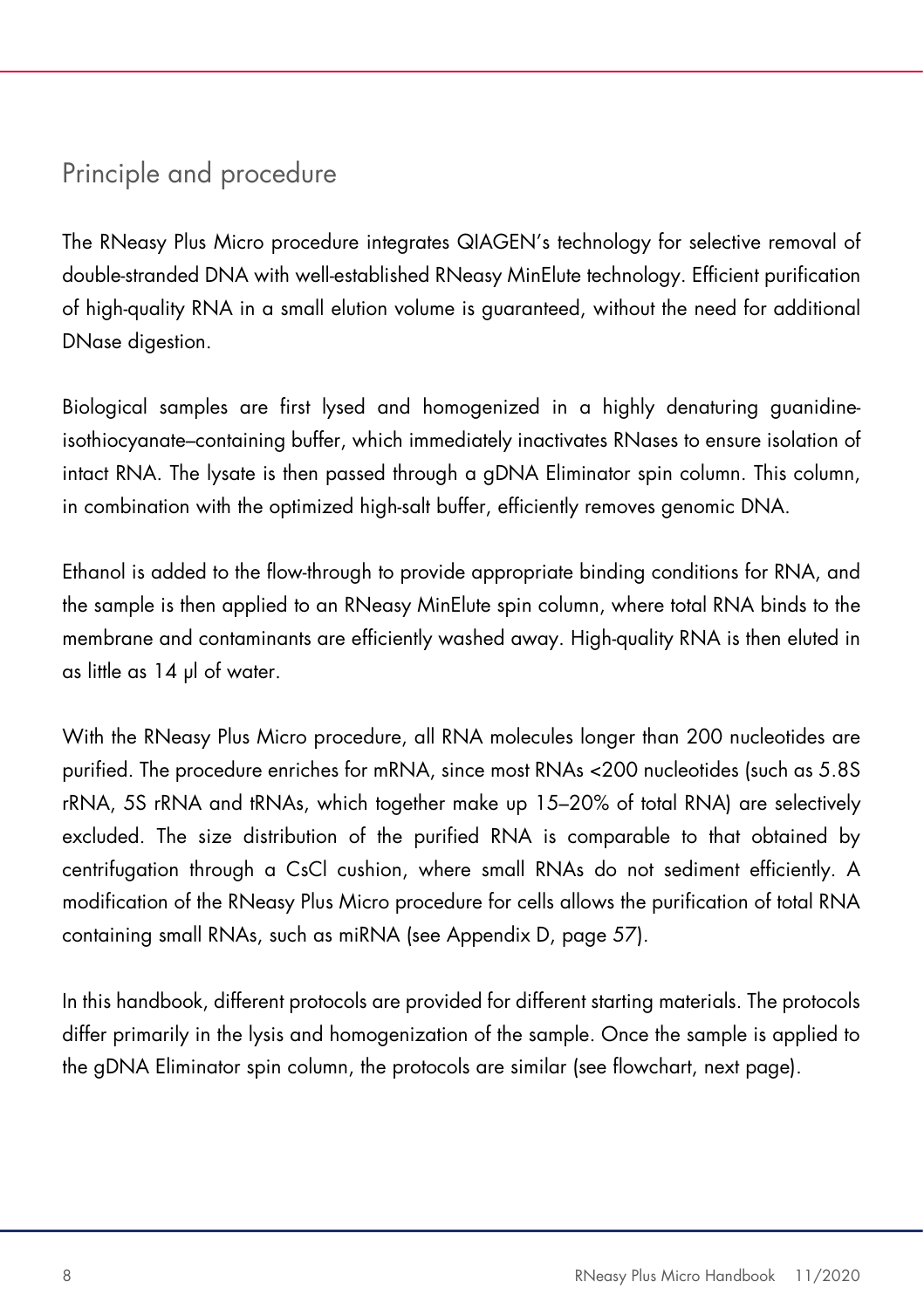### RNeasy Plus Micro Procedure

Cells or tissue

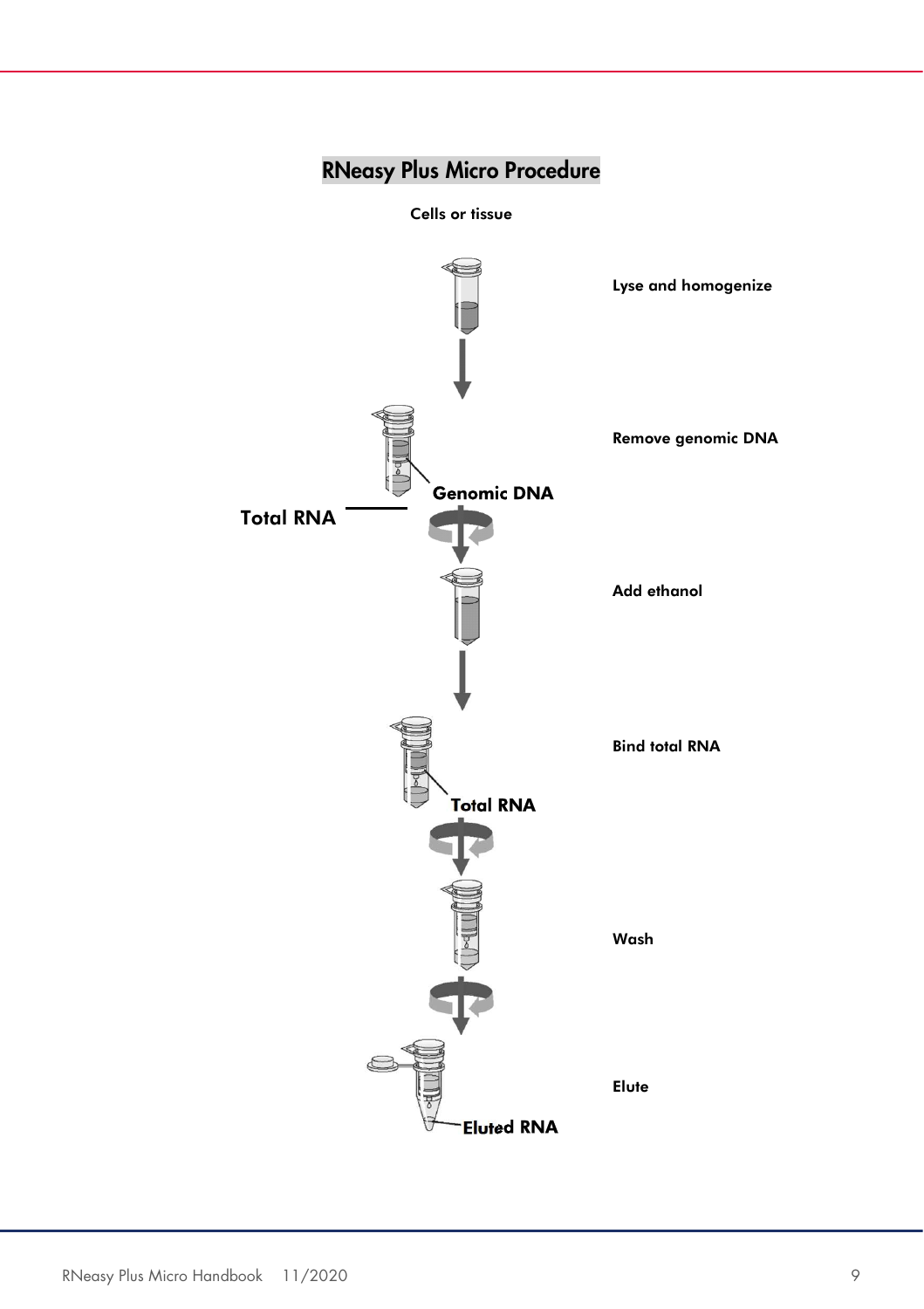### Equipment and Reagents to Be Supplied by User

When working with chemicals, always wear a suitable lab coat, disposable gloves and protective goggles. For more information, consult the appropriate safety data sheets (SDSs), available from the product supplier.

- $\bullet$  14.3 M β-mercaptoethanol (β-ME) (commercially available solutions are usually 14.3 M) or, alternatively, 2 M dithiothreitol (DTT) in water
- $\bullet$  Ethanol (70% and 96-100%)\*
- Sterile, RNase-free pipet tips
- Microcentrifuge (with rotor for 2 ml tubes)
- Vortexer
- Disposable gloves
- Reagent for RNA stabilization (see page 13):
	- For cell samples: RNAprotect® Cell Reagent† or liquid nitrogen
	- For tissue samples: RNAprotect Tissue Reagent† (stabilizes RNA only), Allprotect® Tissue Reagent† (stabilizes DNA, RNA and protein) or liquid nitrogen
- Equipment for sample disruption and homogenization (see pages 15–17). Depending on the method chosen, one or more of the following are required:
	- Trypsin and PBS
	- QIAshredder homogenizer<sup>†</sup>
	- Blunt-ended needle and syringe
	- Mortar and pestle
	- TissueRuptor II with TissueRuptor Disposable Probes<sup>t</sup>
	- $\circ$  Tissuelyser II<sup>t</sup>

† For ordering information, see page 50.

<sup>\*</sup> Do not use denatured alcohol, which contains other substances, such as methanol or methylethylketone.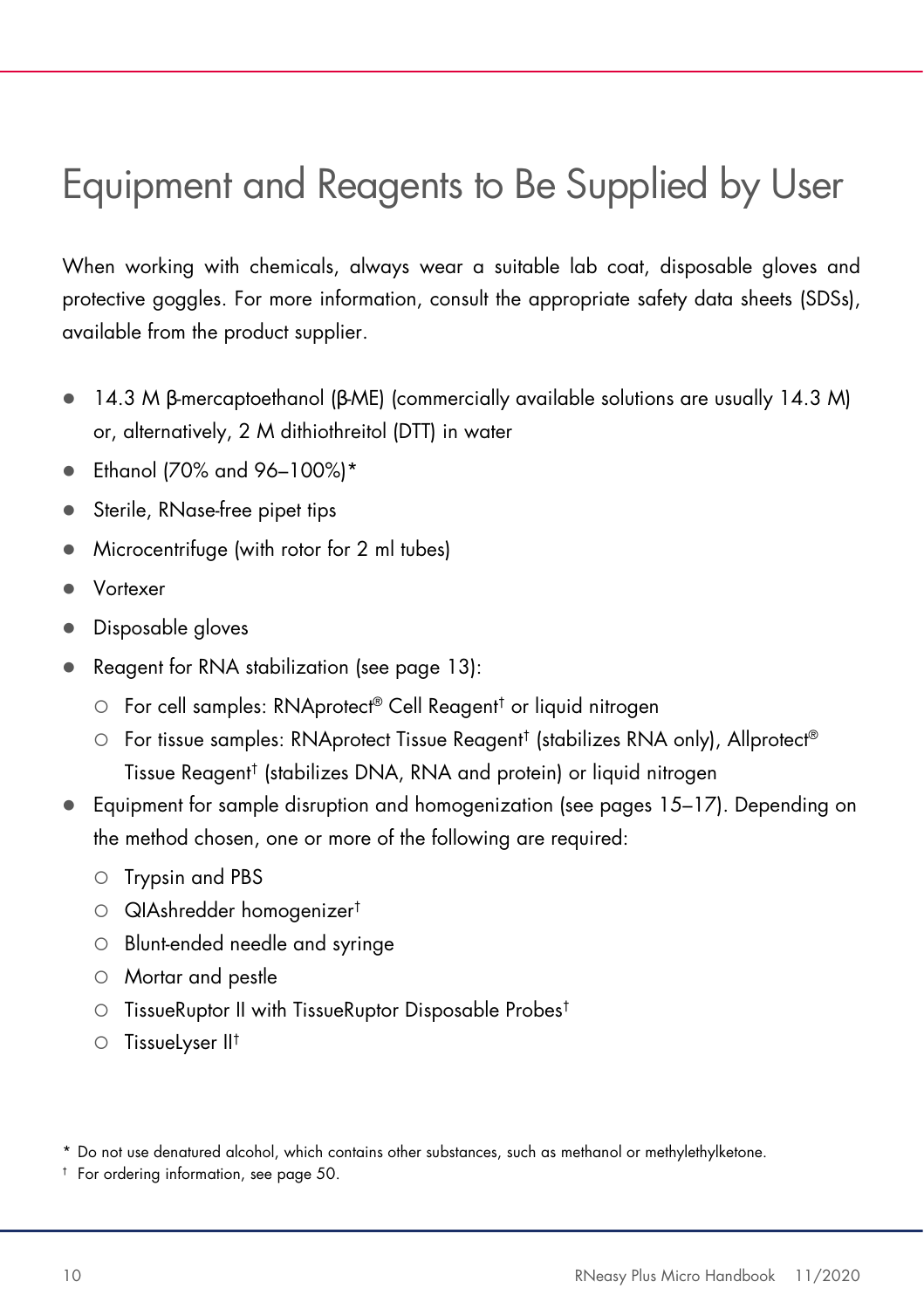### Important Notes

### Determining the amount of starting material

It is essential to use the correct amount of starting material to obtain optimal RNA yield and purity. The maximum amount that can be used is determined by:

- The type of sample and its RNA content
- The volume of Buffer RLT Plus required for efficient lysis
- The DNA removal capacity of the gDNA Eliminator spin column
- The RNA binding capacity of the RNeasy MinElute spin column

When processing samples containing high amounts of DNA or RNA, less than the maximum amount of starting material shown in Table 1 should be used, so that the DNA removal capacity of the gDNA Eliminator spin column and the RNA binding capacity of the RNeasy MinElute spin column are not exceeded.

When processing samples containing average or low amounts of RNA, the maximum amount of starting material shown in Table 1 can be used. However, even though the RNA binding capacity of the RNeasy MinElute spin column is not reached, the maximum amount of starting material must not be exceeded. Otherwise, lysis will be incomplete and cellular debris may interfere with the binding of RNA to the RNeasy spin column membrane, resulting in lower RNA yield and purity.

More information on using the correct amount of starting material is given in each protocol. Table 2 shows typical RNA yields from various cells and tissues.

Note: If the DNA removal capacity of the gDNA Eliminator spin column is exceeded, the purified RNA will be contaminated with DNA. Although the gDNA Eliminator spin column can bind more than 100 µg DNA, we recommend using samples containing less than 20 µg DNA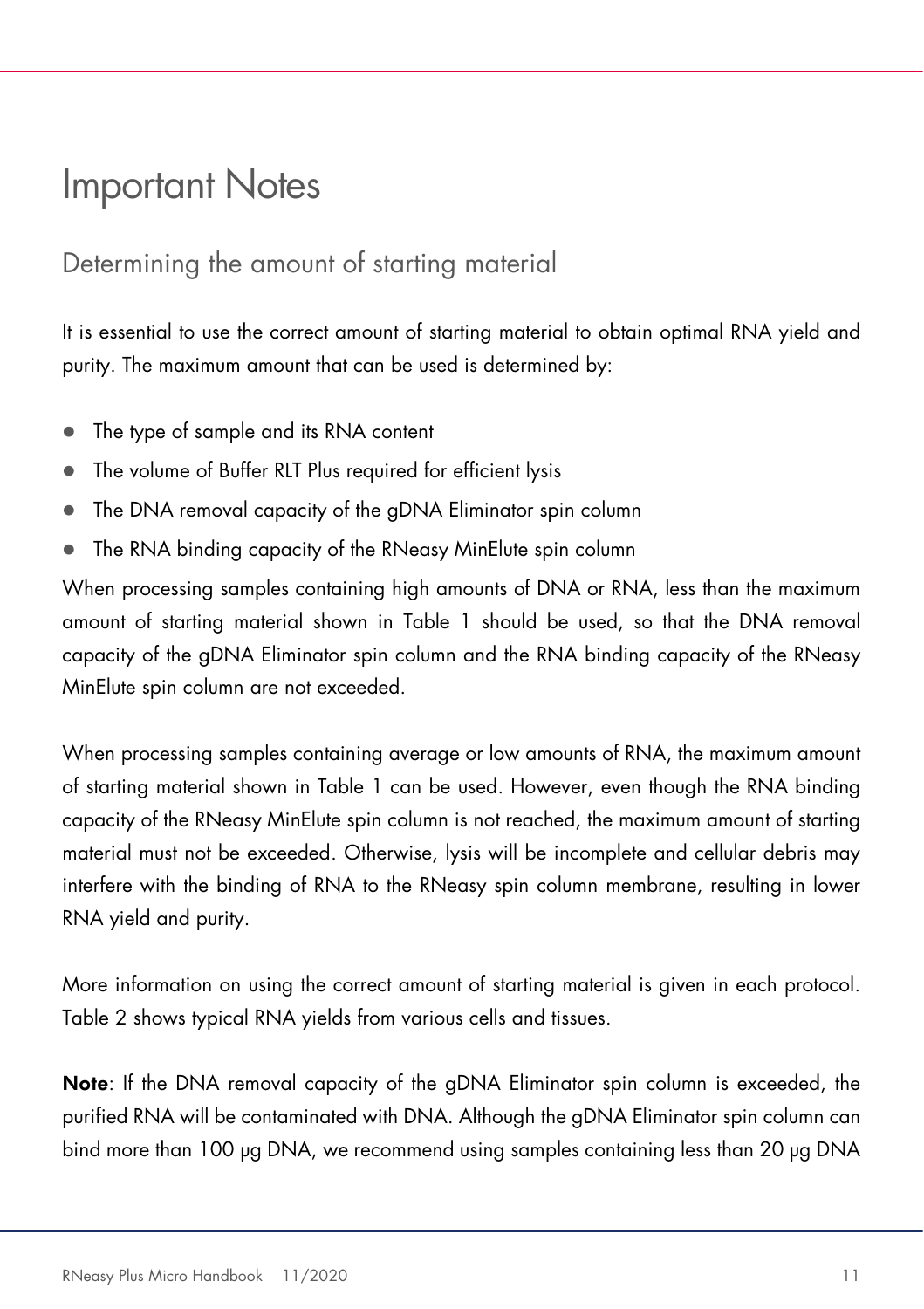to ensure removal of virtually all genomic DNA. If the binding capacity of the RNeasy MinElute spin column is exceeded, RNA yields will not be consistent and may be reduced. If lysis of the starting material is incomplete, RNA yields will be lower than expected, even if the binding capacity of the RNeasy MinElute spin column is not exceeded.

| Table 1. RNeasy MinElute spin column specifications |  |  |  |
|-----------------------------------------------------|--|--|--|
|-----------------------------------------------------|--|--|--|

| Maximum binding capacity            | $45 \mu$ g RNA           |  |
|-------------------------------------|--------------------------|--|
| Maximum loading volume              | 700 µl                   |  |
| <b>RNA</b> size distribution        | $RNA > 200$ nucleotides* |  |
| Minimum elution volume              | $14 \mu$                 |  |
| Maximum amount of starting material |                          |  |
| Animal and human cells              | $5 \times 10^{5}$        |  |
|                                     | 5 <sub>mg</sub>          |  |
| Animal and human tissues            |                          |  |

Purification of total RNA containing small RNAs from cells is possible through a modification of the RNeasy Plus Micro procedure. For details, see Appendix D, page 57.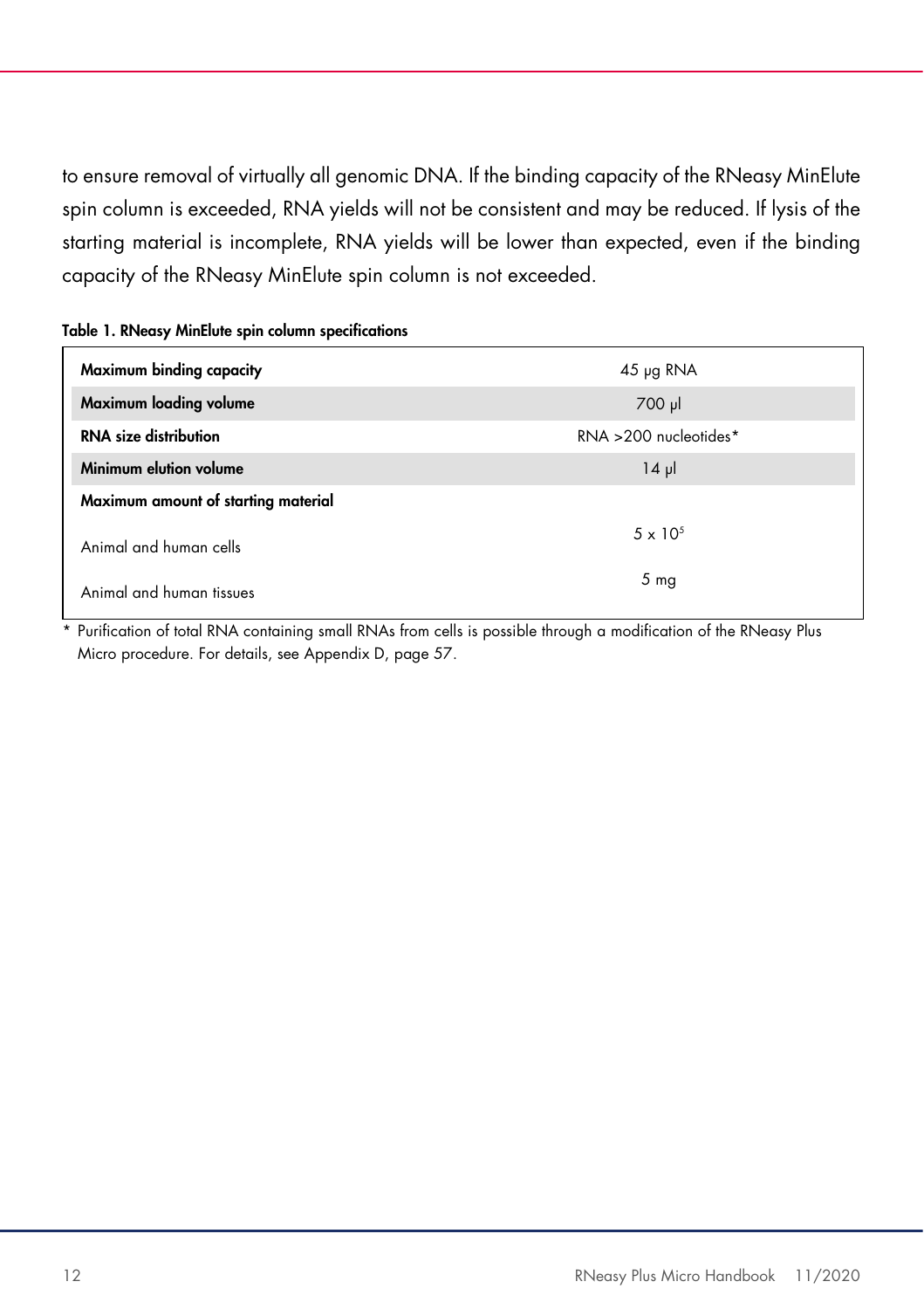| Sample type                                   | Yield of total RNA* (µg) |
|-----------------------------------------------|--------------------------|
| Cell cultures $(5 \times 10^5 \text{ cells})$ |                          |
| <b>NIH/3T3</b>                                | 5                        |
| Hela                                          | 7.5                      |
| COS-7                                         | 17.5                     |
| LMH                                           | 6                        |
| Huh                                           | 7.5                      |
| Mouse/rat tissues (5 mg)                      |                          |
| Embryo (13 day)                               | 10                       |
| Brain                                         | $2 - 5$                  |
| Kidney                                        | $10 - 15$                |
| Liver                                         | $20 - 30$                |
| Spleen                                        | $15 - 20$                |
| Thymus                                        | $20 - 25$                |
| Lung                                          | $5 - 10$                 |

Table 2. Typical yields of total RNA with the RNeasy Plus Micro Kit

\* Amounts can vary due to factors, such as species, developmental stage and growth conditions. Since the RNeasy Plus Micro procedure enriches for mRNA and other RNA species >200 nucleotides, the total RNA yield does not include 5S rRNA, tRNA and other low-molecular-weight RNAs, which make up 15–20% of total cellular RNA.

### Handling and storing starting material

#### Cells

After harvesting, cells should be immediately lysed in Buffer RLT Plus to prevent unwanted changes in the gene expression profile. This highly denaturing lysis buffer inactivates RNases and other proteins to prevent RNA degradation as well as downregulation or upregulation of transcripts.

If the cells are to be shipped to another lab for RNA purification, they should be pelleted, frozen in liquid nitrogen and transported on dry ice. Alternatively, the cells can be mixed with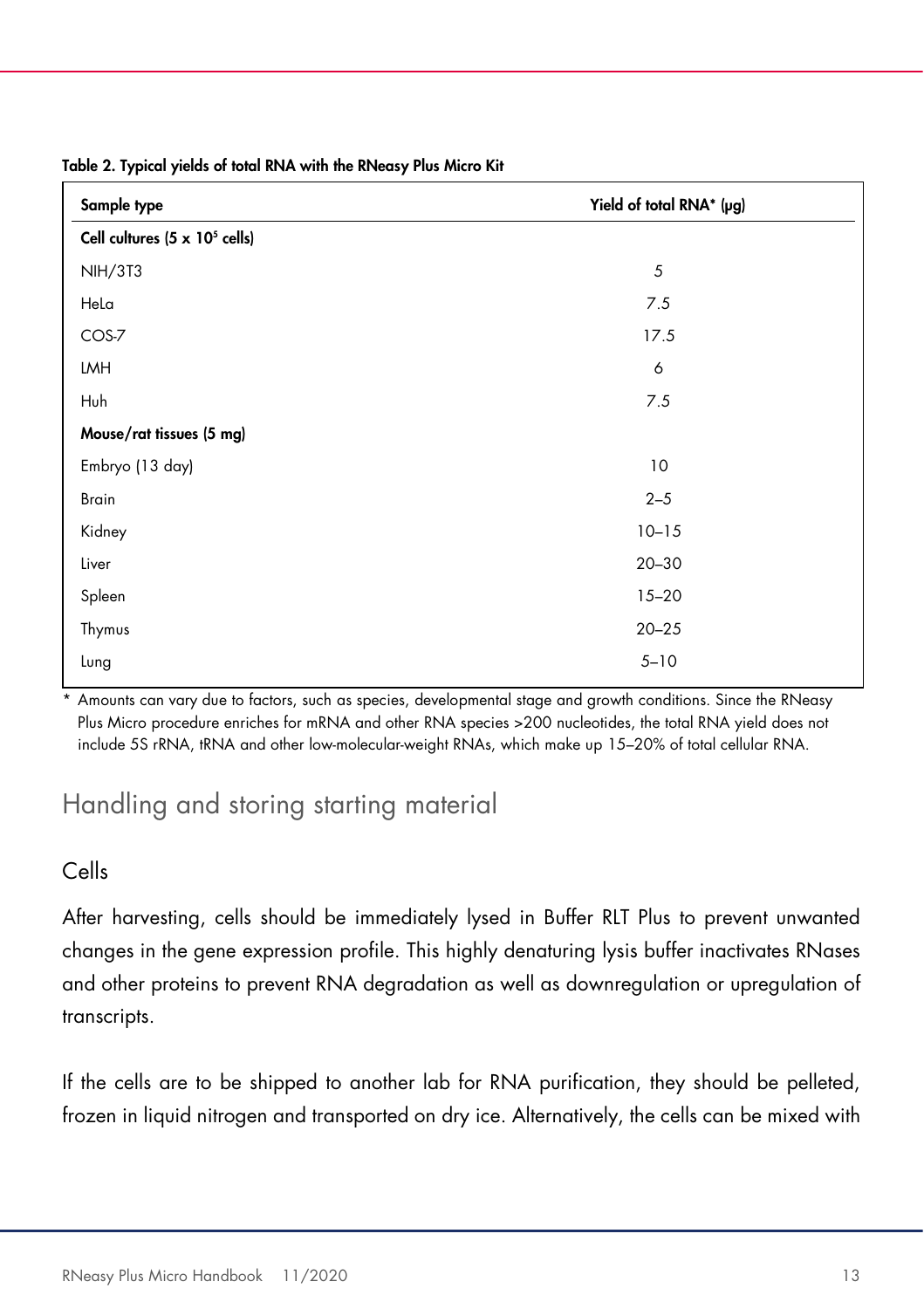RNAprotect Cell Reagent at room temperature (15–25ºC) and then shipped at ambient temperature.

#### Tissues

RNA in harvested tissue is not protected until the sample is treated with RNAprotect Tissue Reagent, flash-frozen or disrupted and homogenized in the presence of RNase-inhibiting or denaturing reagents. Otherwise, unwanted changes in the gene expression profile will occur. It is therefore important that tissue samples are immediately frozen in liquid nitrogen and stored at –90°C to –65°C or immediately immersed in RNAprotect Tissue Reagent. An alternative to RNAprotect Tissue Reagent is Allprotect Tissue Reagent, which provides immediate stabilization of DNA, RNA and protein in tissue samples at room temperature (15–25ºC).

The procedures for tissue harvesting and RNA protection should be carried out as quickly as possible. Frozen tissue samples should not be allowed to thaw during handling or weighing. After disruption and homogenization in Buffer RLT Plus (lysis buffer), samples can be stored at –90°C to –65°C for months.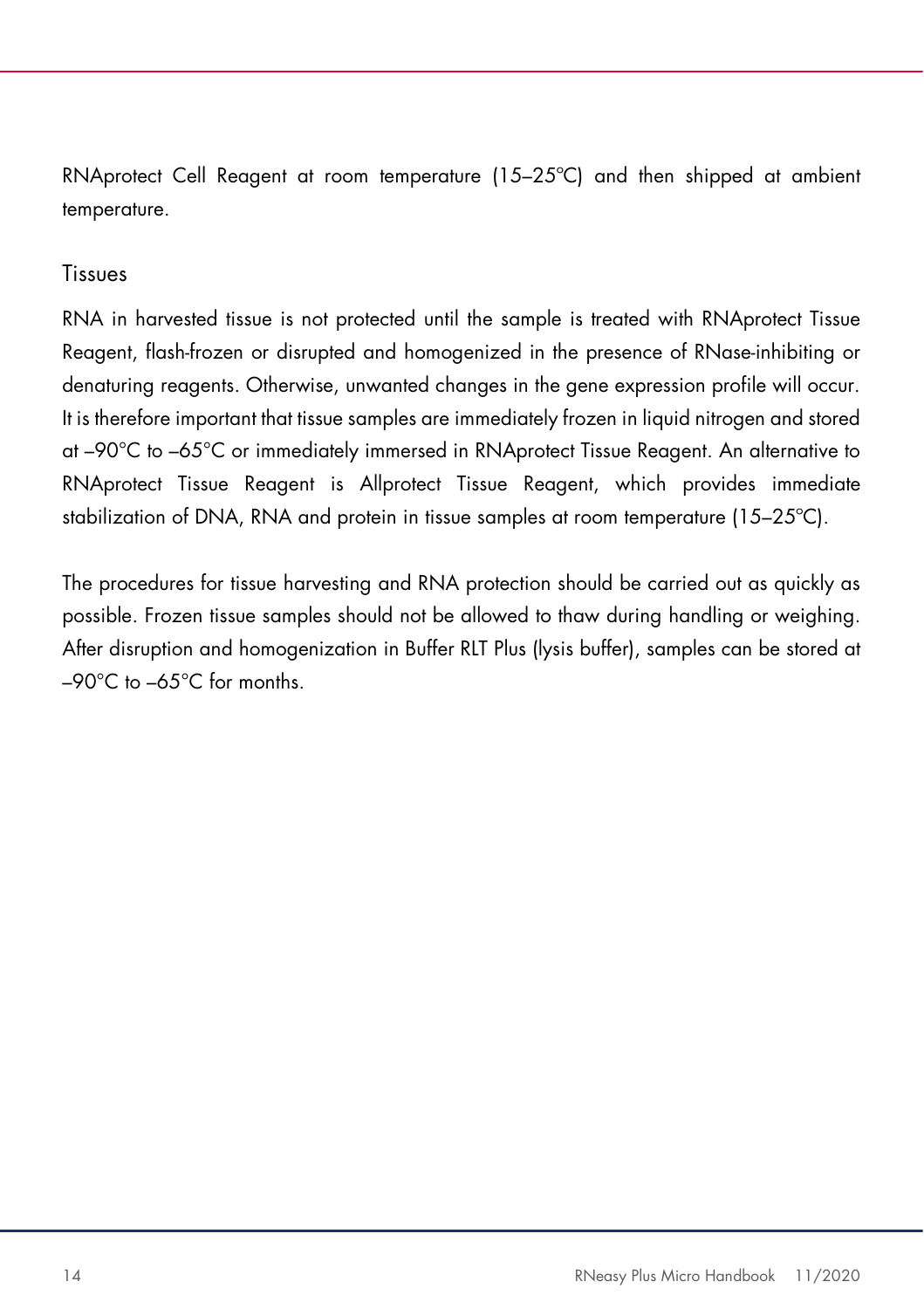### Disrupting and homogenizing starting material

Efficient disruption and homogenization of the starting material is an absolute requirement for all total RNA purification procedures. Disruption and homogenization are 2 distinct steps.

- Disruption: Complete disruption of plasma membranes of cells and organelles is absolutely required to release all the RNA contained in the sample. Different samples require different methods to achieve complete disruption. Incomplete disruption results in significantly reduced RNA yields.
- Homogenization: Homogenization is necessary to reduce the viscosity of the lysates produced by disruption. Homogenization shears the high-molecular-weight genomic DNA and other high-molecular-weight cellular components to create a homogeneous lysate. Incomplete homogenization results in inefficient binding of RNA to the RNeasy MinElute spin column membrane and therefore significantly reduced RNA yields.

Some disruption methods simultaneously homogenize the sample, while others require an additional homogenization step. Table 3 gives an overview of different disruption and homogenization methods, and is followed by a detailed description of each method.

| Sample                                 | Disruption method              | <b>Homogenization method</b>                                         |
|----------------------------------------|--------------------------------|----------------------------------------------------------------------|
| Microdissected samples                 | Addition of lysis buffer       | Vortexing                                                            |
| Cells and fine- needle aspirates (FNA) | Addition of lysis buffer       | TissueRuptor II or QIAshredder<br>homogenizer or syringe and needle* |
| Tissues                                | TissueRuptor II                | TissueRuptor II <sup>t</sup>                                         |
|                                        | TissueLyser II‡                | TissueLyser II <sup>‡</sup>                                          |
|                                        | Mortar and pestle <sup>§</sup> | QIAshredder homogenizer or syringe and<br>needle                     |

|  |  |  | Table 3. Disruption and homogenization methods |  |
|--|--|--|------------------------------------------------|--|
|--|--|--|------------------------------------------------|--|

\* If processing  $\leq$ 1 x 10<sup>5</sup> cells, the lysate can be homogenized by vortexing.

† Simultaneously disrupts and homogenizes individual samples.

‡ Simultaneously disrupts and homogenizes up to 192 samples in parallel. Results are comparable to those obtained using the TissueRuptor II or other rotor–stator homogenizer.

 $^{\circ}\,$  The TissueRuptor and TissueLyser II usually give higher RNA yields than mortar and pestle.  $\,$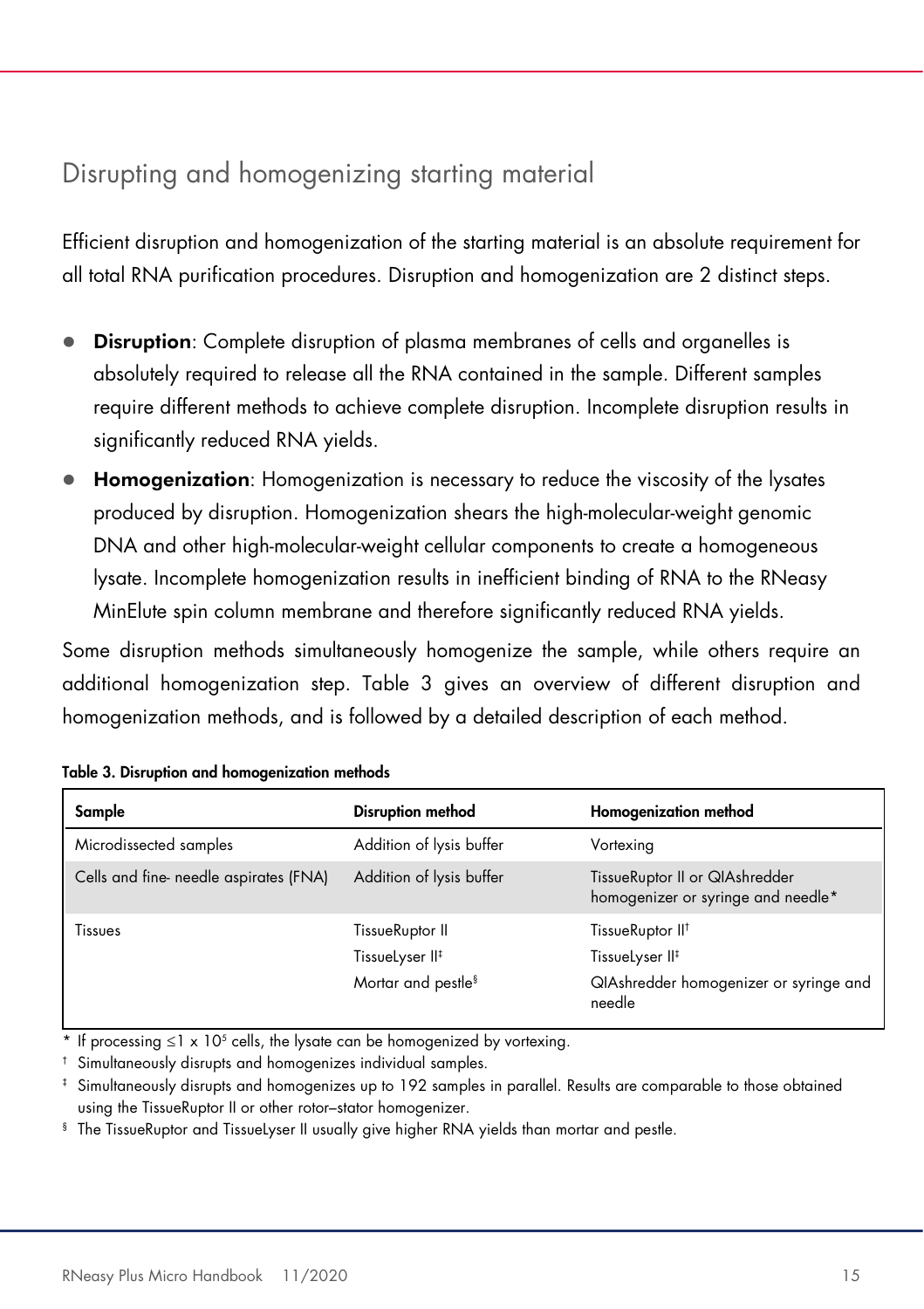### Disruption and homogenization using the TissueRuptor II

The TissueRuptor II is a rotor–stator homogenizer that thoroughly disrupts and simultaneously homogenizes single tissue samples in the presence of lysis buffer in 15–90 seconds, depending on the toughness and size of the sample. The TissueRuptor II can also be used to homogenize cell lysates. The blade of the TissueRuptor disposable probe rotates at a very high speed, causing the sample to be disrupted and homogenized by a combination of turbulence and mechanical shearing. For guidelines on using the TissueRuptor II, refer to the TissueRuptor II Handbook. For other rotor–stator homogenizers, refer to suppliers' guidelines.

### Disruption and homogenization using the TissueLyser II

In bead-milling, tissues can be disrupted by rapid agitation in the presence of beads and lysis buffer. Disruption and simultaneous homogenization occur by the shearing and crushing action of the beads as they collide with the cells. The TissueLyser II disrupts and homogenizes up to 48 tissue samples simultaneously when used in combination with the TissueLyser Adapter Set 2 x 24, which holds 48 x 2 ml microcentrifuge tubes containing stainless steel beads of 5 mm mean diameter. The TissueLyser II can also disrupt and homogenize up to 192 tissue samples simultaneously when used in combination with the TissueLyser Adapter Set 2 x 96, which holds 192 x 1.2 ml microtubes containing stainless steel beads of 5 mm mean diameter. For guidelines on using the TissueLyser II, refer to the TissueLyser II Handbook. For other bead mills, refer to suppliers' guidelines.

Note: Tungsten carbide beads react with Buffer RLT Plus and must not be used to disrupt and homogenize tissues.

### Disruption using a mortar and pestle

For disruption using a mortar and pestle, freeze the tissue sample immediately in liquid nitrogen and grind to a fine powder under liquid nitrogen. Transfer the suspension (tissue powder and liquid nitrogen) into a liquid-nitrogen–cooled, appropriately sized tube and allow the liquid nitrogen to evaporate without allowing the sample to thaw. Add lysis buffer and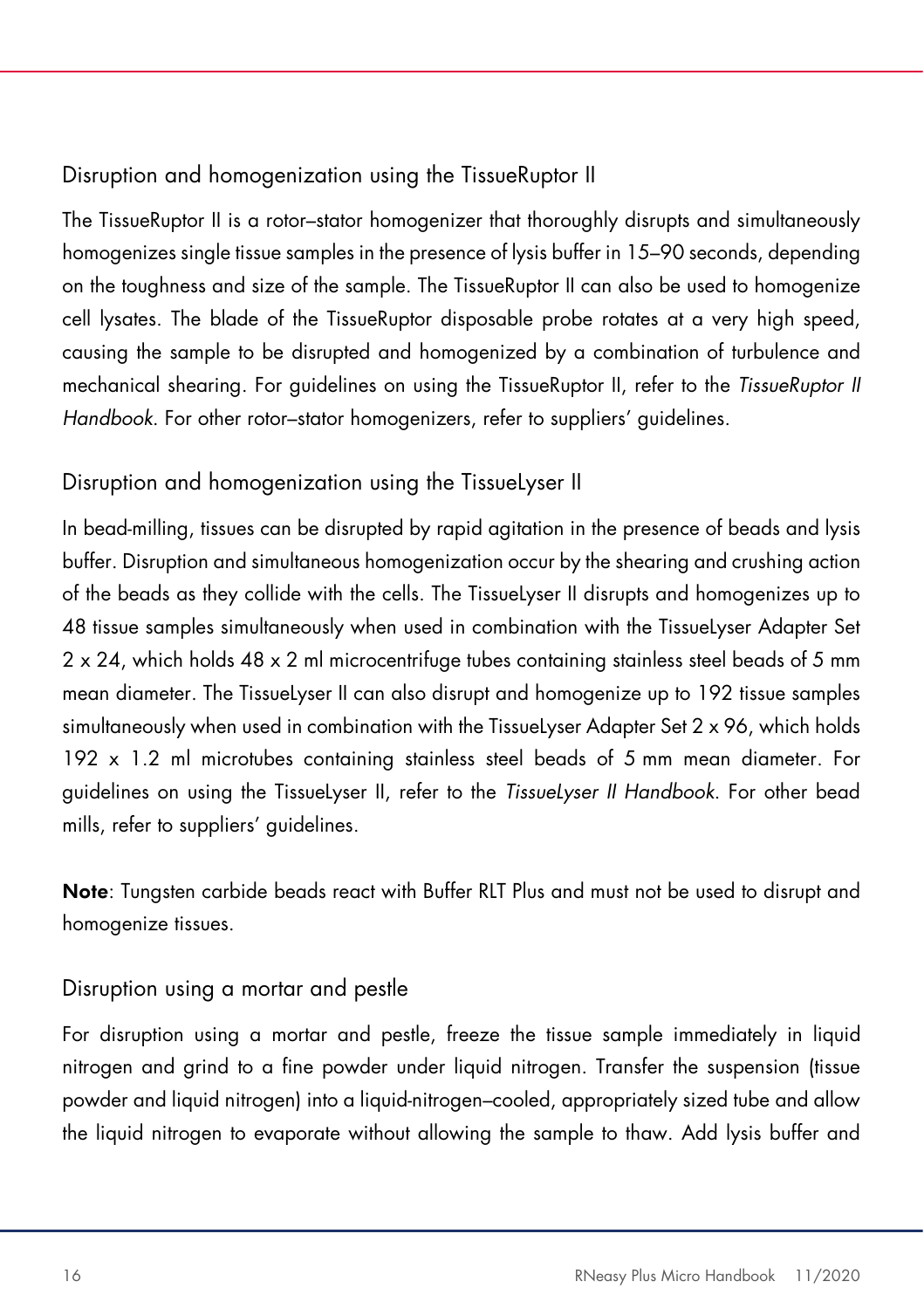continue as quickly as possible with the homogenization according to one of the 2 methods below.

Note: Grinding the sample using a mortar and pestle will disrupt the sample, but will not homogenize it. Homogenization must be performed afterwards.

### Homogenization using QIAshredder homogenizers

Using QIAshredder homogenizers is a fast and efficient way to homogenize cell and tissue lysates without cross-contamination of samples. Up to 700 µl of lysate is loaded onto a QIAshredder spin column placed in a 2 ml collection tube, and spun for 2 minutes at maximum speed in a microcentrifuge. The lysate is homogenized as it passes through the spin column.

### Homogenization using a syringe and needle

Cell and tissue lysates can be homogenized using a syringe and needle. Lysate is passed through a 20-gauge (0.9 mm) needle attached to a sterile plastic syringe at least 5–10 times or until a homogeneous lysate is achieved. Increasing the volume of lysis buffer may be required to facilitate handling and minimize loss.

### Carrier RNA

The RNeasy Plus Micro Kit contains poly-A RNA for use as carrier RNA. When added to lysates from very small samples, the carrier RNA may in some cases improve the recovery of total RNA. Carrier RNA is not required when processing more than 500 cells or more than about 2 µg tissue.

As demonstrated in many different RT-PCR systems, the small amounts of poly-A RNA used as carrier RNA in total RNA purification do not interfere with subsequent RT-PCR, even when oligo-dT is used as a primer for reverse transcription. Reverse-transcription reactions typically contain an excess of oligo-dT primers, and the small amounts of poly-A used as carrier RNA are insignificant in comparison.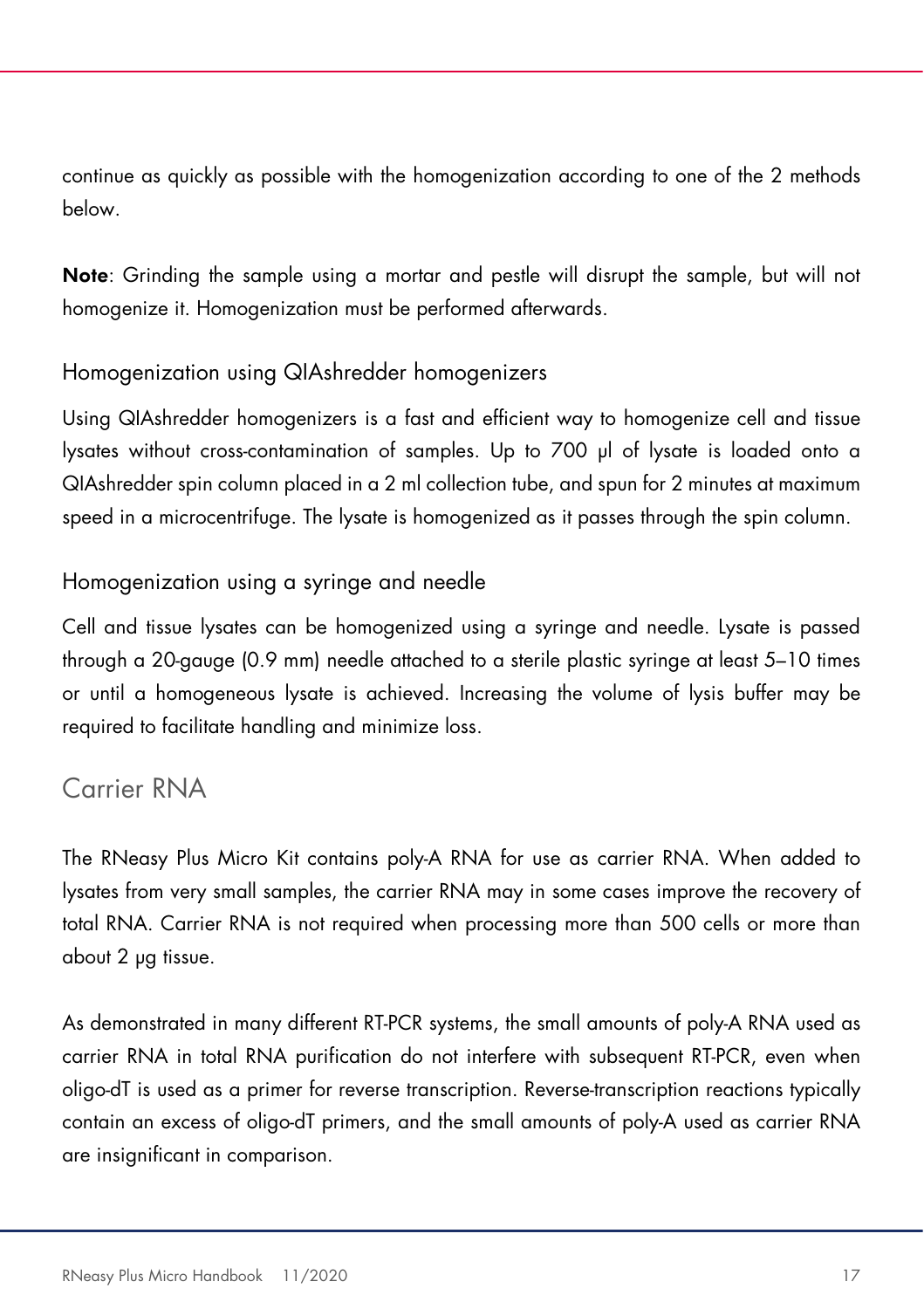However, total RNA purified using poly-A RNA as carrier RNA is not compatible with protocols to amplify mRNA transcripts using oligo-dT primers. These include the Eberwine method and the QuantiTect® Whole Transcriptome Kit (the kit uses a mix of random and oligo-dT primers). For the Eberwine method, other types of RNA can be purchased separately for use as carrier RNA. Note, however, that tRNA and other RNAs <200 nucleotides will not bind to the RNeasy MinElute membrane and cannot be used as carrier RNA. For most applications, bacterial ribosomal RNA (e.g., from Roche, cat. no. 206938)\* gives good results and can be used as an alternative to the poly-A RNA supplied with this kit. However, if amplifying mRNA transcripts with the QuantiTect Whole Transcriptome Kit, no carrier RNA of any type should be used in RNA purification.

### Limitations of small samples

When purifying nucleic acids from particularly small samples (e.g., laser-microdissected samples), the amounts of RNA may be too small for quantification by spectrophotometry or even fluorometric assays. In this case, quantitative, real-time RT-PCR should be used for quantification.

When purifying RNA from less than 100 cells, stochastic problems with respect to copy number can occur. This is because some RNA transcripts may be present at very low copy numbers per cell, or only in a fraction of all cells in the sample of interest. For example, if a particular RNA transcript is present at an abundance of 1 copy per cell, and 10 cells are processed with RNA eluted in the recommended volume of 14 µl, there will be less than 1 copy of the transcript per microliter.

Whole transcriptome amplification can be carried out to generate sufficient amounts of RNA if several downstream assays need to be performed from a single small sample. However, care should be taken to include a sufficient amount of starting material in the amplification

<sup>\*</sup> This is not a complete list of suppliers and does not include many important vendors of biological supplies. When working with chemicals, always wear a suitable lab coat, disposable gloves and protective goggles. For more information, consult the appropriate safety data sheets (SDSs), available from the product supplier.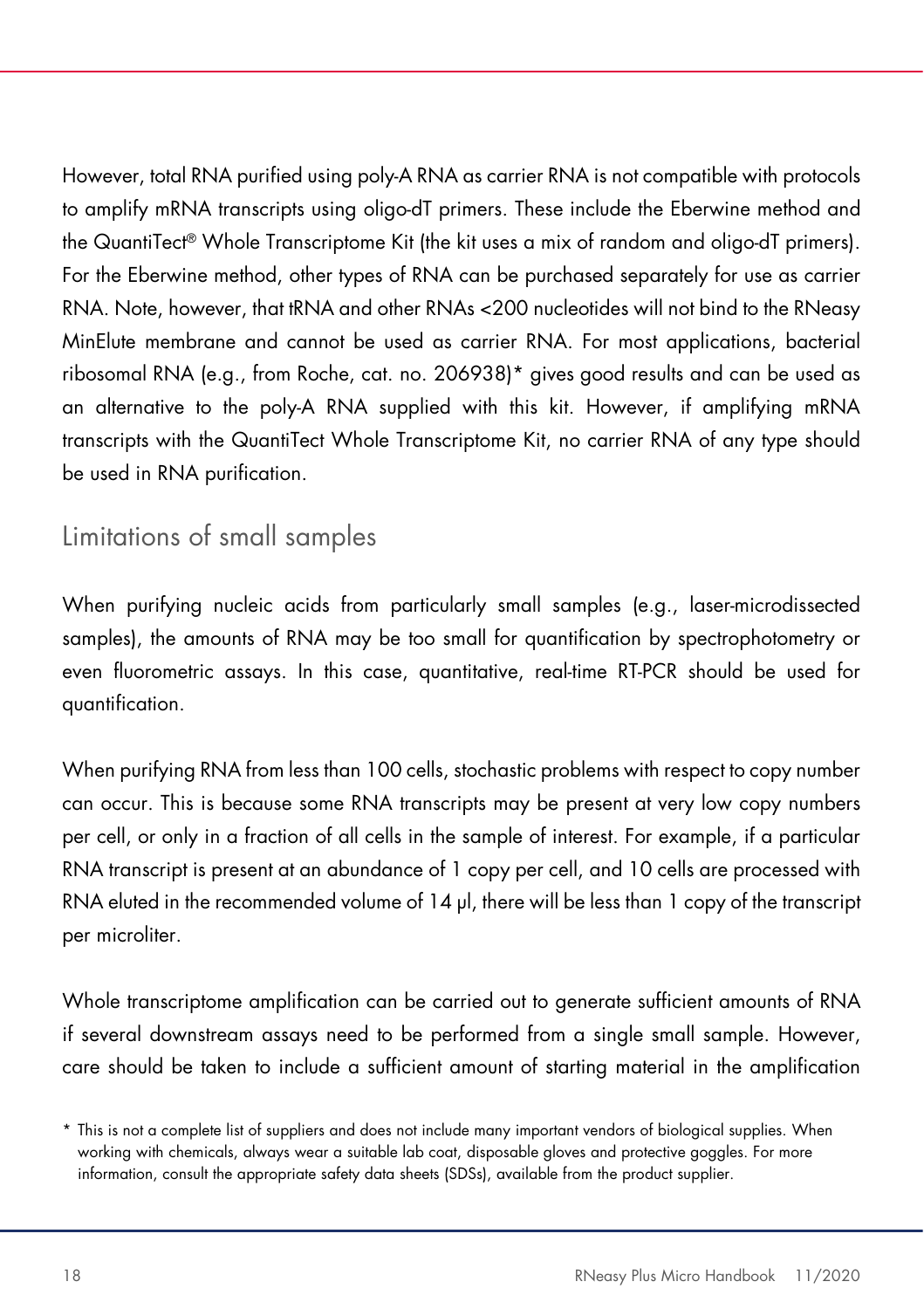reaction to avoid stochastic problems. The QuantiTect Whole Transcriptome Kit provides highly uniform amplification of the transcriptome.

### Automated purification of RNA on QIAcube Instruments

Purification of RNA can be fully automated on QIAcube Connect or the classic QIAcube. The innovative QIAcube instruments use advanced technology to process QIAGEN spin columns, enabling seamless integration of automated, low-throughput sample prep into your laboratory workflow. Sample preparation using QIAcube instruments follows the same steps as the manual procedure (i.e., lyse, bind, wash and elute), enabling you to continue using the RNeasy Plus Micro Kit for purification of high-quality RNA.

QIAcube instruments are preinstalled with protocols for purification of plasmid DNA, genomic DNA, RNA, viral nucleic acids and proteins, plus DNA and RNA cleanup. The range of protocols available is continually expanding, and additional QIAGEN protocols can be downloaded free of charge at www.qiagen.com/qiacubeprotocols.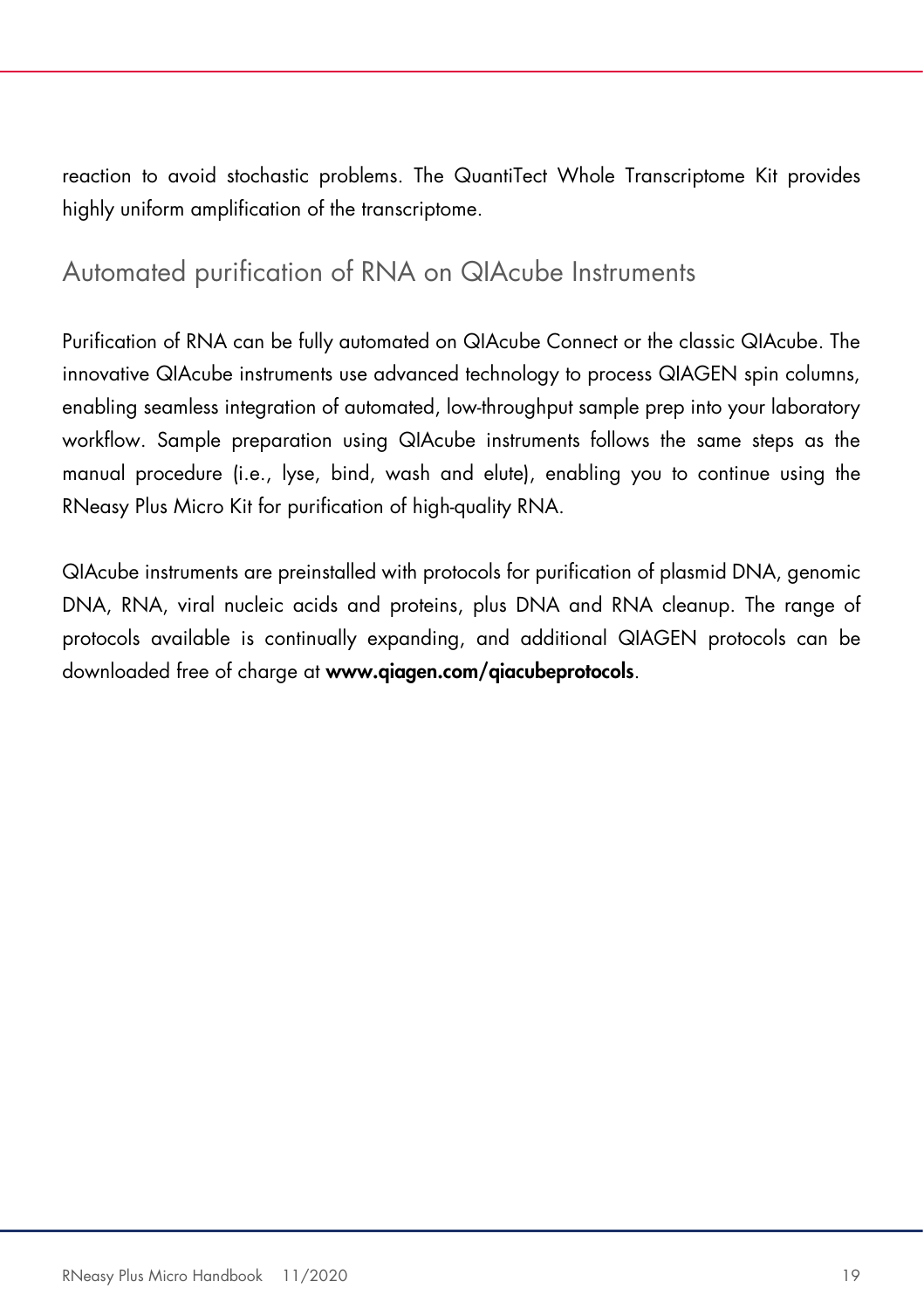

QIAcube Connect.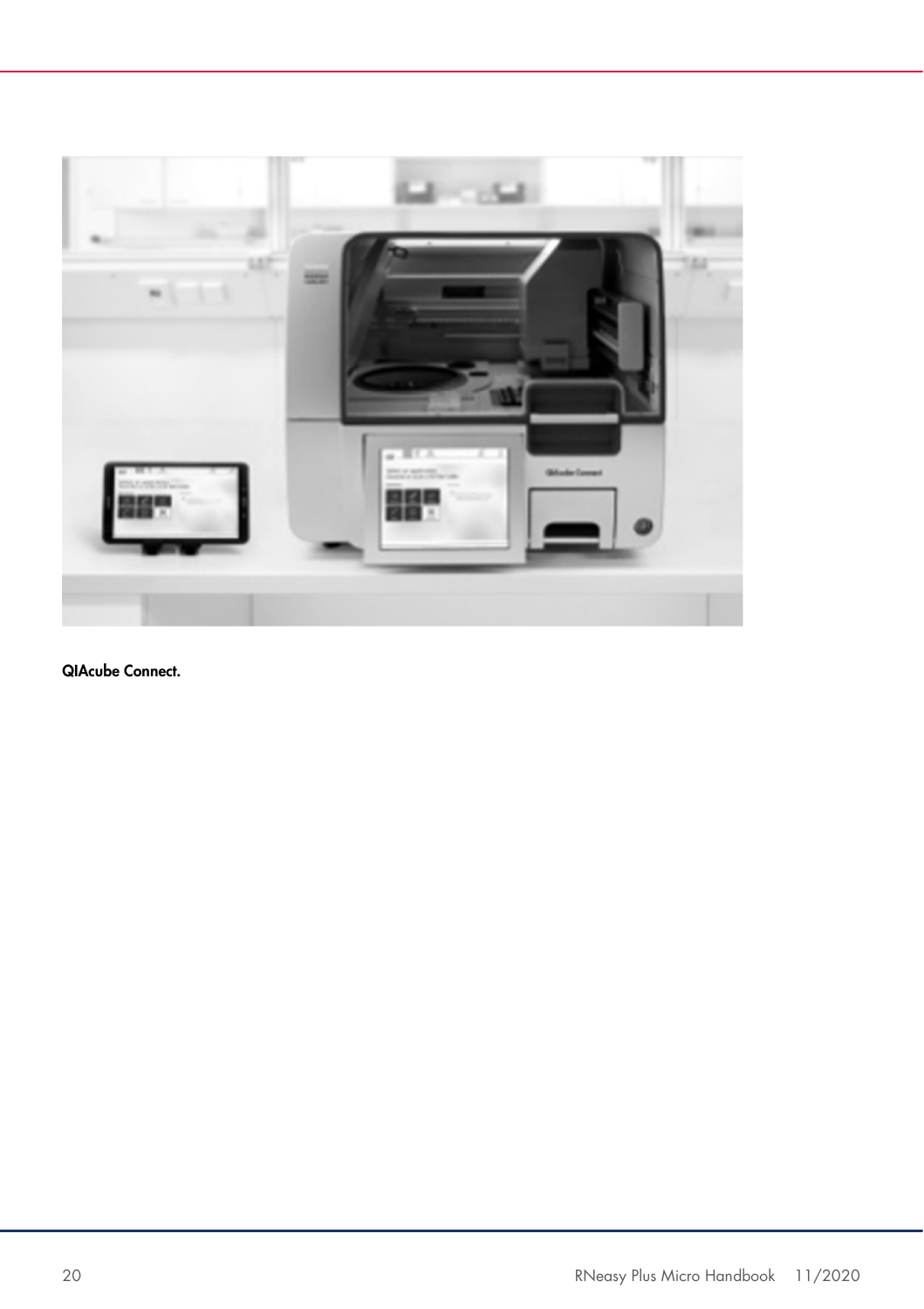### Protocol: Purification of Total RNA from Animal and Human Cells

### Determining the correct amount of starting material

It is essential to use the correct amount of starting material to obtain optimal RNA yield and purity. The maximum amount depends on:

- The RNA content of the cell type
- The DNA removal capacity of the gDNA Eliminator spin column
- The RNA binding capacity of the RNeasy MinElute spin column (45 µg RNA)
- The volume of Buffer RLT Plus required for efficient lysis

In addition, cellular debris can reduce the binding capacity of the gDNA Eliminator and RNeasy MinElute spin columns. If processing a cell type not listed in Table 2 (page 13) and if there is no information about its RNA content, we recommend starting with no more than  $5 \times 10^5$  cells.

### Do not overload the gDNA Eliminator spin column, as this will lead to copurification of DNA with RNA. Do not overload the RNeasy MinElute spin column, as this will significantly reduce RNA yield and purity.

Counting cells is the most accurate way to quantitate the amount of starting material. As a guide, the number of HeLa cells obtained in various culture vessels after confluent growth is given in Table 4.

Important points before starting

- If using the RNeasy Plus Micro Kit for the first time, read "Important Notes" (page 11).
- If preparing RNA for the first time, read Appendix A (page49).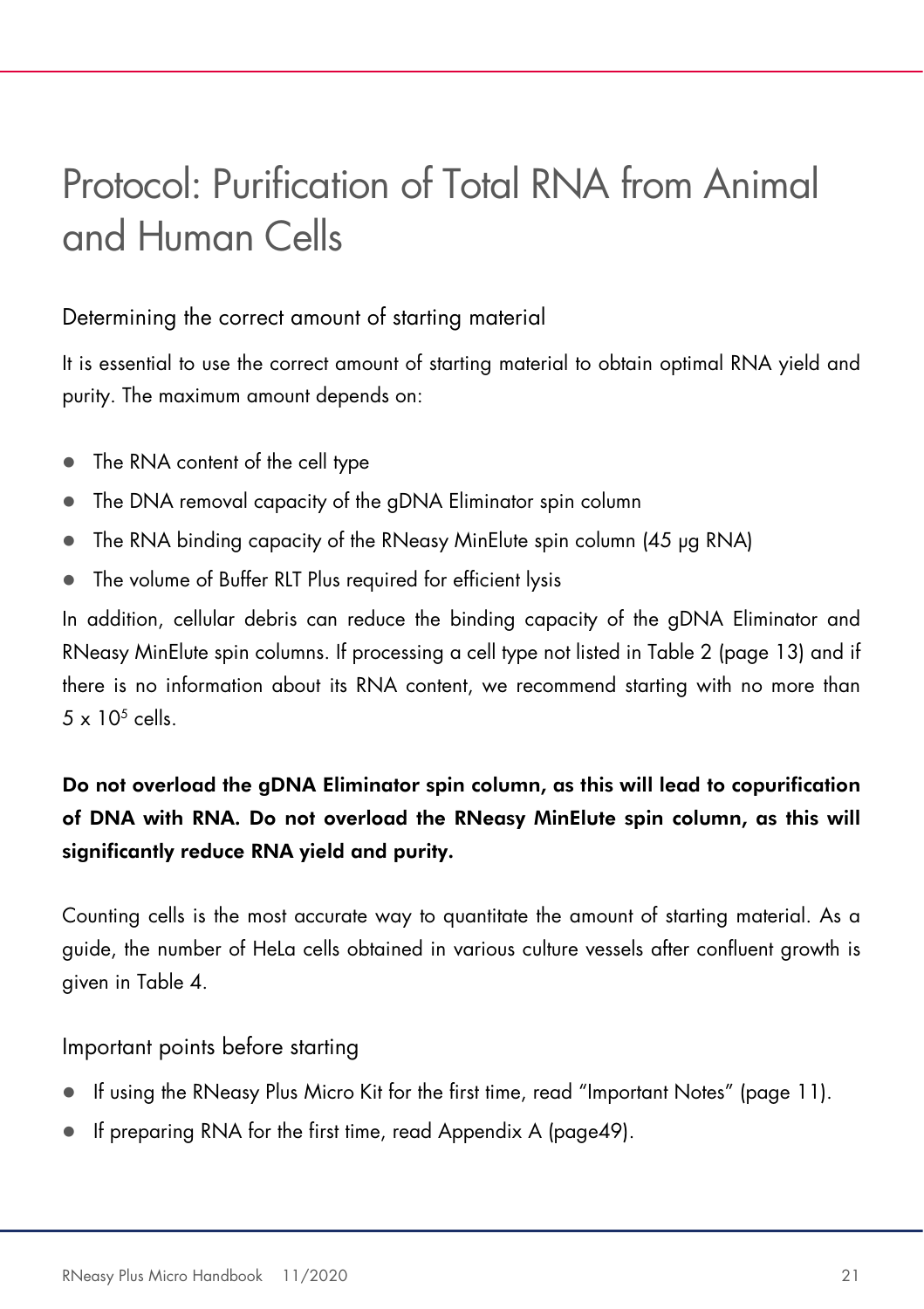- If using the TissueRuptor II, ensure that you are familiar with operating it by referring to the TissueRuptor II User Manual and TissueRuptor II Handbook.
- Cell pellets can be stored at –90°C to –65°C for later use or used directly in the procedure. Determine the number of cells before freezing. Frozen cell pellets should be thawed slightly so that they can be dislodged by flicking the tube in step 2. Homogenized cell lysates from step 3 can be stored at –90°C to –65°C for several months. Frozen lysates should be incubated at 37ºC in a water bath until completely thawed and salts are dissolved. Avoid prolonged incubation, which may compromise RNA integrity. If any insoluble material is visible, centrifuge for 5 min at 3000–5000  $\times$  g. Transfer the supernatant to a new RNase-free glass or polypropylene tube, and continue with step 4.

| Cell-culture vessel     | Growth area (cm <sup>3)*</sup> | Number of cells <sup>t</sup> |
|-------------------------|--------------------------------|------------------------------|
| <b>Multiwell plates</b> |                                |                              |
| 96-well                 | $0.32 - 0.6$                   | $4 - 5 \times 10^{4}$        |
| 48-well                 | 1                              | $1 \times 10^{5}$            |
| 24-well                 | $\overline{2}$                 | $2.5 \times 10^{5}$          |
| 12-well                 | $\overline{4}$                 | $5 \times 10^{5}$            |
| 6-well                  | 9.5                            | $1 \times 10^{6}$            |
| <b>Dishes</b>           |                                |                              |
| 35 mm                   | 8                              | $1 \times 10^{6}$            |
| Flasks                  |                                |                              |
| 40-50 ml                | 25                             | $3 \times 10^{6}$            |

| Table 4. Growth area and number of HeLa cells in various culture vessels |  |  |  |  |
|--------------------------------------------------------------------------|--|--|--|--|
|--------------------------------------------------------------------------|--|--|--|--|

\* Per well, if multiwell plates are used; varies slightly depending on the supplier.

† Cell numbers are given for HeLa cells (approximate length = 15 µm), assuming confluent growth. Numbers will vary for different kinds of animal and human cells, which vary in length from 10 to 30 µm.

‡ This number of cells exceeds the maximum binding capacity of the RNeasy MinElute spin columns. To process this many cells, split the lysate into appropriate aliquots (≤5 x 10<sup>5</sup> cells each) and load them onto separate RNeasy MinElute spin columns.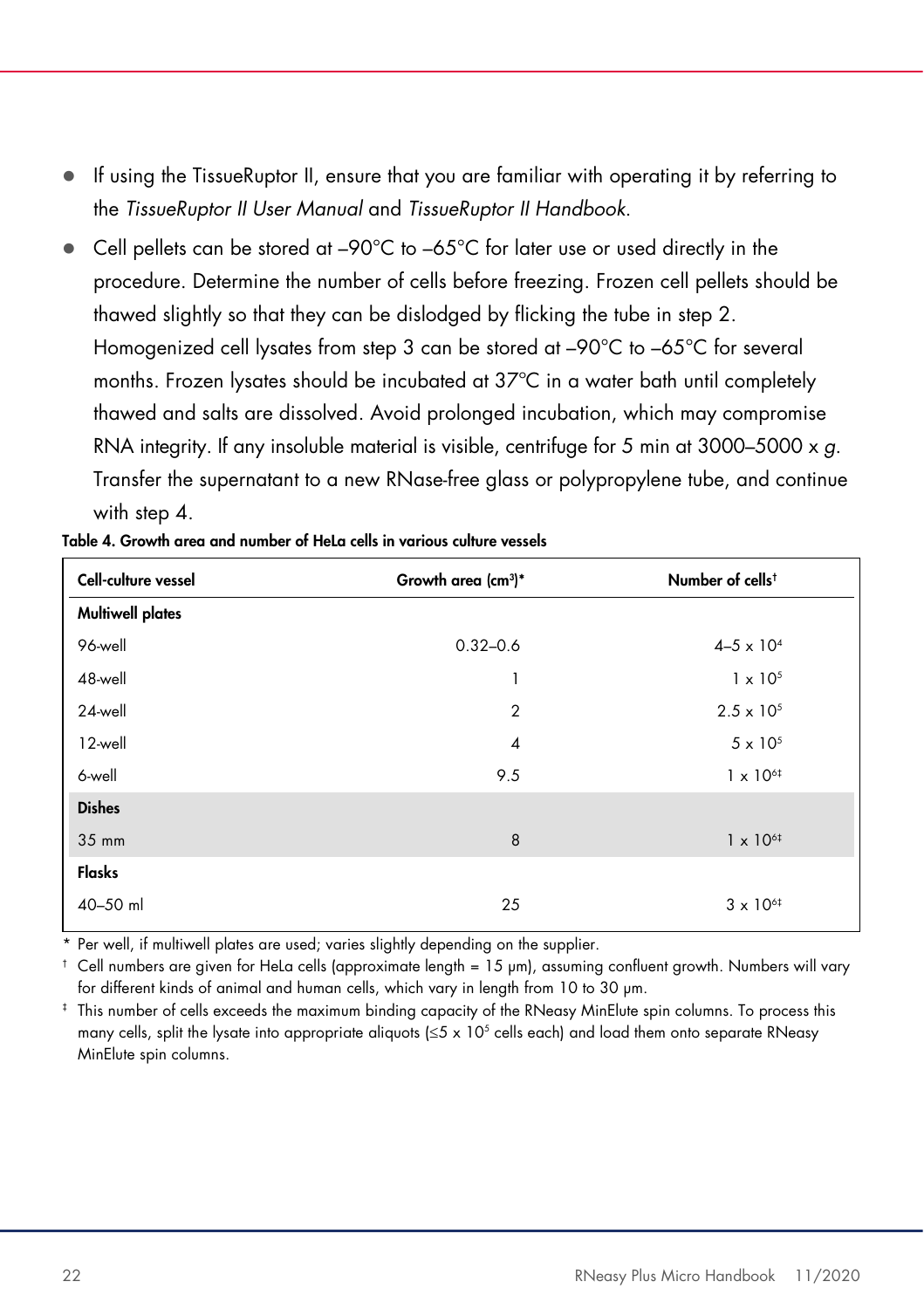- Cells stored in RNAprotect Cell Reagent can also be used in the procedure. Transfer the entire sample, including any material deposited at the bottom of the storage vessel, to a centrifuge tube. Pellet the cells by centrifuging for 5 min at 5000  $\times$  g, and remove the supernatant by pipetting (if necessary, thaw the sample before centrifuging). Proceed immediately to step 2.
- Buffer RLT Plus and Buffer RW1 contain a guanidine salt and are therefore not compatible with disinfecting reagents containing bleach. See page 5 for safety information.
- $\bullet$  Perform all steps of the procedure at room temperature (15–25 $\degree$ C). During the procedure, work quickly.
- $\bullet$  Perform all centrifugation steps at 20–25 $\degree$ C in a standard microcentrifuge. Ensure that the centrifuge does not cool below 20ºC.

#### Things to do before starting

 If purifying RNA from cell lines rich in RNases, we recommend adding β-mercaptoethanol (β-ME) to Buffer RLT Plus before use. Add 10 µl β-ME per 1 ml Buffer RLT Plus. Dispense in a fume hood and wear appropriate protective clothing. Buffer RLT Plus containing β-ME can be stored at room temperature (15–25ºC) for up to 1 month. Alternatively, add 20 µl of 2 M dithiothreitol (DTT) per 1 ml Buffer RLT Plus. The stock solution of 2 M DTT in water should be prepared fresh or frozen in single-use aliquots. Buffer RLT Plus containing DTT can be stored at room temperature for up to 1 month.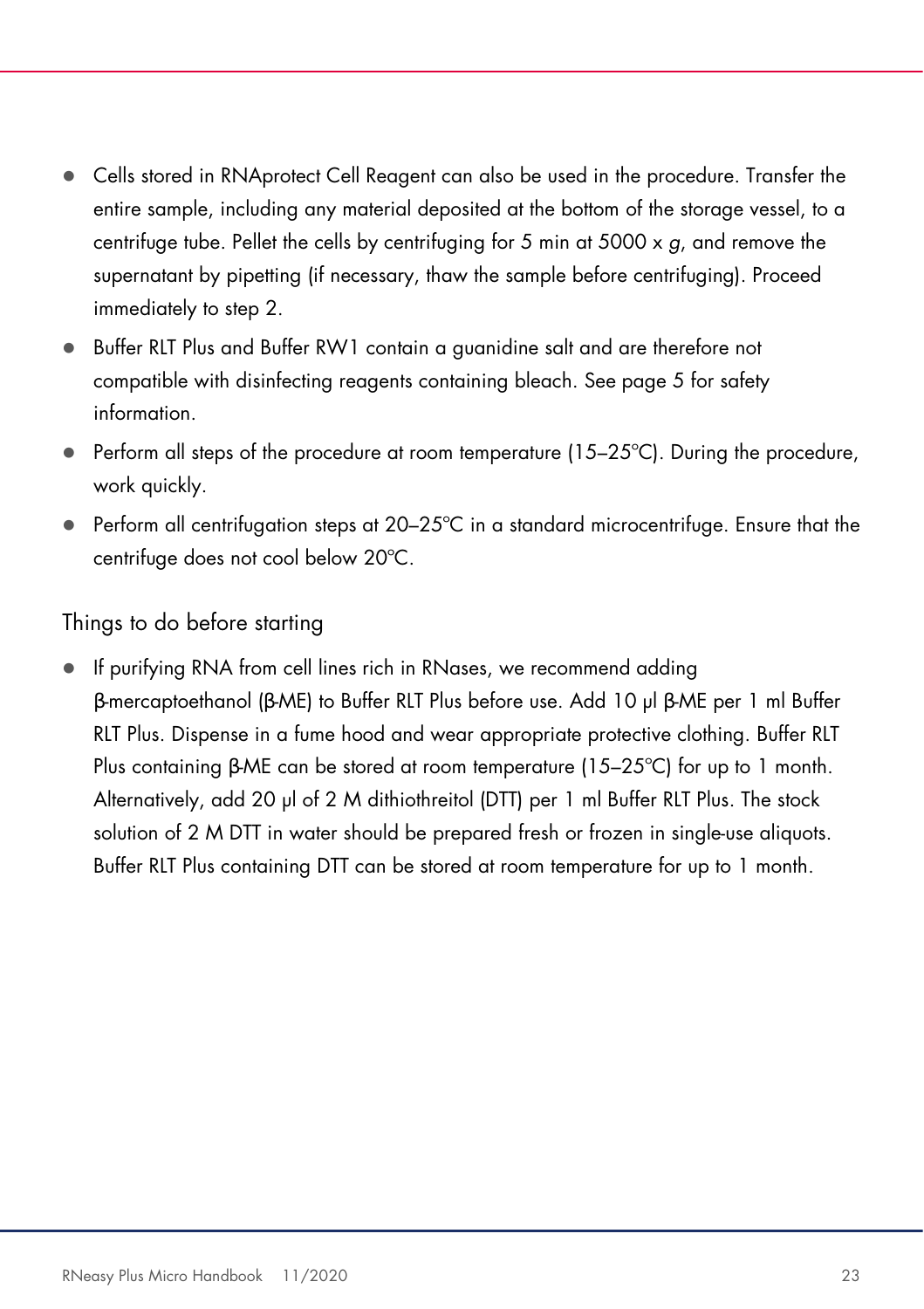- When processing <500 cells, carrier RNA may be added to the lysate before homogenization (see "Carrier RNA", page17). Before using for the first time, dissolve the carrier RNA (310 µg) in 1 ml RNase-free water. Store this stock solution at –30°C to –15°C , and use it to make fresh dilutions for each set of RNA preps. The concentration of this stock solution is 310  $\mu$ g/ml (i.e., 310 ng/ $\mu$ l). To make a working solution (4 ng/µl) for 10 preps, add 5 µl stock solution to 34 µl Buffer RLT Plus and mix by pipetting. Add 6 µl of this diluted solution to 54 µl Buffer RLT Plus to give a working solution of 4 ng/ $\mu$ . Add 5  $\mu$  of this solution to the lysate in step 3. Do not add the carrier RNA to the lysate if purifying RNA for use in oligo-dT–based amplification.
- $\bullet$  Buffer RPE is supplied as a concentrate. Before using for the first time, add 4 volumes of ethanol (96–100%) as indicated on the bottle to obtain a working solution.
- Before using the kit for the first time, prepare 80% ethanol by mixing 24 ml ethanol (96–100%) and 6 ml RNase-free water (supplied). The procedure also requires 70% ethanol, which can be prepared by diluting ethanol (96–100%) with distilled water (not supplied).
- Buffer RLT Plus may form a precipitate during storage. If necessary, redissolve by warming, and then place at room temperature.

#### Procedure

- 1. Harvest cells according to step 1a or 1b.
	- 1a. Cells grown in suspension (do not use more than  $5 \times 10^5$  cells): Determine the number of cells. Pellet the appropriate number of cells by centrifuging for 5 min at 300 x g in a centrifuge tube (not supplied). Carefully remove all supernatant by aspiration, and proceed to step 2.

Note: Incomplete removal of cell-culture medium will inhibit lysis and dilute the lysate, affecting the conditions for DNA removal and RNA purification. Both effects may reduce RNA yield and purity.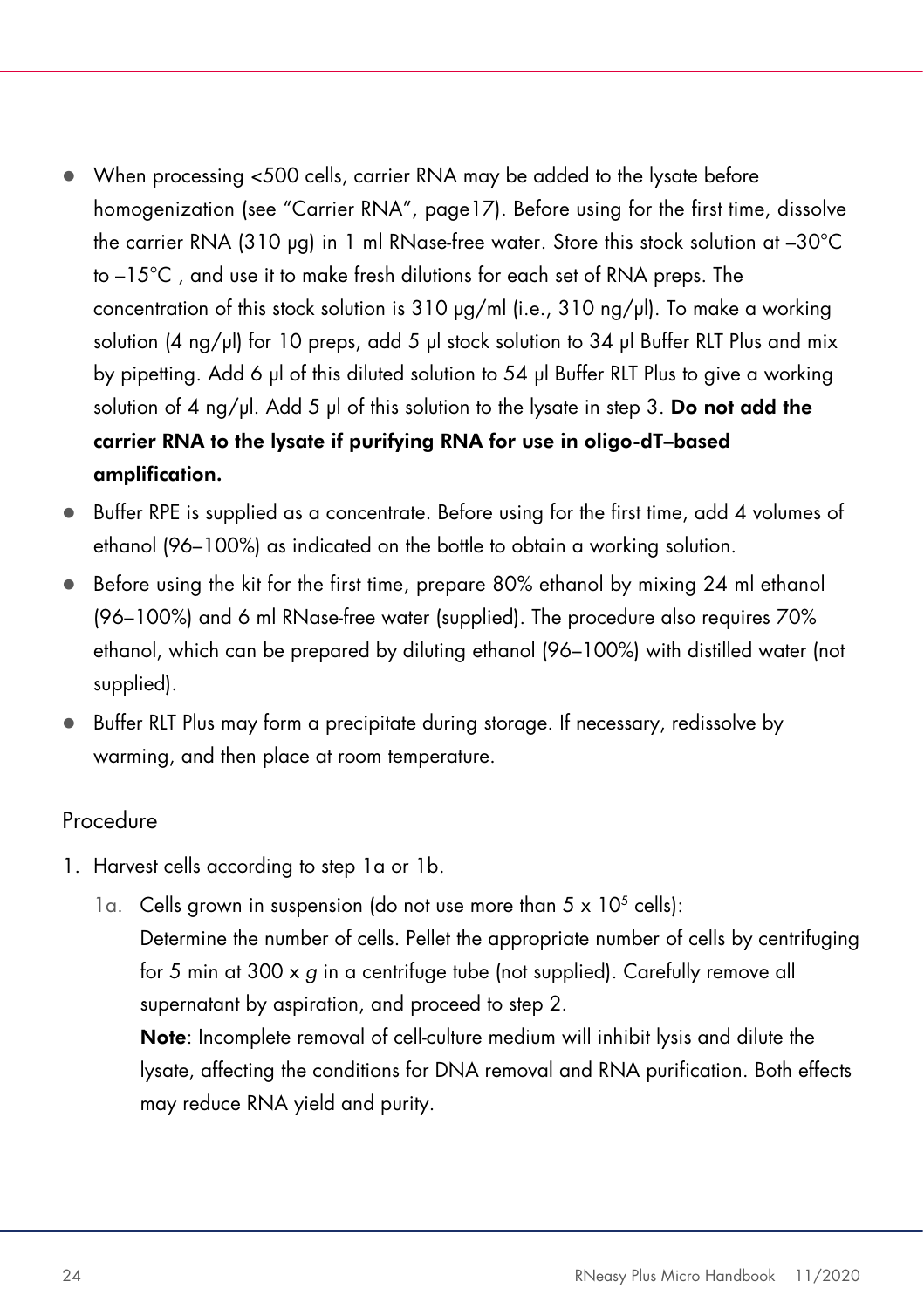1b. Cells grown in a monolayer (do not use more than  $5 \times 10^5$  cells):

Cells grown in a monolayer in cell-culture vessels can be either lysed directly in the vessel (up to 10 cm diameter) or trypsinized and collected as a cell pellet prior to lysis. Cells grown in a monolayer in cell-culture flasks should always be trypsinized.

To lyse cells directly:

Determine the number of cells. Completely aspirate the cell-culture medium, and proceed immediately to step 2.

Note: Incomplete removal of cell-culture medium will inhibit lysis and dilute the lysate, affecting the conditions for DNA removal and RNA purification. Both effects may reduce RNA yield and purity.

To trypsinize and collect cells:

Determine the number of cells. Aspirate the medium, and wash the cells with PBS. Aspirate the PBS, and add 0.10–0.25% trypsin in PBS. After the cells detach from the dish or flask, add medium (containing serum to inactivate the trypsin), transfer the cells to an RNase-free glass or polypropylene centrifuge tube (not supplied), and centrifuge at 300 x g for 5 min. Completely aspirate the supernatant, and proceed to step 2.

Note: Incomplete removal of cell-culture medium will inhibit lysis and dilute the lysate, affecting the conditions for DNA removal and RNA purification. Both effects may reduce RNA yield and purity.

2. Disrupt the cells by adding Buffer RLT Plus.

For pelleted cells, loosen the cell pellet thoroughly by flicking the tube. Add 350 µl Buffer RLT Plus. Vortex or pipet to mix, and proceed to step 3.

If processing ≤1 x 10<sup>5</sup> cells, 75 µl Buffer RLT Plus can be added instead. This allows cell pelleting in smaller tubes. Pipet up and down to lyse the cells.

Note: Incomplete loosening of the cell pellet may lead to inefficient lysis and reduced RNA yields.

For direct lysis of cells grown in a monolayer, add 350 µl Buffer RLT Plus to the cellculture dish. Collect the lysate with a rubber policeman. Pipet the lysate into a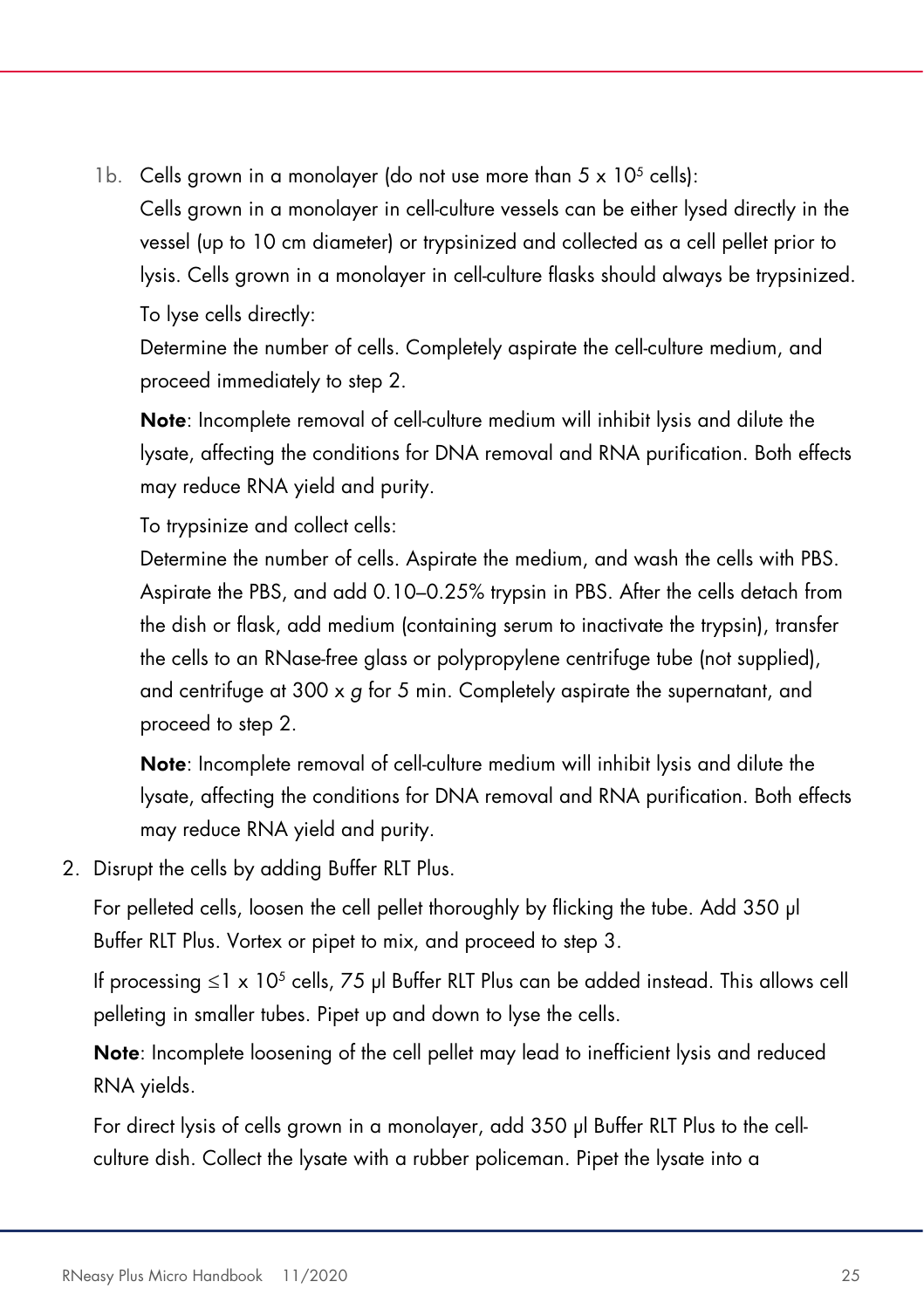microcentrifuge tube (not supplied). Vortex or pipet to mix, and ensure that no cell clumps are visible before proceeding to step 3.

If processing ≤1 x 10<sup>5</sup> cells, 75 µl Buffer RLT Plus can be added instead. This may be necessary for multiwell plates and cell-culture dishes. Pipet up and down to lyse the cells.

3. Homogenize the lysate according to step 3a, 3b or 3c.

See "Disrupting and homogenizing starting material", page 15, for more details on homogenization. If processing ≤1 x 10<sup>5</sup> cells, they can be homogenized by vortexing for 1 min. After homogenization, proceed to step 4.

Note: If only 75 µl Buffer RLT Plus was used in step 2, transfer the lysate to a new 1.5 ml microcentrifuge tube, and adjust the volume to 350 µl with Buffer RLT Plus. Vortex for 1 min to homogenize and proceed to step 4.

**Note:** If processing  $\leq$ 500 cells, 20 ng carrier RNA (5  $\mu$ ) of a 4 ng/ $\mu$  solution) may be added to the lysate before homogenization. Prepare the carrier RNA as described in "Things to do before starting".

Note: Incomplete homogenization leads to significantly reduced RNA yields and can cause clogging of the gDNA Eliminator and RNeasy MinElute spin columns. Homogenization with the TissueRuptor or QIAshredder homogenizer generally results in higher RNA yields than with a syringe and needle.

- 3a. Pipet the lysate directly into a QIAshredder spin column (not supplied) placed in a 2 ml collection tube, and centrifuge for 2 min at full speed. Proceed to step 4.
- 3b. Place the tip of the TissueRuptor disposable probe into the lysate and operate the TissueRuptor at full speed until the lysate is homogenous (usually 30 s). Proceed to step 4.

Note: To avoid damage to the TissueRuptor II and disposable probe during operation, make sure the tip of the probe remains submerged in the buffer.

3c. Pass the lysate at least 5 times through a blunt 20-gauge needle (0.9 mm diameter) fitted to an RNase-free syringe. Proceed to step 4.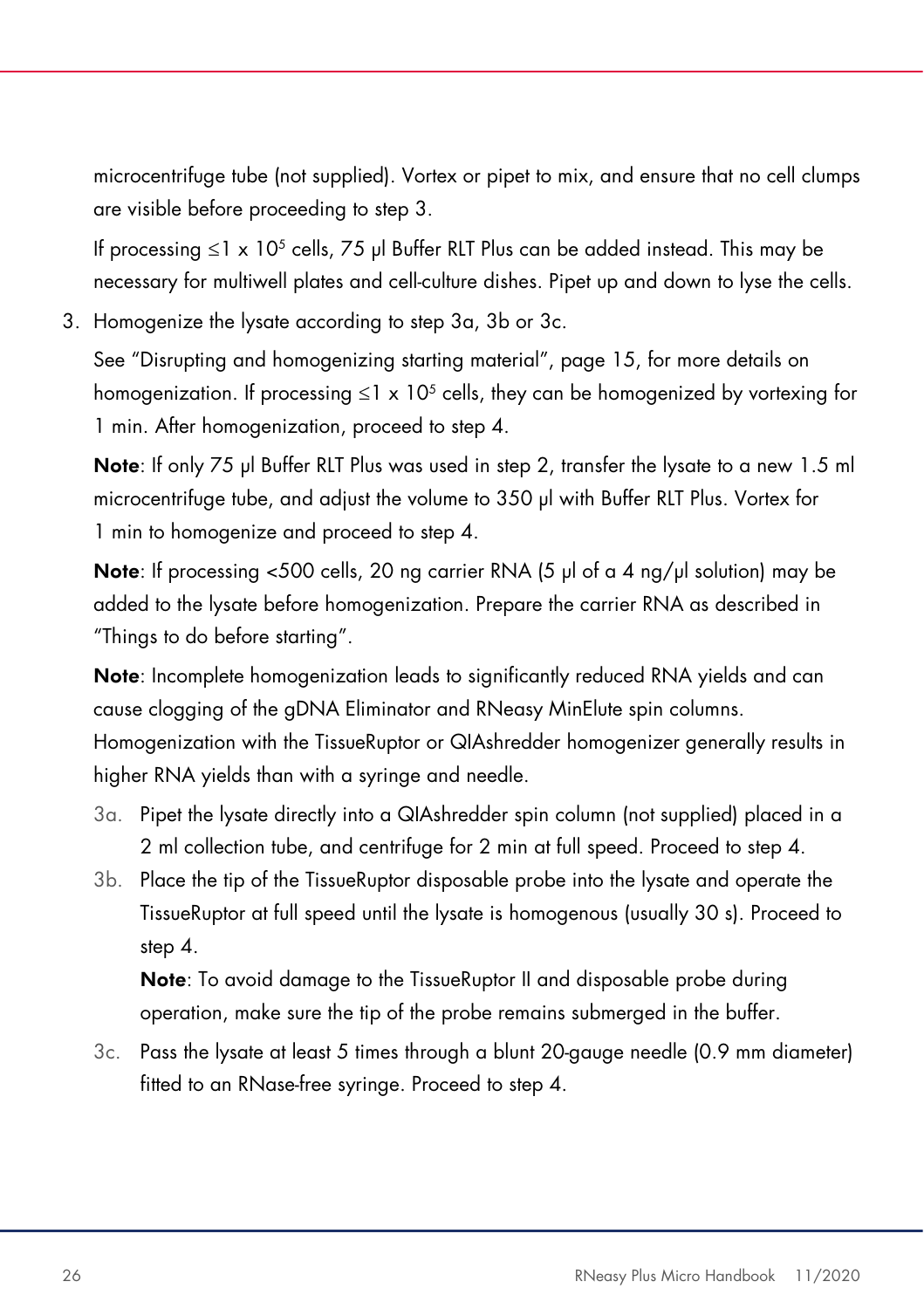4. Transfer the homogenized lysate to a gDNA Eliminator spin column placed in a 2 ml collection tube (supplied). Centrifuge for 30 s at  $\geq$ 8000 x g ( $\geq$ 10,000 rpm). Discard the column, and save the flowthrough.

Note: Make sure that no liquid remains on the column membrane after centrifugation. If necessary, repeat the centrifugation until all liquid has passed through the membrane.

The remaining steps of this protocol allow the purification of RNA molecules longer than 200 nucleotides. If purification of total RNA containing small RNAs, such as miRNA is desired, follow steps 1–6 in Appendix D on page 57 instead of steps 5–11 in this protocol.

5. Add 1 volume (usually 350 µl) of 70% ethanol to the flow-through from step 4, and mix well by pipetting. Do not centrifuge. Proceed immediately to step 6.

Note: The volume of 70% ethanol to add may be less than 350 µl if some lysate was lost during homogenization and DNA removal.

Note: When purifying RNA from certain cell lines, precipitates may be visible after addition of ethanol. This does not affect the procedure.

6. Transfer the sample, including any precipitate that may have formed, to an RNeasy MinElute spin column placed in a 2 ml collection tube (supplied). Close the lid gently, and centrifuge for 15 s at  $\geq$ 8000 x g ( $\geq$ 10,000 rpm). Discard the flow-through.<sup>\*</sup>

Optional: If recovery of protein is desired, keep the flow-through on ice and follow steps 1–5 in Appendix E on page 60.

Reuse the collection tube in step 7.

<sup>\*</sup> Flow-through contains Buffer RLT Plus or Buffer RW1 and is therefore not compatible with bleach. See page 6 for safety information.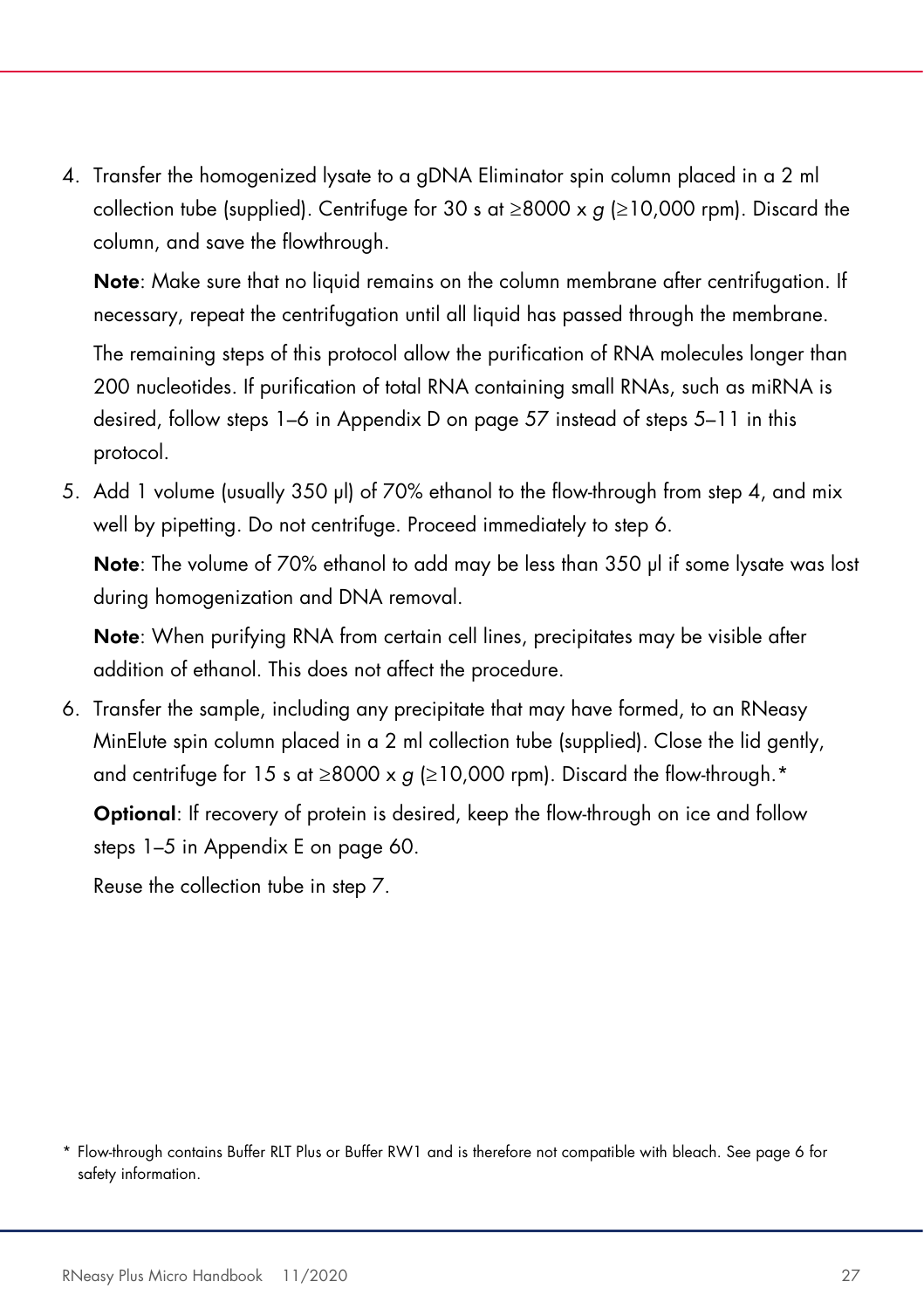7. Add 700 µl Buffer RW1 to the RNeasy MinElute spin column. Close the lid gently, and centrifuge for 15 s at  $\geq$ 8000 x q ( $\geq$ 10,000 rpm) to wash the spin column membrane. Discard the flow-through.\*

Reuse the collection tube in step 8.

Note: After centrifugation, carefully remove the RNeasy MinElute spin column from the collection tube so that the column does not contact the flow-through. Be sure to empty the collection tube completely.

8. Add 500 µl Buffer RPE to the RNeasy MinElute spin column. Close the lid gently, and centrifuge for 15 s at  $\geq$ 8000 x g ( $\geq$ 10,000 rpm) to wash the spin column membrane. Discard the flow-through.

Reuse the collection tube in step 9.

Note: Buffer RPE is supplied as a concentrate. Ensure that ethanol is added to Buffer RPE before use (see "Things to do before starting").

9. Add 500 µl of 80% ethanol to the RNeasy MinElute spin column. Close the lid gently, and centrifuge for 2 min at  $\geq 8000 \times g$  ( $\geq 10,000$  rpm) to wash the spin column membrane. Discard the collection tube with the flow-through.

Prepare the 80% ethanol with ethanol (96–100%) and the RNase-free water supplied with the kit.

Note: After centrifugation, carefully remove the RNeasy MinElute spin column from the collection tube so that the column does not contact the flow-through. Otherwise, carryover of ethanol will occur.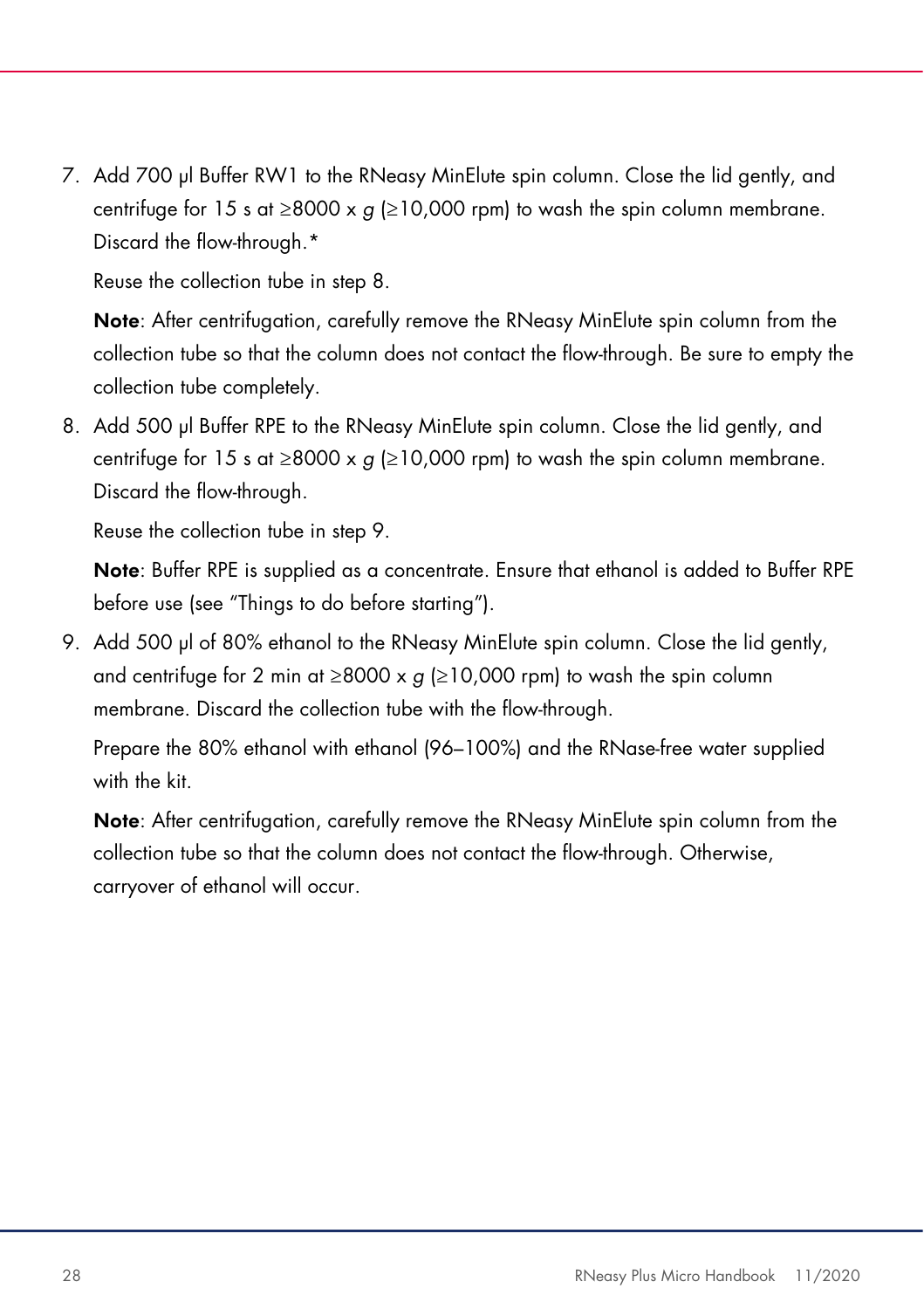10.Place the RNeasy MinElute spin column in a new 2 ml collection tube (supplied). Open the lid of the spin column, and centrifuge at full speed for 5 min. Discard the collection tube with the flow-through.

To avoid damage to their lids, place the spin columns into the centrifuge with at least one empty position between columns. Orient the lids so that they point in a direction opposite to the rotation of the rotor (e.g., if the rotor rotates clockwise, orient the lids counterclockwise).

It is important to dry the spin column membrane, since residual ethanol may interfere with downstream reactions. Centrifugation with the lids open ensures that no ethanol is carried over during RNA elution.

11.Place the RNeasy MinElute spin column in a new 1.5 ml collection tube (supplied). Add 14 µl RNase-free water directly to the center of the spin column membrane. Close the lid gently, and centrifuge for 1 min at full speed to elute the RNA.

As little as 10 µl RNase-free water can be used for elution if a higher RNA concentration is required, but the yield will be reduced by approximately 20%. Do not elute with less than 10 µl RNase-free water, as the spin column membrane will not be sufficiently hydrated.

The dead volume of the RNeasy MinElute spin column is 2 µl: elution with 14 µl RNasefree water results in a 12 µl eluate.

For RT-PCR and real-time RT-PCR with the purified RNA, QIAGEN offers a range of optimized, ready-to-use kits that provide highly specific and sensitive results. For details, visit www.qiagen.com/PCR. For whole transcriptome amplification (WTA) of limited amounts of RNA, we recommend the QuantiTect Whole Transcriptome Kit.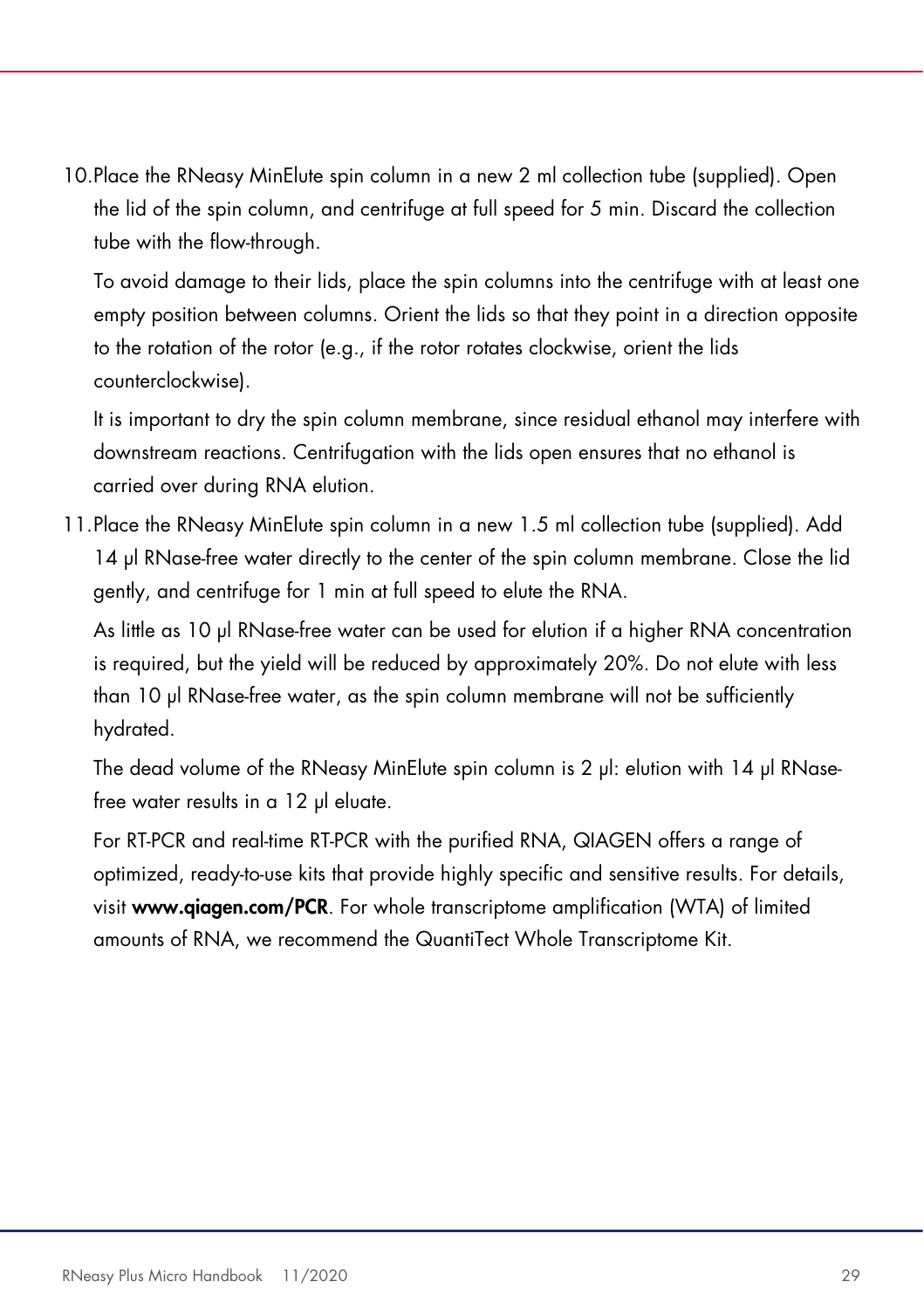### Protocol: Purification of Total RNA from Animal and Human Tissues

This protocol is for the purification of total RNA from easy-to-lyse animal and human tissues. For total RNA purification from frozen, microdissected tissue samples, see page 39.

### Determining the correct amount of starting material

It is essential to use the correct amount of starting material to obtain optimal RNA yield and purity. A maximum amount of 5 mg fresh or frozen tissue or 2–3 mg RNAprotect- or Allprotectstabilized tissue (which is partially dehydrated) can generally be processed. For most tissues, the DNA removal capacity of the gDNA Eliminator spin column, the RNA binding capacity of the RNeasy MinElute spin column and the lysing capacity of Buffer RLT Plus will not be exceeded by these amounts. Typical RNA yields from various tissues are given in Table 2 (page 13).

For maximum RNA yields from liver, 50% ethanol (instead of 70% ethanol) should be used in step 4 of the procedure.

Some tissues, such as spleen, parts of brain, lung and thymus, tend to form precipitates during the procedure. However, this does not affect RNA purification.

### Do not overload the gDNA Eliminator spin column, as this will lead to copurification of DNA with RNA. Do not overload the RNeasy MinElute spin column, as this will significantly reduce RNA yield and quality.

Weighing tissue is the most accurate way to quantitate the amount of starting material. As a guide, a 1.5 mm cube (3.4 mm $^3$ ) of most animal tissues weighs 3.5–4.5 mg.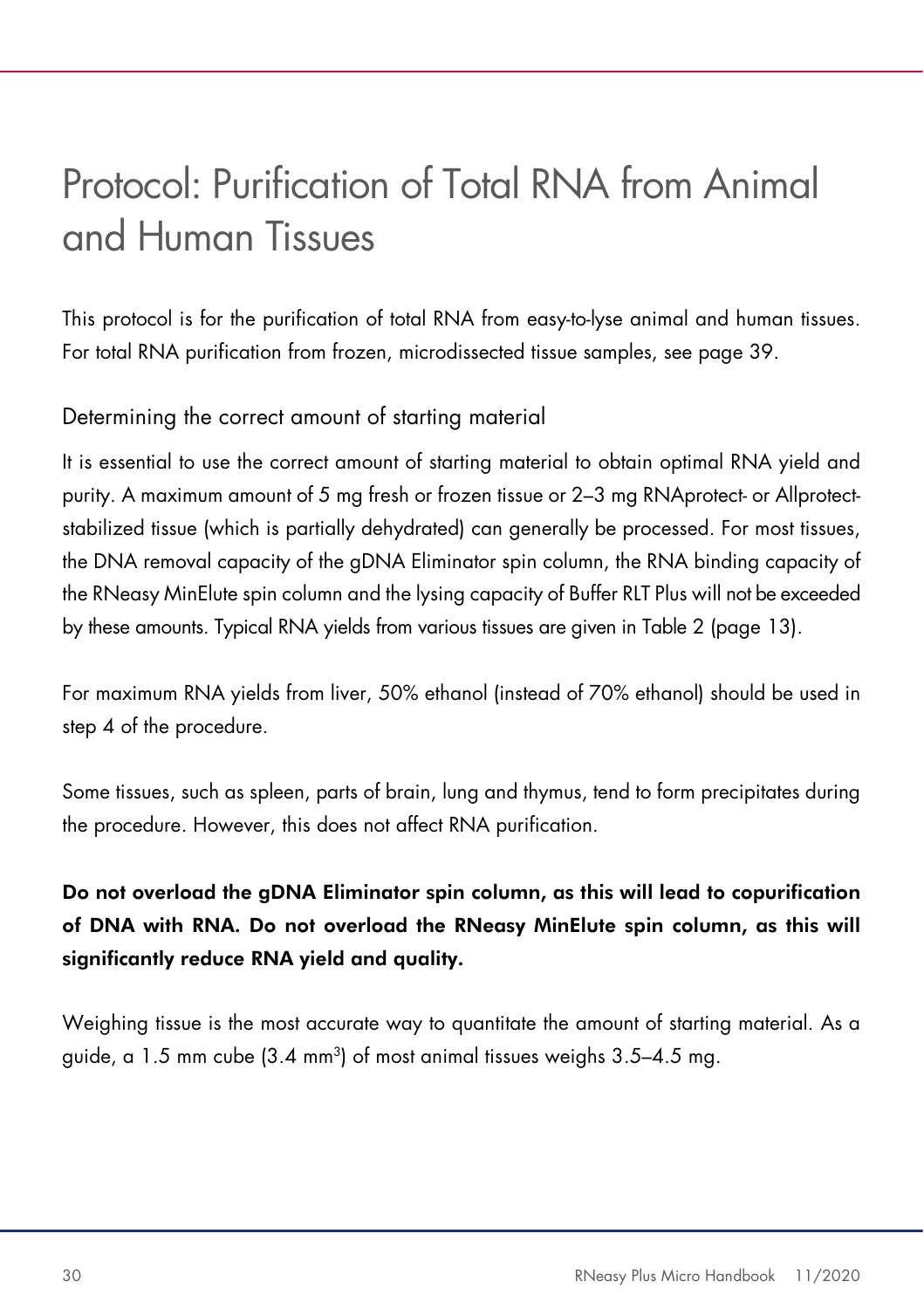Important points before starting

- If using the RNeasy Plus Micro Kit for the first time, read "Important Notes" (page 11).
- If preparing RNA for the first time, read Appendix A (page 49).
- $\bullet$  If using the TissueRuptor II, ensure that you are familiar with operating it by referring to the TissueRuptor II User Manual and TissueRuptor II Handbook.
- If using the TissueLyser, ensure that you are familiar with operating it by referring to the operating instructions and TissueLyser II Handbook.
- For optimal results, stabilize harvested tissues immediately in RNAprotect Tissue Reagent (see the RNAprotect Handbook) or Allprotect Tissue Reagent (see the Allprotect Tissue Reagent Handbook). Tissues can be stored in the reagent at  $37^{\circ}$ C for up to 1 day, at 15–25ºC for up to 7 days, or at 2–8ºC for up to 4 weeks (RNAprotect) or 6 months (Allprotect). Alternatively, tissues can be archived at  $-30^{\circ}$ C to  $-15^{\circ}$ C or  $-90^{\circ}$ C to  $-65^{\circ}$ C.
- Fresh, frozen or RNAprotect- or Allprotect-stabilized tissue can be used. Tissues can be stored at –90°C to –65°C for several months. Flash-freeze tissues in liquid nitrogen, and immediately transfer to –90°C to –65°C. Do not allow tissues to thaw during weighing or handling prior to disruption in Buffer RLT Plus. Homogenized tissue lysates from step 2 can also be stored at –90°C to –65°C for several months. Incubate frozen lysates at 37ºC in a water bath until completely thawed and salts are dissolved before continuing with step 3. Avoid prolonged incubation, which may compromise RNA integrity.
- Buffer RLT Plus and Buffer RW1 contain a guanidine salt and are therefore not compatible with disinfecting reagents containing bleach. See page 5 for safety information.
- Perform all steps of the procedure at room temperature (15–25°C). During the procedure, work quickly.
- **Perform all centrifugation steps at 20–25°C in a standard microcentrifuge. Ensure that the** centrifuge does not cool below 20ºC.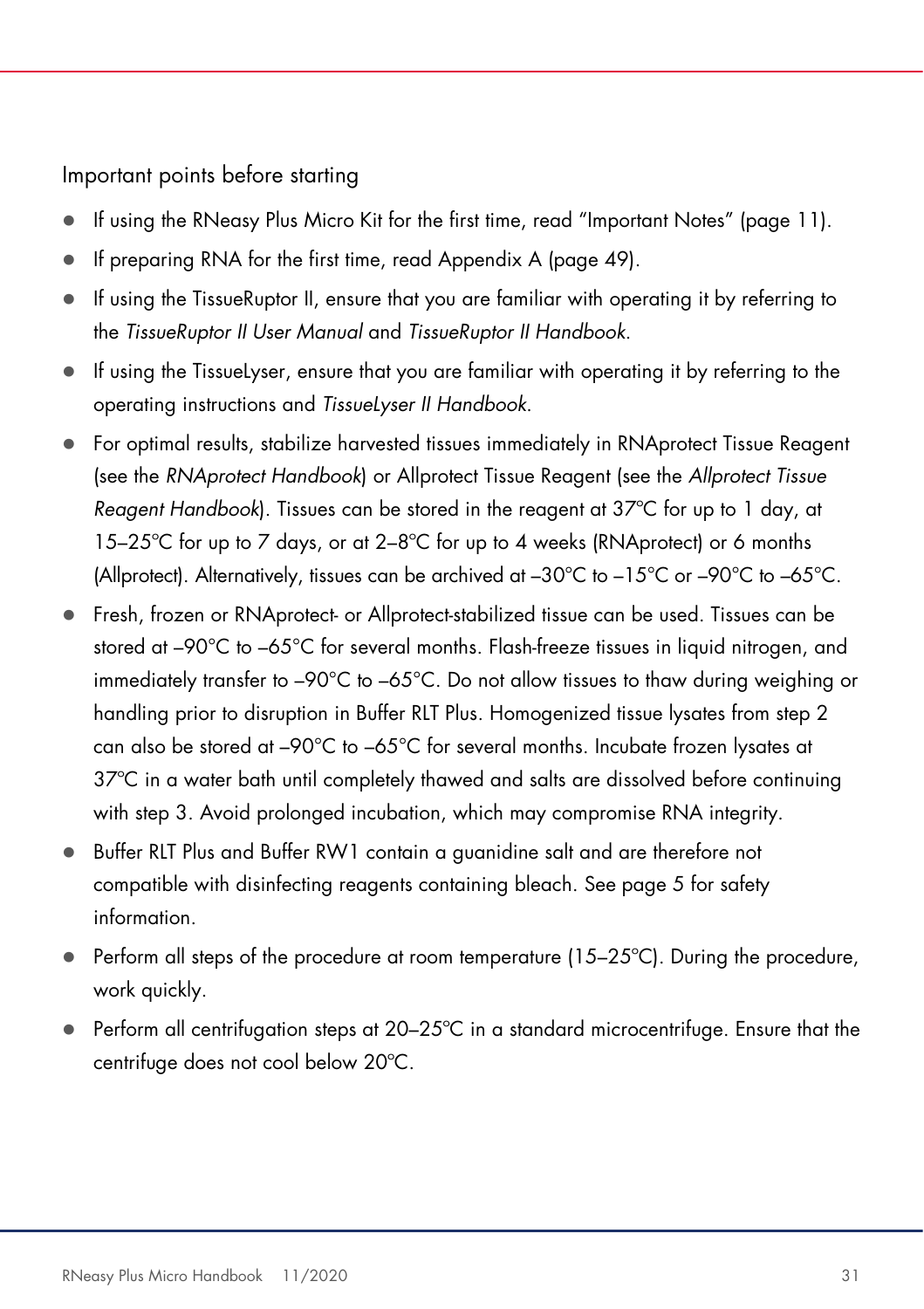Things to do before starting

- β-Mercaptoethanol (β-ME) must be added to Buffer RLT Plus before use. Add 10 µl β-ME per 1 ml Buffer RLT Plus. Dispense in a fume hood and wear appropriate protective clothing. Buffer RLT Plus containing β-ME can be stored at room temperature (15–25ºC) for up to 1 month. Alternatively, add 20 µl of 2 M dithiothreitol (DTT) per 1 ml Buffer RLT Plus. The stock solution of 2 M DTT in water should be prepared fresh or frozen in singleuse aliquots. Buffer RLT Plus containing DTT can be stored at room temperature for up to 1 month.
- When processing less than about 2 µg tissue, carrier RNA may be added to the lysate before homogenization (see "Carrier RNA", page 17). Before using for the first time, dissolve the carrier RNA (310 µg) in 1 ml RNase-free water. Store this stock solution at  $-30^{\circ}$ C to  $-15^{\circ}$ C, and use it to make fresh dilutions for each set of RNA preps. The concentration of this stock solution is 310  $\mu$ g/ml (i.e., 310 ng/ $\mu$ l). To make a working solution (4 ng/ $\mu$ ) for 10 preps, add 5  $\mu$  stock solution to 34  $\mu$  Buffer RLT Plus and mix by pipetting. Add 6 µl of this diluted solution to 54 µl Buffer RLT Plus to give a working solution of 4 ng/ $\mu$ l. Add 5  $\mu$ l of this solution to the lysate in step 2. **Do not add the** carrier RNA to the lysate if purifying RNA for use in oligo-dT–based amplification.
- Buffer RPE is supplied as a concentrate. Before using for the first time, add 4 volumes of ethanol (96–100%) as indicated on the bottle to obtain a working solution.
- Before using the kit for the first time, prepare 80% ethanol by mixing 24 ml ethanol (96–100%) and 6 ml RNase-free water (supplied). The procedure also requires 70% ethanol, which can be prepared by diluting ethanol (96–100%) with distilled water (not supplied).
- Buffer RLT Plus may form a precipitate during storage. If necessary, redissolve by warming and then place at room temperature.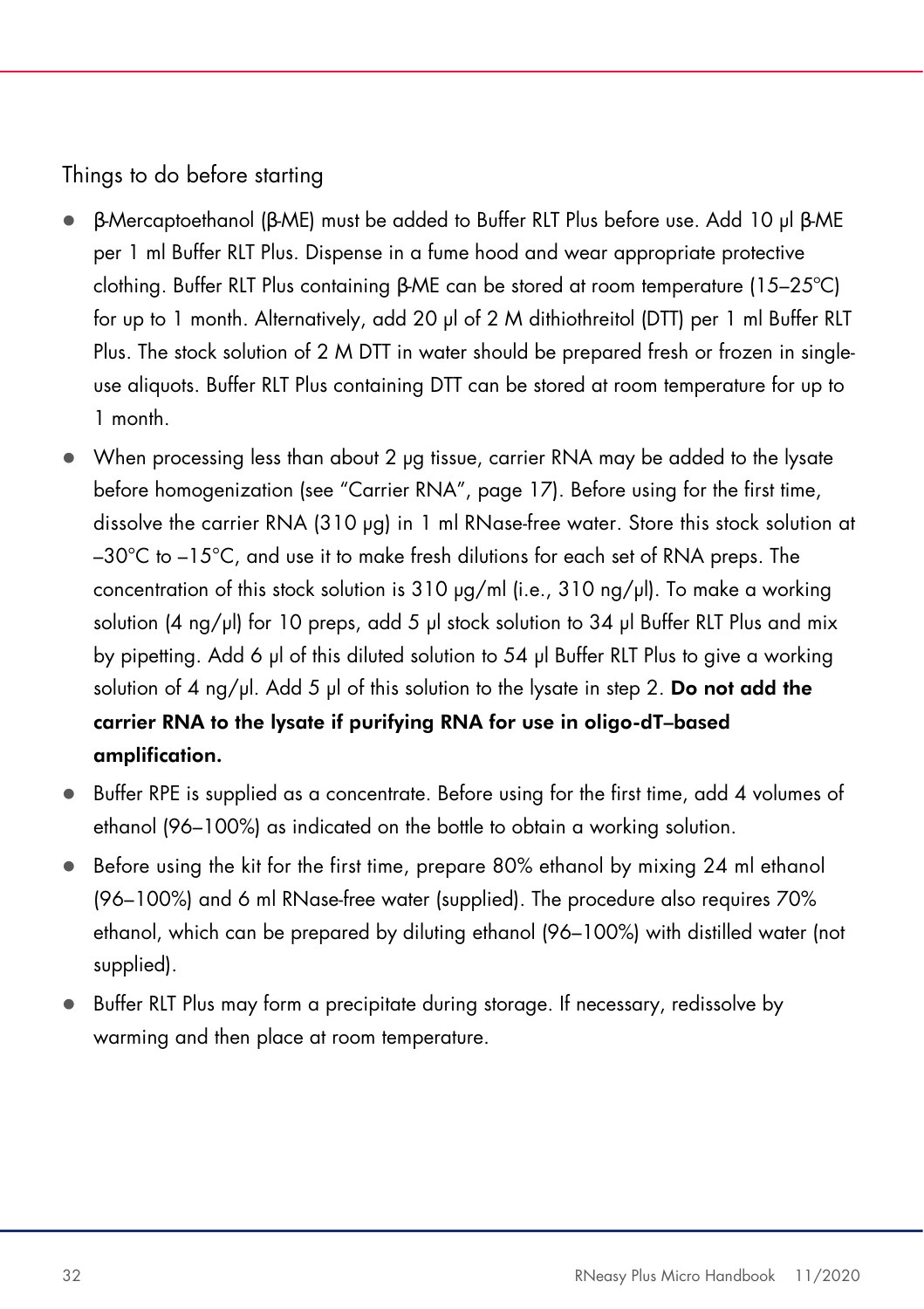#### Procedure

 Excise the tissue sample from the animal or remove it from storage. Determine the amount of tissue. Do not use more than 5 mg. Proceed immediately to step 2.

Weighing tissue is the most accurate way to determine the amount. If necessary, cut the tissue on a clean surface and weigh the piece to be used.

For RNAprotect- or Allprotect-stabilized tissues: Remove the tissue from the stabilization reagent using forceps and be sure to remove any crystals that may have formed. RNA in RNAprotect- or Allprotect-stabilized tissues is protected during cutting and weighing of tissues at ambient temperature (15–25ºC). It is not necessary to cut the tissues on ice or dry ice or in a refrigerated room. Remaining tissues can be stored in RNAprotect Tissue Reagent or Allprotect Reagent. Previously stabilized tissues can be stored at –90°C to –65°C without the reagent.

For unstabilized fresh or frozen tissues: RNA in harvested tissues is not protected until the tissues are treated with RNAprotect Tissue Reagent or Allprotect Reagent, flashfrozen or disrupted and homogenized in step 2. Frozen tissues should not be allowed to thaw during handling. The relevant procedures should be carried out as quickly as possible. Remaining fresh tissues can be placed into RNAprotect Tissue Reagent to stabilize RNA or in Allprotect Tissue Reagent to stabilize DNA, RNA and protein. However, previously frozen tissues thaw too slowly in the reagent, preventing the reagent from diffusing into the tissues quickly enough to prevent RNA degradation.

12.Disrupt the tissue and homogenize the lysate in Buffer RLT Plus (do not use more than 5 mg tissue) according to step 2a, 2b or 2c.

See "Disrupting and homogenizing starting material", page 15, for more details on disruption and homogenization.

Note: Ensure that β-ME (or DTT) is added to Buffer RLT Plus before use (see "Things to do before starting").

**Note:** If processing  $\lt 2$  µg tissue, 20 ng carrier RNA (5 µl of a 4 ng/µl solution) may be added to the lysate before homogenization. Prepare the carrier RNA as described in "Things to do before starting".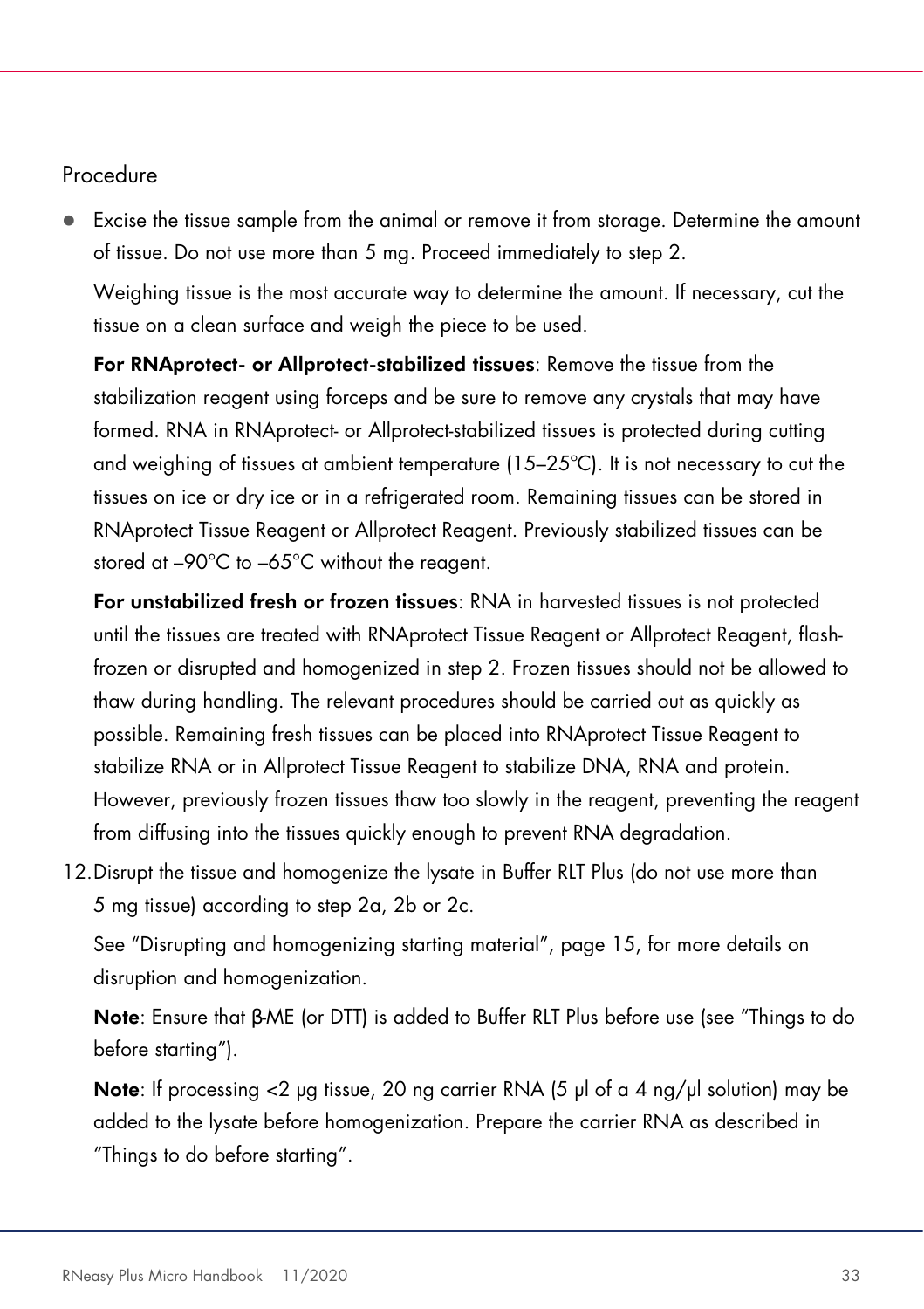After storage in RNAprotect Tissue Reagent or Allprotect Reagent, tissues may become slightly harder than fresh or thawed tissues. Disruption and homogenization using standard methods is usually not a problem.

Note: Incomplete homogenization leads to significantly reduced RNA yields and can cause clogging of the gDNA Eliminator and RNeasy MinElute spin columns. Homogenization with the TissueRuptor or TissueLyser II generally results in higher RNA yields than with other methods.

12a. Disruption and homogenization using the TissueRuptor II:

○ Place the tissue in a suitably sized vessel. Add 350 µl Buffer RLT Plus.

Note: Use a suitably sized vessel with sufficient extra headspace to accommodate foaming, which may occur during homogenization.

Generally, round-bottomed tubes allow more efficient disruption and homogenization than conical-bottomed tubes.

 $\circ$  Place the tip of the disposable probe into the vessel and operate the TissueRuptor II at full speed until the lysate is homogeneous (usually 30 s). Proceed to step 3.

Note: To avoid damage to the TissueRuptor II and disposable probe during operation, make sure the tip of the probe remains submerged in the buffer.

Foaming may occur during homogenization. If this happens, let the homogenate stand at room temperature (15–25ºC) for 2–3 min until the foam subsides before continuing with the procedure.

12b. Disruption and homogenization using the TissueLyser II:

 Place the tissues in 2 ml microcentrifuge tubes containing one stainless steel bead (5 mm mean diameter).

If handling fresh or frozen tissue samples, keep the tubes on dry ice.

- Place the tubes at room temperature. Immediately add 350 µl Buffer RLT Plus per tube.
- $\circ$  Place the tubes in the TissueLyser Adapter Set 2 x 24.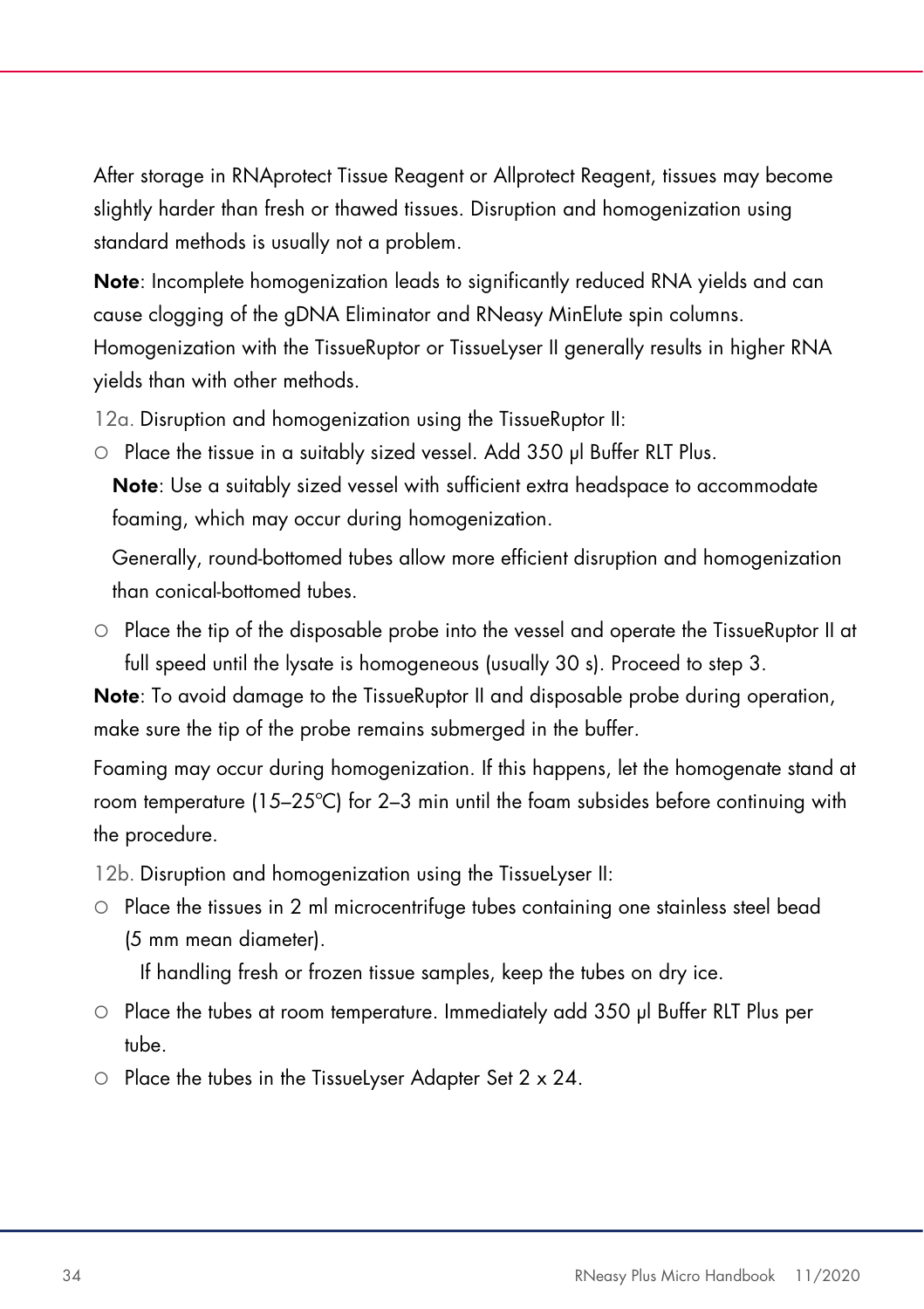- O Operate the TissueLyser II for 2 min at 20 Hz. The time depends on the tissue being processed and can be extended until the tissue is completely homogenized.
- $\circ$  Rearrange the collection tubes so that the outermost tubes are innermost and the innermost tubes are outermost. Operate the TissueLyser II for another 2 min at 20 Hz. Rearranging the tubes allows even homogenization.
- Carefully pipet the lysates into new microcentrifuge tubes (not supplied). Proceed to step 3.

Do not reuse the stainless steel beads.

- 12c. Disruption using a mortar and pestle followed by homogenization using a QIAshredder homogenizer or a needle and syringe:
- $\circ$  Immediately place the weighed tissue in liquid nitrogen, and grind thoroughly with a mortar and pestle.
- Decant tissue powder and liquid nitrogen into an RNase-free, liquid-nitrogen–cooled, 2 ml microcentrifuge tube (not supplied). Allow the liquid nitrogen to evaporate, but do not allow the tissue to thaw.
- Add 350 ul Buffer RLT Plus.
- $\circ$  Pipet the lysate directly into a QIAshredder spin column placed in a 2 ml collection tube, and centrifuge for 2 min at full speed. Alternatively, pass the lysate at least 5 times through a blunt 20-gauge needle fitted to an RNase-free syringe. Proceed to step 3.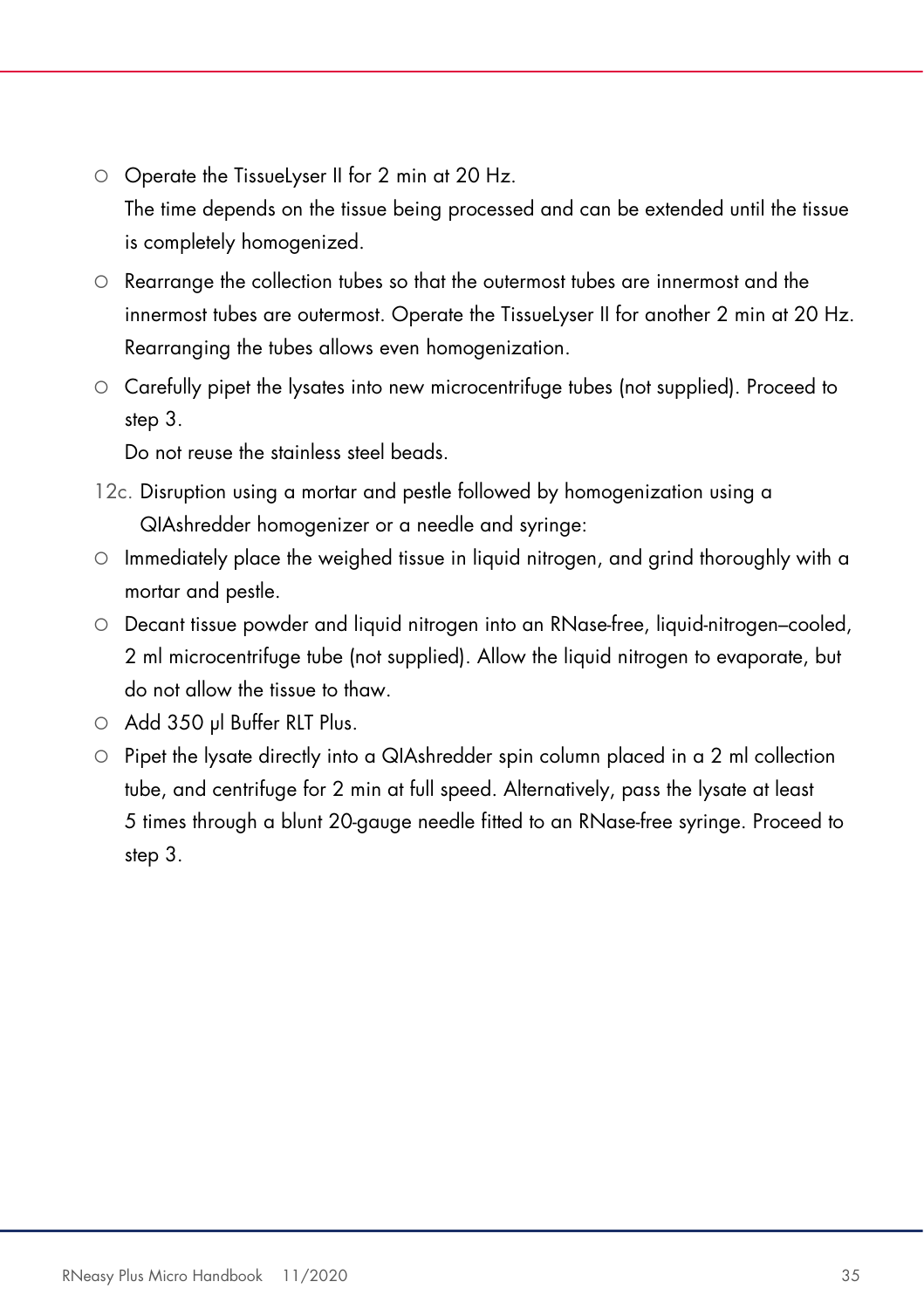13.Centrifuge the lysate for 3 min at full speed. Carefully remove the supernatant by pipetting, and transfer it to a gDNA Eliminator spin column placed in a 2 ml collection tube (supplied). Centrifuge for 30 s at  $\geq$ 8000 x g ( $\geq$ 10,000 rpm). Discard the column, and save the flow-through.

This step is important, as it removes insoluble material that could clog the gDNA Eliminator spin column and interfere with DNA removal. In some preparations, very small amounts of insoluble material will be present after the 3-min centrifugation, making the pellet invisible.

Note: Make sure that no liquid remains on the column membrane after centrifugation. If necessary, repeat the centrifugation until all liquid has passed through the membrane.

14.Add 1 volume (usually 350 µl) of 70% ethanol to the flow-through from step 3, and mix well by pipetting. Do not centrifuge. Proceed immediately to step 5.

Note: The volume of 70% ethanol to add may be less than 350 µl if some lysate was lost during homogenization and DNA removal.

Note: Precipitates may be visible after addition of ethanol, but this does not affect the procedure.

Note: For maximum RNA yields from liver, use 50% ethanol instead of 70% ethanol.

15.Transfer the sample, including any precipitate that may have formed, to an RNeasy MinElute spin column placed in a 2 ml collection tube (supplied). Close the lid gently, and centrifuge for 15 s at ≥8000 x g (≥10,000 rpm). Discard the flowthrough.\*

Optional: If recovery of protein is desired, keep the flow-through on ice and follow steps 1–5 in Appendix E on page 60.

Reuse the collection tube in step 6.

<sup>\*</sup> Flow-through contains Buffer RLT Plus or Buffer RW1 and is therefore not compatible with bleach. See page 6 for safety information.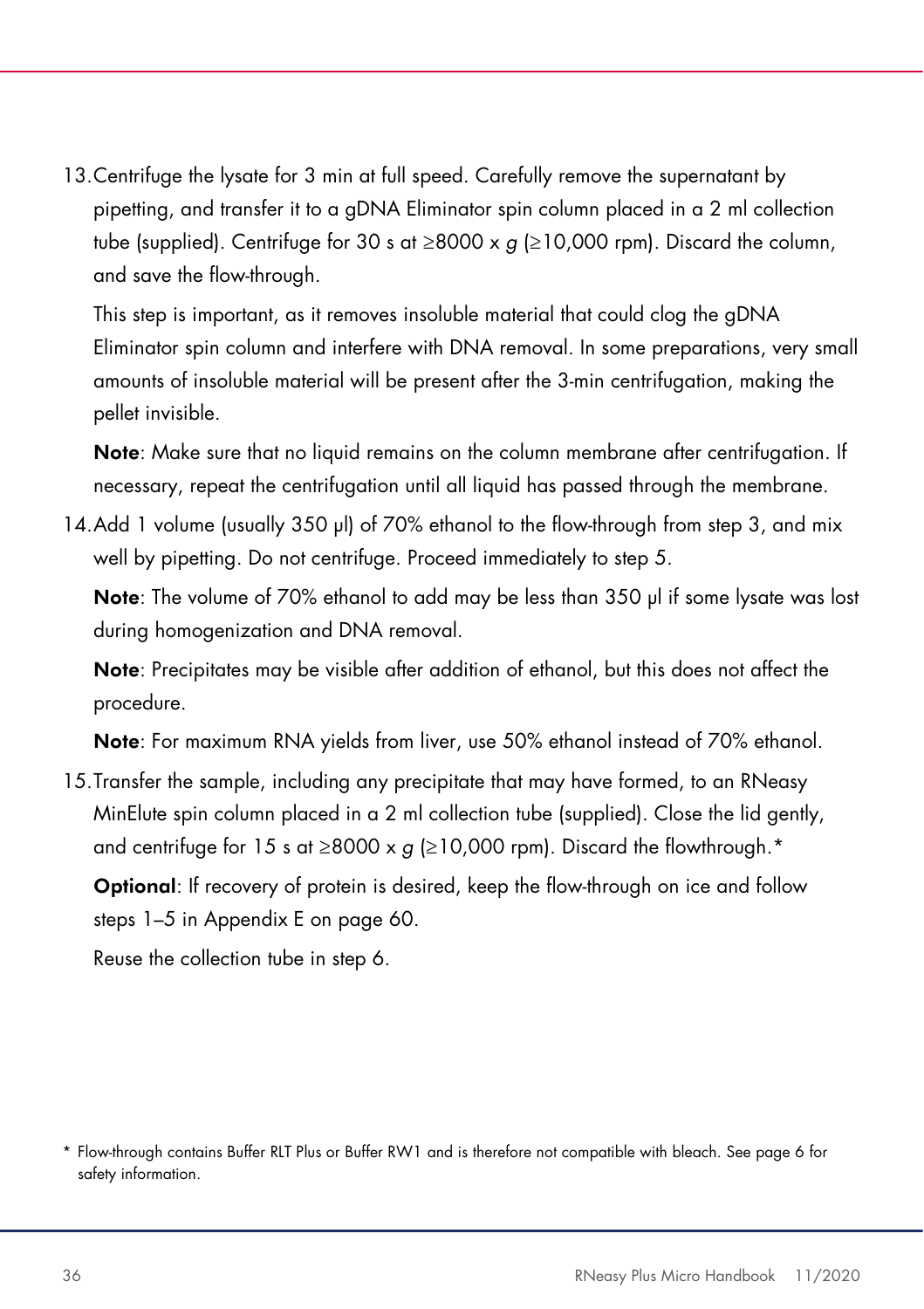16.Add 700 µl Buffer RW1 to the RNeasy MinElute spin column. Close the lid gently, and centrifuge for 15 s at  $\geq$ 8000 x q ( $\geq$ 10,000 rpm) to wash the spin column membrane. Discard the flow-through.\*

Reuse the collection tube in step 7.

Note: After centrifugation, carefully remove the RNeasy MinElute spin column from the collection tube so that the column does not contact the flow-through. Be sure to empty the collection tube completely.

17.Add 500 µl Buffer RPE to the RNeasy MinElute spin column. Close the lid gently, and centrifuge for 15 s at  $\geq$ 8000 x g ( $\geq$ 10,000 rpm) to wash the spin column membrane. Discard the flow-through.

Reuse the collection tube in step 8.

Note: Buffer RPE is supplied as a concentrate. Ensure that ethanol is added to Buffer RPE before use (see "Things to do before starting").

18.Add 500 µl of 80% ethanol to the RNeasy MinElute spin column. Close the lid gently, and centrifuge for 2 min at  $\geq 8000 \times g$  ( $\geq 10,000$  rpm) to wash the spin column membrane. Discard the collection tube with the flow-through.

Prepare the 80% ethanol with ethanol (96–100%) and the RNase-free water supplied with the kit.

Note: After centrifugation, carefully remove the RNeasy MinElute spin column from the collection tube so that the column does not contact the flow-through. Otherwise, carryover of ethanol will occur.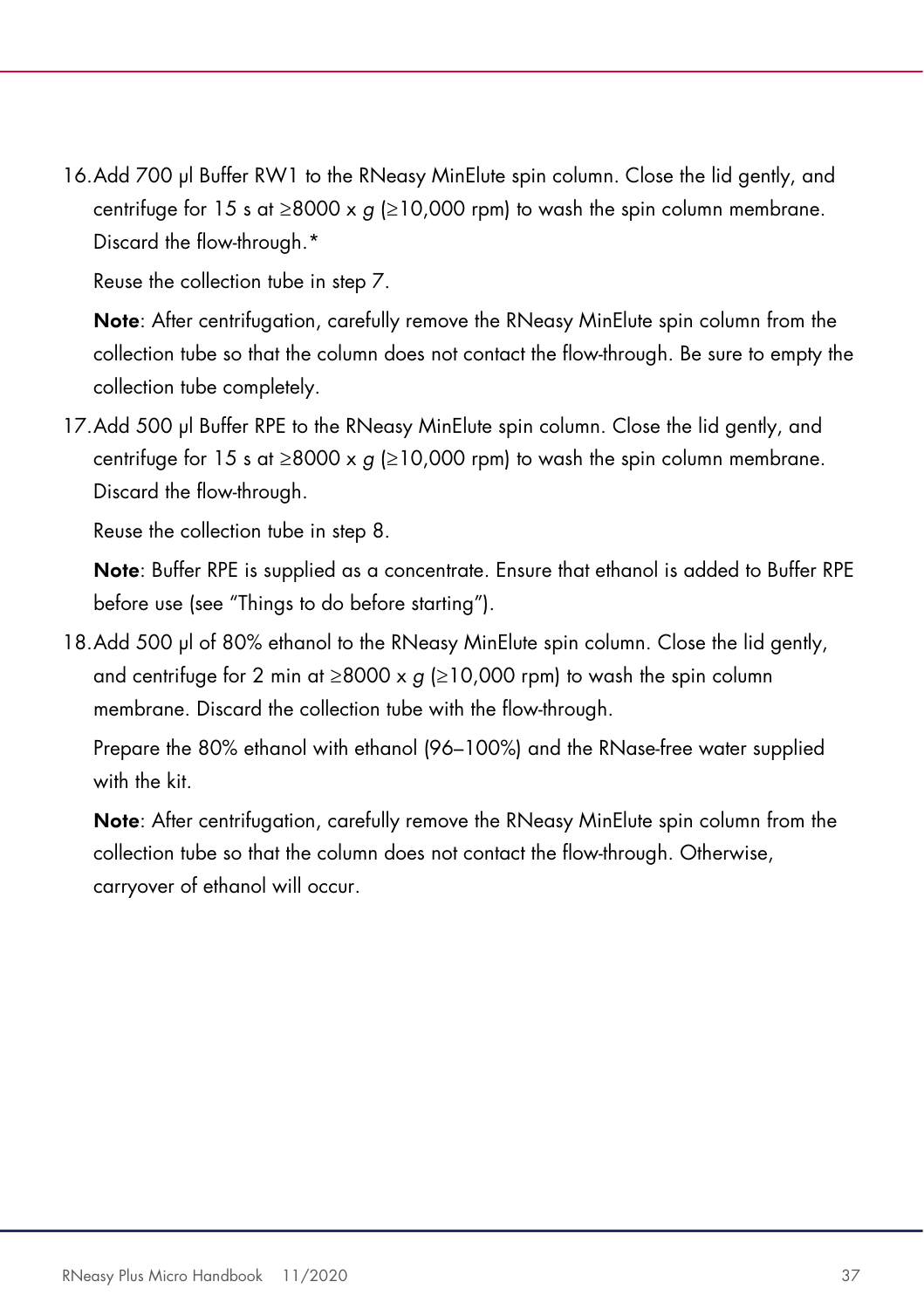19.Place the RNeasy MinElute spin column in a new 2 ml collection tube (supplied). Open the lid of the spin column, and centrifuge at full speed for 5 min. Discard the collection tube with the flow-through.

To avoid damage to their lids, place the spin columns into the centrifuge with at least one empty position between columns. Orient the lids so that they point in a direction opposite to the rotation of the rotor (e.g., if the rotor rotates clockwise, orient the lids counterclockwise).

It is important to dry the spin column membrane, since residual ethanol may interfere with downstream reactions. Centrifugation with the lids open ensures that no ethanol is carried over during RNA elution.

20.Place the RNeasy MinElute spin column in a new 1.5 ml collection tube (supplied). Add 14 µl RNase-free water directly to the center of the spin column membrane. Close the lid gently, and centrifuge for 1 min at full speed to elute the RNA.

As little as 10 µl RNase-free water can be used for elution if a higher RNA concentration is required, but the yield will be reduced by approximately 20%. Do not elute with less than 10 µl RNase-free water, as the spin column membrane will not be sufficiently hydrated.

The dead volume of the RNeasy MinElute spin column is 2 µl: elution with 14 µl RNasefree water results in a 12 µl eluate.

For RT-PCR and real-time RT-PCR with the purified RNA, QIAGEN offers a range of optimized, ready-to-use kits that provide highly specific and sensitive results. For details, visit www.qiagen.com/PCR. For whole transcriptome amplification (WTA) of limited amounts of RNA, we recommend the QuantiTect Whole Transcriptome Kit.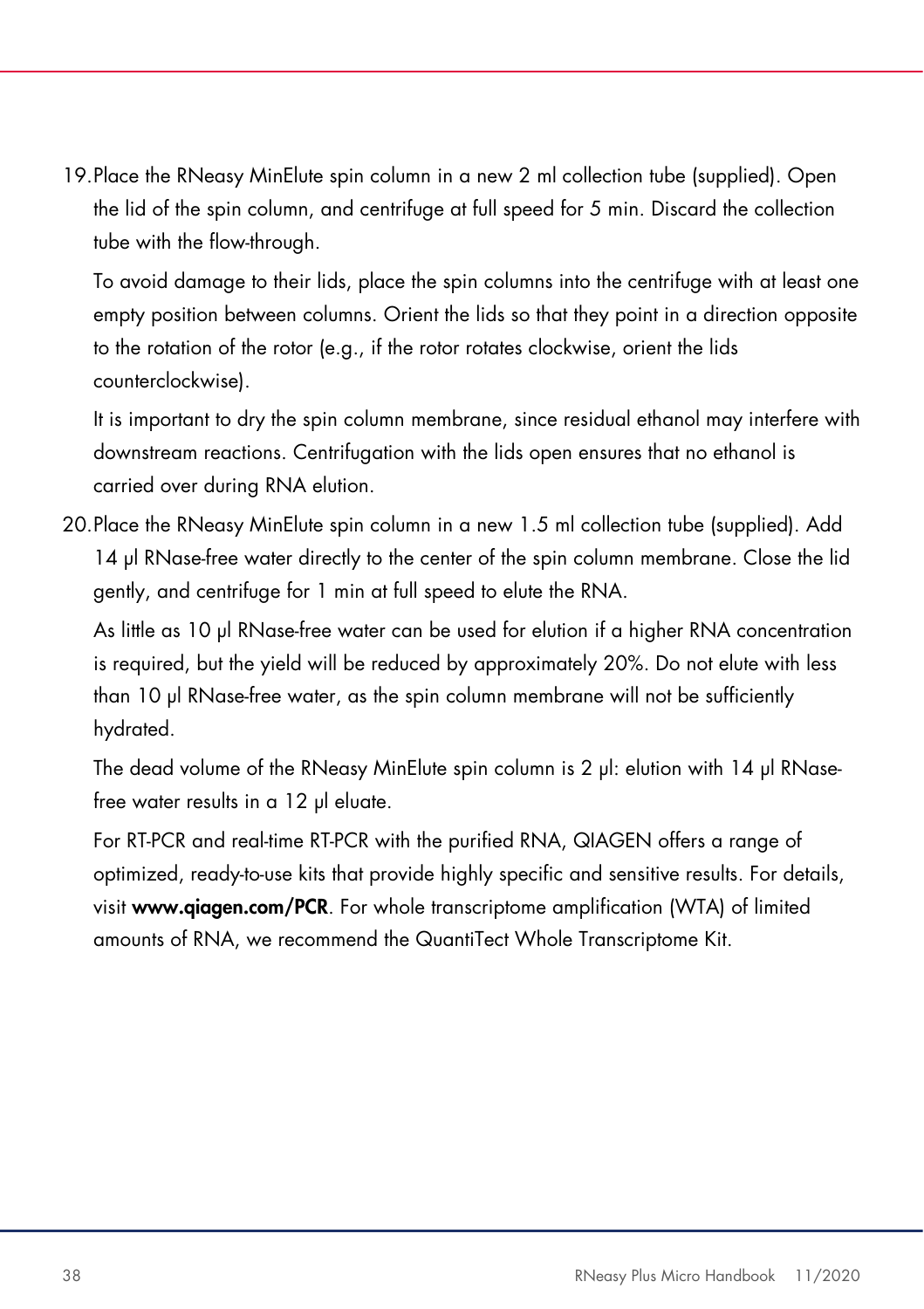### Protocol: Purification of Total RNA from Microdissected Cryosections

This protocol is for the purification of total RNA from frozen, microdissected samples of animal and human tissues. For total RNA purification from microdissected, formalin-fixed samples, we recommend the RNeasy FFPE Kit (cat. no. 74404).

Laser-microdissected tissue specimens present a particular challenge for molecular analysis, as nucleic acids must be purified from very small amounts of starting material. In addition, fixation and staining steps may compromise the integrity of RNA, and it may be necessary either to modify fixation protocols or to use cryosections from flash-frozen specimens to minimize this problem.

A wide range of equipment and consumables for sectioning, staining and microdissection of specimens is available from Leica (www.leica-microsystems.com) and P.A.L.M. Microlaser Technologies (www.palm-mikrolaser.com).

Important points before starting

- If using the RNeasy Plus Micro Kit for the first time, read "Important Notes" (page 11).
- If preparing RNA for the first time, read Appendix A (page 49).
- To minimize RNA degradation, avoid prolonged storage of unstabilized samples at room temperature (15–25ºC). RNA in tissues is not protected before flash-freezing in liquid nitrogen.
- Tissue lysates from step 3 can be stored at –90°C to –65°C for several months. Incubate frozen lysates at 37ºC in a water bath until completely thawed and salts are dissolved before continuing with step 4. Avoid prolonged incubation, which may compromise RNA integrity.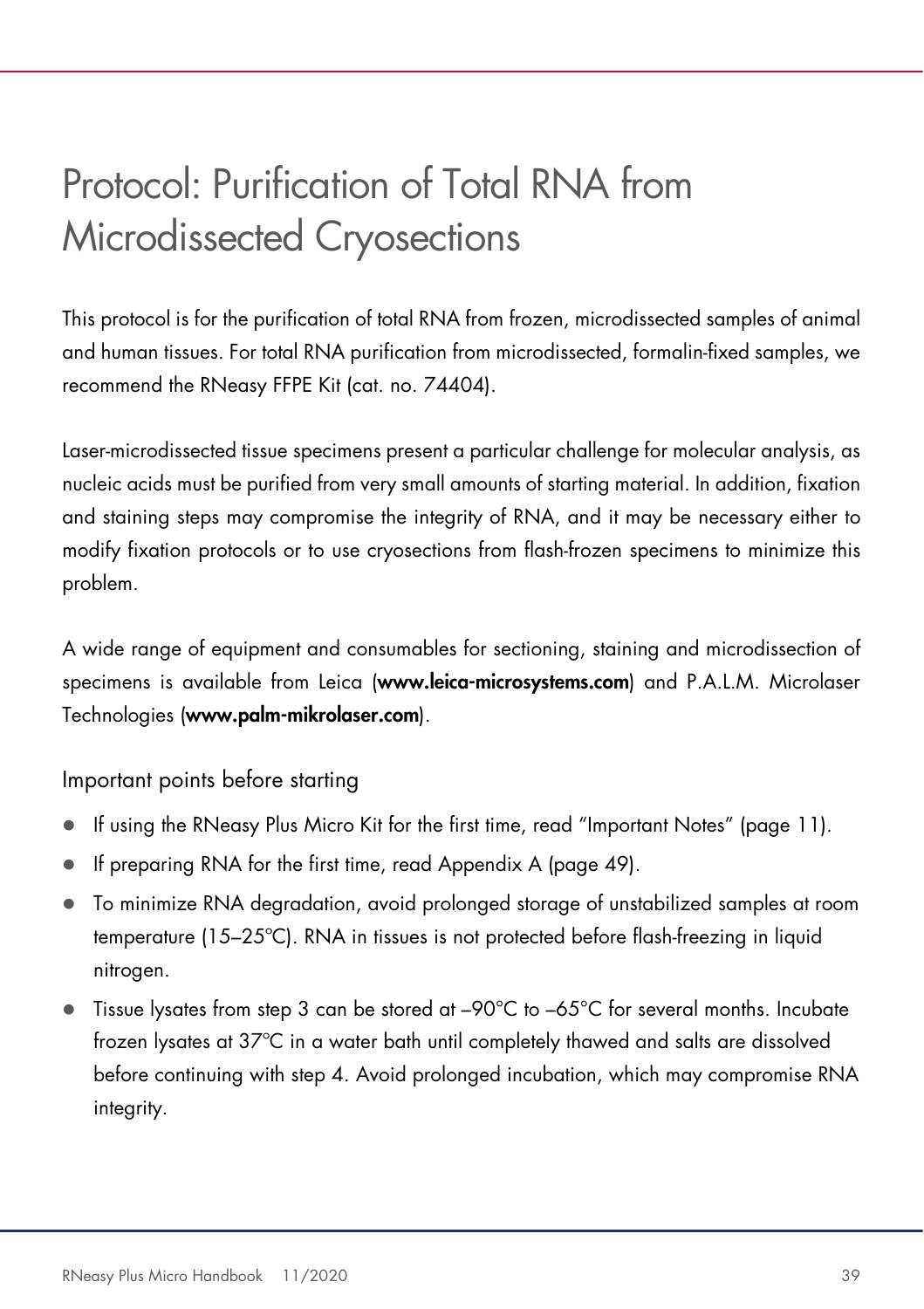- Buffer RLT Plus and Buffer RW1 contain a guanidine salt and are therefore not compatible with disinfecting reagents containing bleach. See page 5 for safety information.
- $\bullet$  Perform all steps of the procedure at room temperature (15–25 $\degree$ C). During the procedure, work quickly.
- Perform all centrifugation steps at 20–25ºC in a standard microcentrifuge. Ensure that the centrifuge does not cool below 20ºC.

#### Things to do before starting

- β-Mercaptoethanol (β-ME) must be added to Buffer RLT Plus before use. Add 10 µl β-ME per 1 ml Buffer RLT Plus. Dispense in a fume hood and wear appropriate protective clothing. Buffer RLT Plus containing β-ME can be stored at room temperature (15–25ºC) for up to 1 month. Alternatively, add 20 µl of 2 M dithiothreitol (DTT) per 1 ml Buffer RLT Plus. The stock solution of 2 M DTT in water should be prepared fresh or frozen in singleuse aliquots. Buffer RLT Plus containing DTT can be stored at room temperature for up to 1 month.
- When processing <500 cells, carrier RNA may be added to the lysate before homogenization (see "Carrier RNA", page 17). Before using for the first time, dissolve the carrier RNA (310 µg) in 1 ml RNase-free water. Store this stock solution at -30°C to –15°C, and use it to make fresh dilutions for each set of RNA preps. The concentration of this stock solution is 310  $\mu$ g/ml (i.e., 310 ng/ $\mu$ l). To make a working solution (4 ng/ $\mu$ l) for 10 preps, add 5 µl stock solution to 34 µl Buffer RLT Plus and mix by pipetting. Add 6 µl of this diluted solution to 54 µl Buffer RLT Plus to give a working solution of 4 ng/µl. Add 5  $\mu$  of this solution to the lysate in step 2. Do not add the carrier RNA to the lysate if purifying RNA for use in oligo-dT–based amplification.
- Buffer RPE is supplied as a concentrate. Before using for the first time, add 4 volumes of ethanol (96–100%) as indicated on the bottle to obtain a working solution.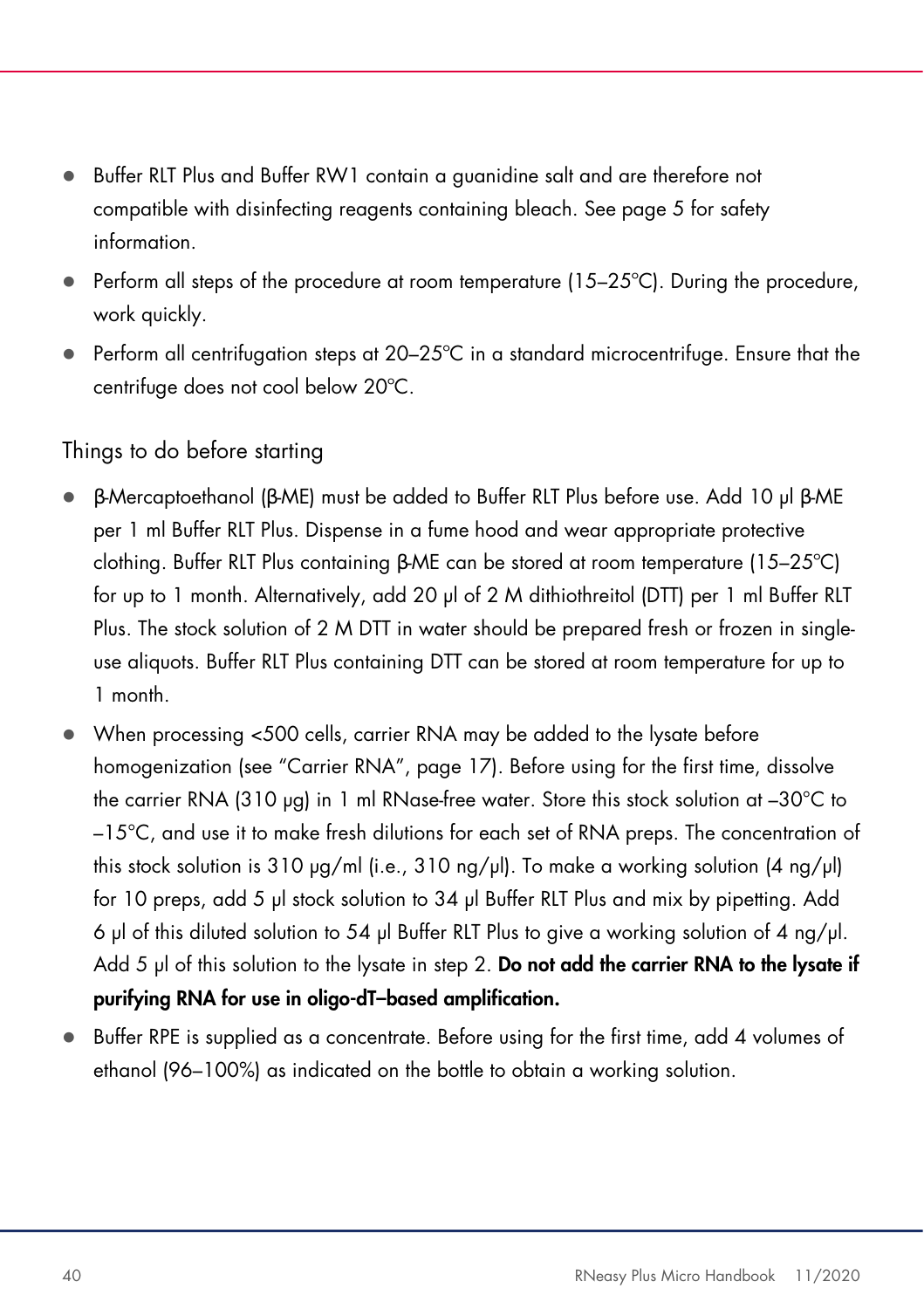- Before using the kit for the first time, prepare 80% ethanol by mixing 24 ml ethanol (96–100%) and 6 ml RNase-free water (supplied). The procedure also requires 70% ethanol, which can be prepared by diluting ethanol (96–100%) with distilled water (not supplied).
- Buffer RLT Plus may form a precipitate during storage. If necessary, redissolve by warming, and then place at room temperature.

#### Procedure

1. Collect the sample directly into an appropriate volume of Buffer RLT Plus (the volume depends on the collection vessel used for microdissection, but should not be greater than 65 µl [Leica® instruments] or 300 µl [other instruments]).

Note: Ensure that β-ME (or DTT) is added to Buffer RLT Plus before use (see "Things to do before starting").

2. If necessary, transfer the sample and buffer to a larger vessel (e.g., 1.5 or 2 ml tube). Adjust the volume to 350 µl with Buffer RLT Plus.

**Note:** If processing  $\leq$ 500 cells, 20 ng carrier RNA (5  $\mu$ ) of a 4 ng/ $\mu$  solution) may be added to the lysate before homogenization. Prepare the carrier RNA as described in "Things to do before starting".

3. Vortex the sample for 30 s.

No further homogenization is necessary.

4. Transfer the sample to a gDNA Eliminator spin column placed in a 2 ml collection tube (supplied). Centrifuge for 30 s at ≥8000 x  $g$  (≥10,000 rpm). Discard the column, and save the flow-through.

Note: Make sure that no liquid remains on the column membrane after centrifugation. If necessary, repeat the centrifugation until all liquid has passed through the membrane.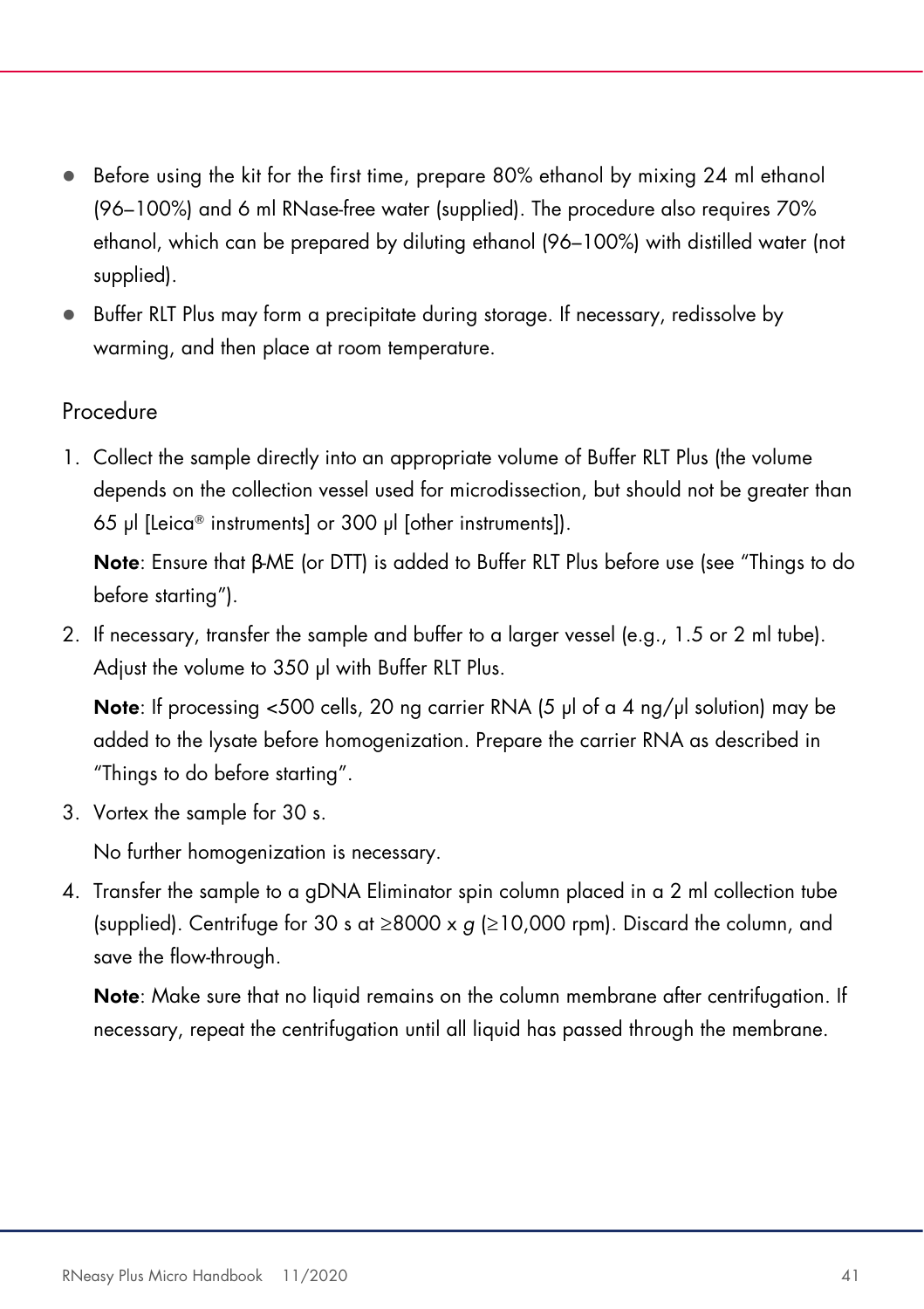5. Add 1 volume (usually 350 µl) of 70% ethanol to the flow-through from step 4, and mix well by pipetting. Do not centrifuge. Proceed immediately to step 6.

Note: The volume of 70% ethanol to add may be less than 350 ul if some lysate was lost during homogenization and DNA removal.

Note: Precipitates may be visible after addition of ethanol. This does not affect the procedure.

- 6. Transfer the sample, including any precipitate that may have formed, to an RNeasy MinElute spin column placed in a 2 ml collection tube (supplied). Close the lid gently, and centrifuge for 15 s at  $\geq$ 8000 x g ( $\geq$ 10,000 rpm). Discard the flow-through.<sup>\*</sup> Reuse the collection tube in step 7.
- 7. Add 700 µl Buffer RW1 to the RNeasy MinElute spin column. Close the lid gently, and centrifuge for 15 s at  $\geq$ 8000 x q ( $\geq$ 10,000 rpm) to wash the spin column membrane. Discard the flow-through.\*

Reuse the collection tube in step 8.

Note: After centrifugation, carefully remove the RNeasy MinElute spin column from the collection tube so that the column does not contact the flow-through. Be sure to empty the collection tube completely.

8. Add 500 µl Buffer RPE to the RNeasy MinElute spin column. Close the lid gently, and centrifuge for 15 s at  $\geq$ 8000 x g ( $\geq$ 10,000 rpm) to wash the spin column membrane. Discard the flow-through.

Reuse the collection tube in step 9.

Note: Buffer RPE is supplied as a concentrate. Ensure that ethanol is added to Buffer RPE before use (see "Things to do before starting").

<sup>\*</sup> Flow-through contains Buffer RLT or Buffer RW1 and is therefore not compatible with bleach. See page 6 for safety information.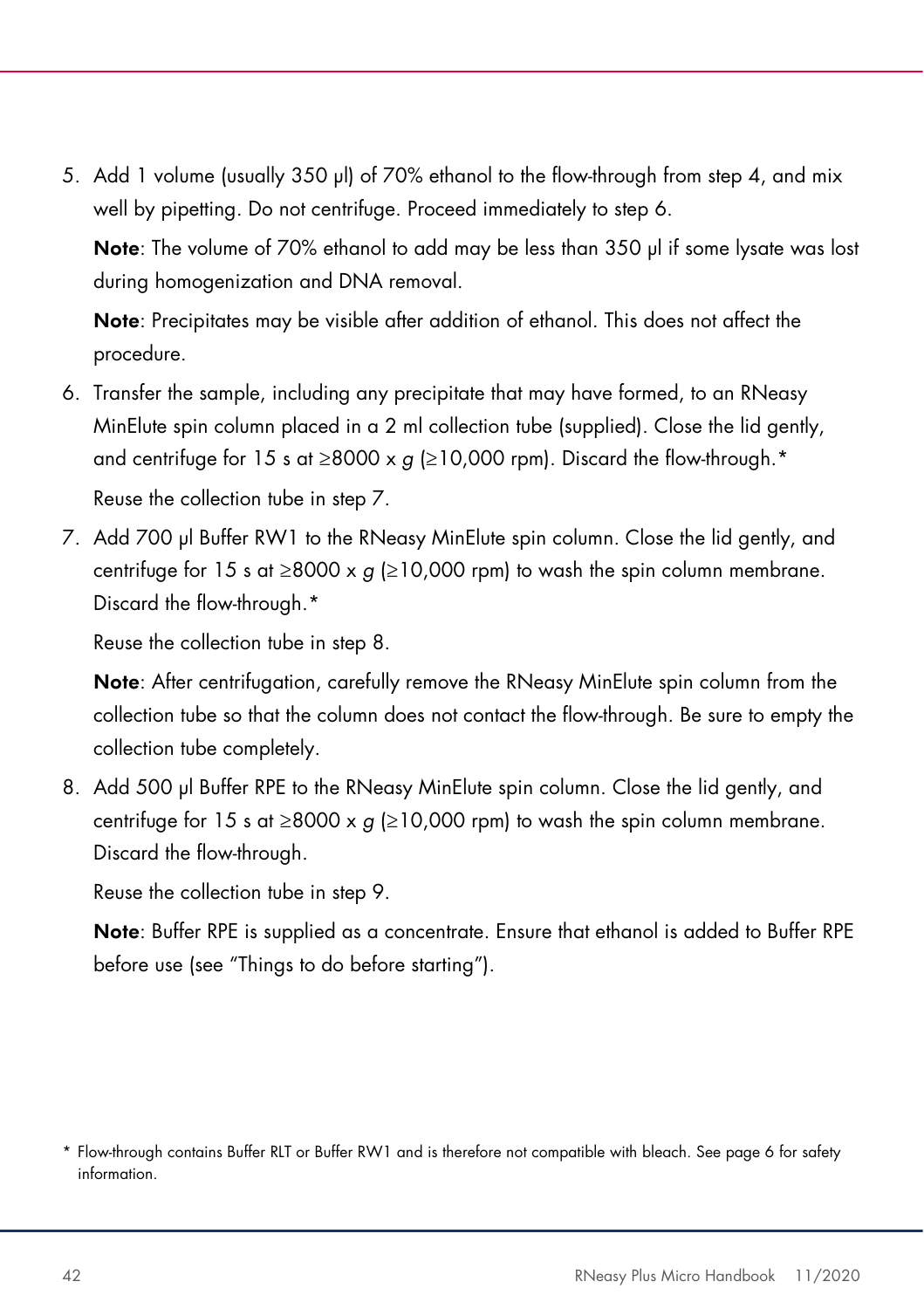9. Add 500 µl of 80% ethanol to the RNeasy MinElute spin column. Close the lid gently, and centrifuge for 2 min at  $\geq 8000 \times g$  ( $\geq 10,000$  rpm) to wash the spin column membrane. Discard the flow-through and collection tube.

Prepare the 80% ethanol with ethanol (96–100%) and the RNase-free water supplied with the kit.

Note: After centrifugation, carefully remove the RNeasy MinElute spin column from the collection tube so that the column does not contact the flow-through. Otherwise, carryover of ethanol will occur.

10.Place the RNeasy MinElute spin column in a new 2 ml collection tube (supplied). Open the lid of the spin column, and centrifuge at full speed for 5 min. Discard the collection tube with the flow-through.

To avoid damage to their lids, place the spin columns into the centrifuge with at least one empty position between columns. Orient the lids so that they point in a direction opposite to the rotation of the rotor (e.g., if the rotor rotates clockwise, orient the lids counterclockwise).

It is important to dry the spin column membrane, since residual ethanol may interfere with downstream reactions. Centrifugation with the lids open ensures that no ethanol is carried over during RNA elution.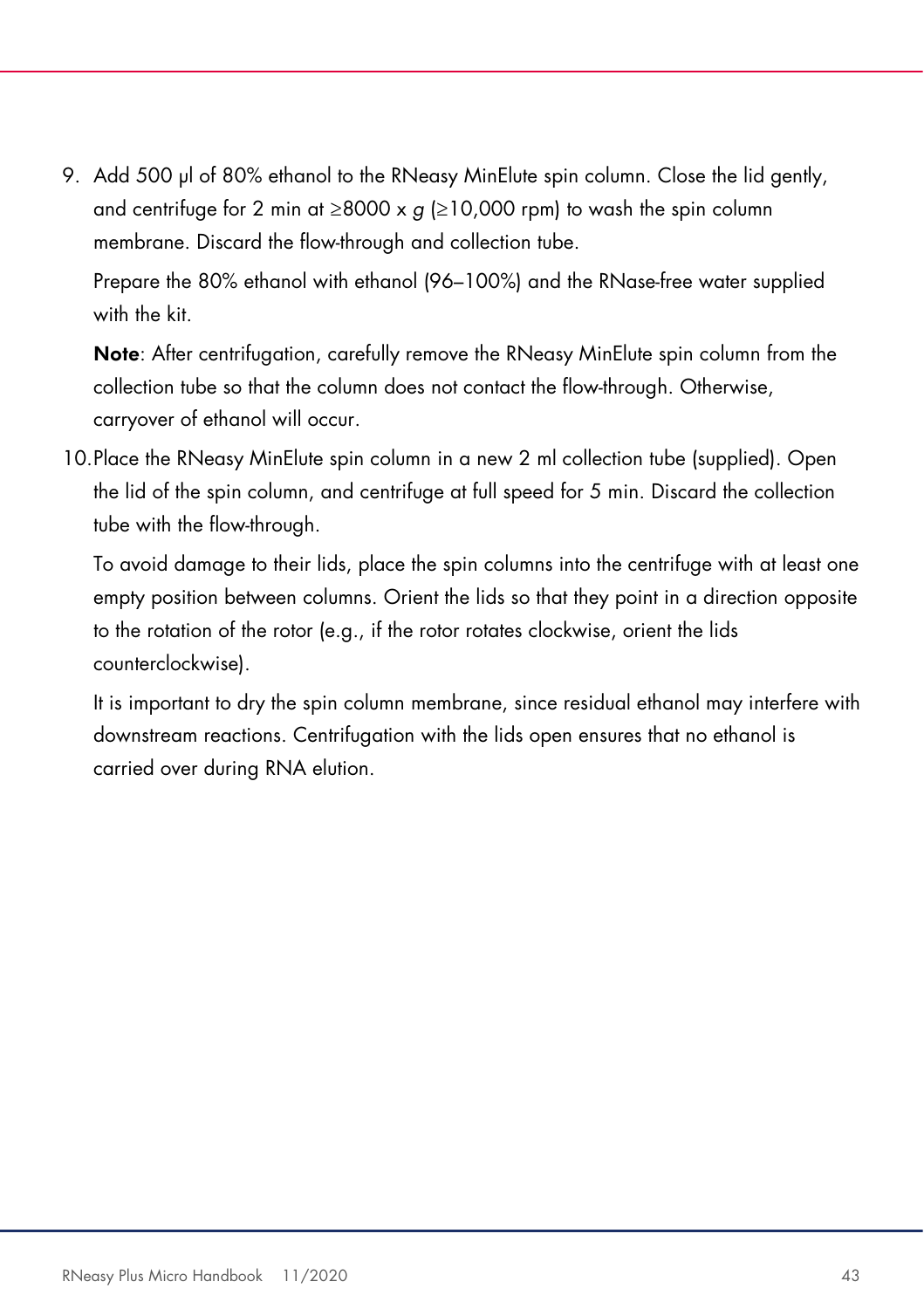11.Place the RNeasy MinElute spin column in a new 1.5 ml collection tube (supplied). Add 14 µl RNase-free water directly to the center of the spin column membrane. Close the lid gently, and centrifuge for 1 min at full speed to elute the RNA.

As little as 10 µl RNase-free water can be used for elution if a higher RNA concentration is required, but the yield will be reduced by approximately 20%. Do not elute with less than 10 µl RNase-free water, as the spin column membrane will not be sufficiently hydrated.

The dead volume of the RNeasy MinElute spin column is 2 µl: elution with 14 µl RNasefree water results in a 12 µl eluate.

For RT-PCR and real-time RT-PCR with the purified RNA, QIAGEN offers a range of optimized, ready-to-use kits that provide highly specific and sensitive results. For details, visit www.qiagen.com/PCR. For whole transcriptome amplification (WTA) of limited amounts of RNA, we recommend the QuantiTect Whole Transcriptome Kit.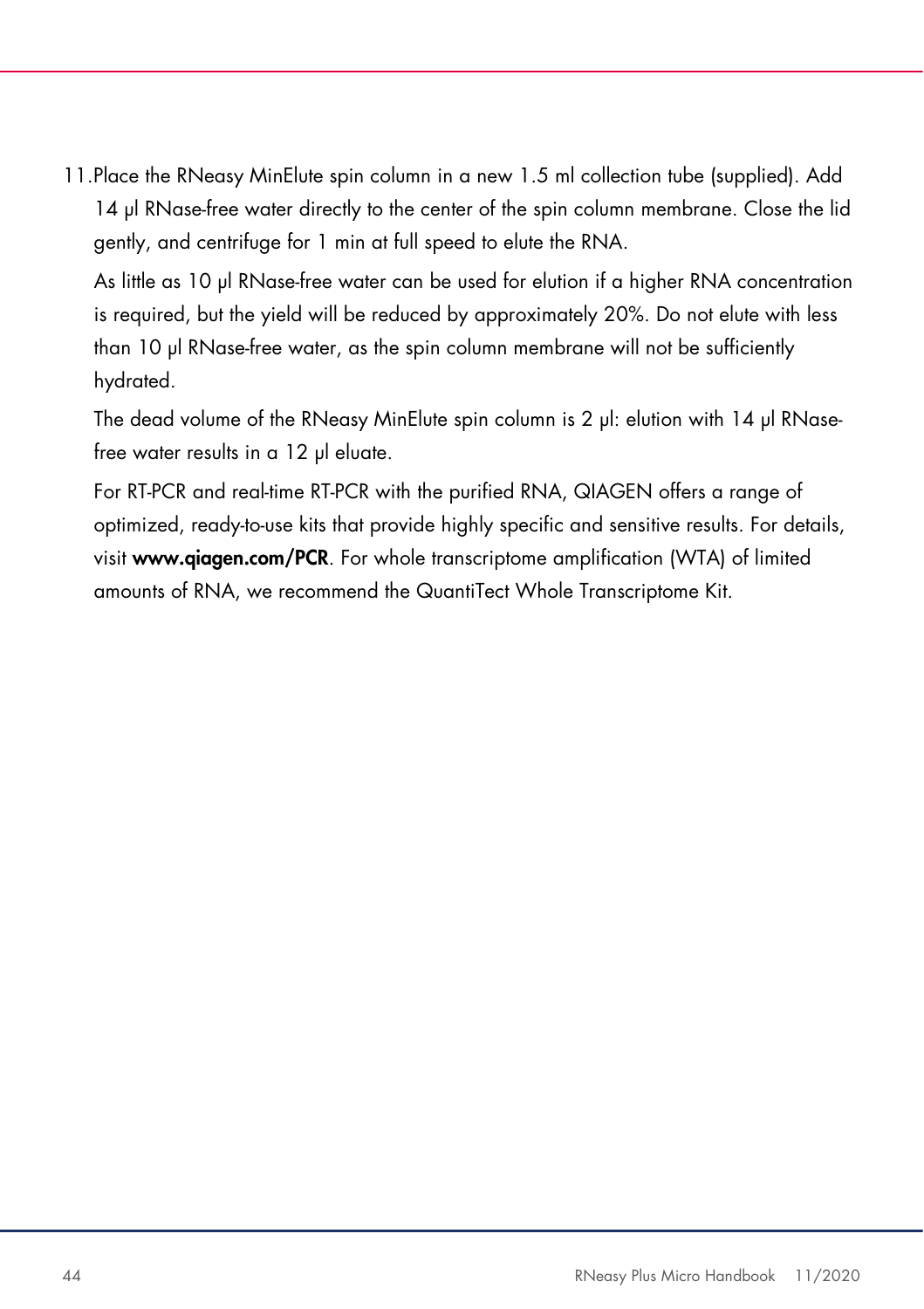### Troubleshooting Guide

This troubleshooting guide may be helpful in solving any problems that may arise. The scientists in QIAGEN Technical Services are always happy to answer any questions you may have about either the information and protocols in this handbook or molecular biology applications (for contact information, see back cover or visit www.qiagen.com).

#### Comments and suggestions

#### Clogged RNeasy MinElute spin column

| a) | Inefficient disruption<br>and/or<br>homogenization | See "Disrupting and homogenizing starting materials"<br>(page 15) for details on disruption and homogenization<br>methods.                                                                                                                                                                                                                              |
|----|----------------------------------------------------|---------------------------------------------------------------------------------------------------------------------------------------------------------------------------------------------------------------------------------------------------------------------------------------------------------------------------------------------------------|
|    |                                                    | Increase g-force and centrifugation time if necessary.                                                                                                                                                                                                                                                                                                  |
|    |                                                    | In subsequent preparations, reduce the amount of starting<br>material (see the individual protocols) and/or increase the<br>homogenization time.                                                                                                                                                                                                        |
| b) | Too much starting<br>material                      | Reduce the amount of starting material (see the individual<br>protocols). It is essential to use the correct amount of starting<br>material.                                                                                                                                                                                                            |
| c) | Centrifugation<br>temperature too low              | The centrifugation temperature should be 20-25°C. Some<br>centrifuges may cool to below 20°C even when set at 20°C.<br>This can cause formation of precipitates that can clog the spin<br>column. If this happens, set the centrifugation temperature to<br>25°C. Warm the lysate to 37°C before transferring it to the<br>gDNA Eliminator spin column. |
|    | Low RNA yield                                      |                                                                                                                                                                                                                                                                                                                                                         |
| a) | Insufficient disruption<br>and homogenization      | See "Disrupting and homogenizing starting materials"<br>(page 15) for details on disruption and homogenization<br>methods.                                                                                                                                                                                                                              |
|    |                                                    | In subsequent preparations, reduce the amount of starting<br>material (see the individual protocols) and/or increase the<br>volume of lysis buffer and the homogenization time.                                                                                                                                                                         |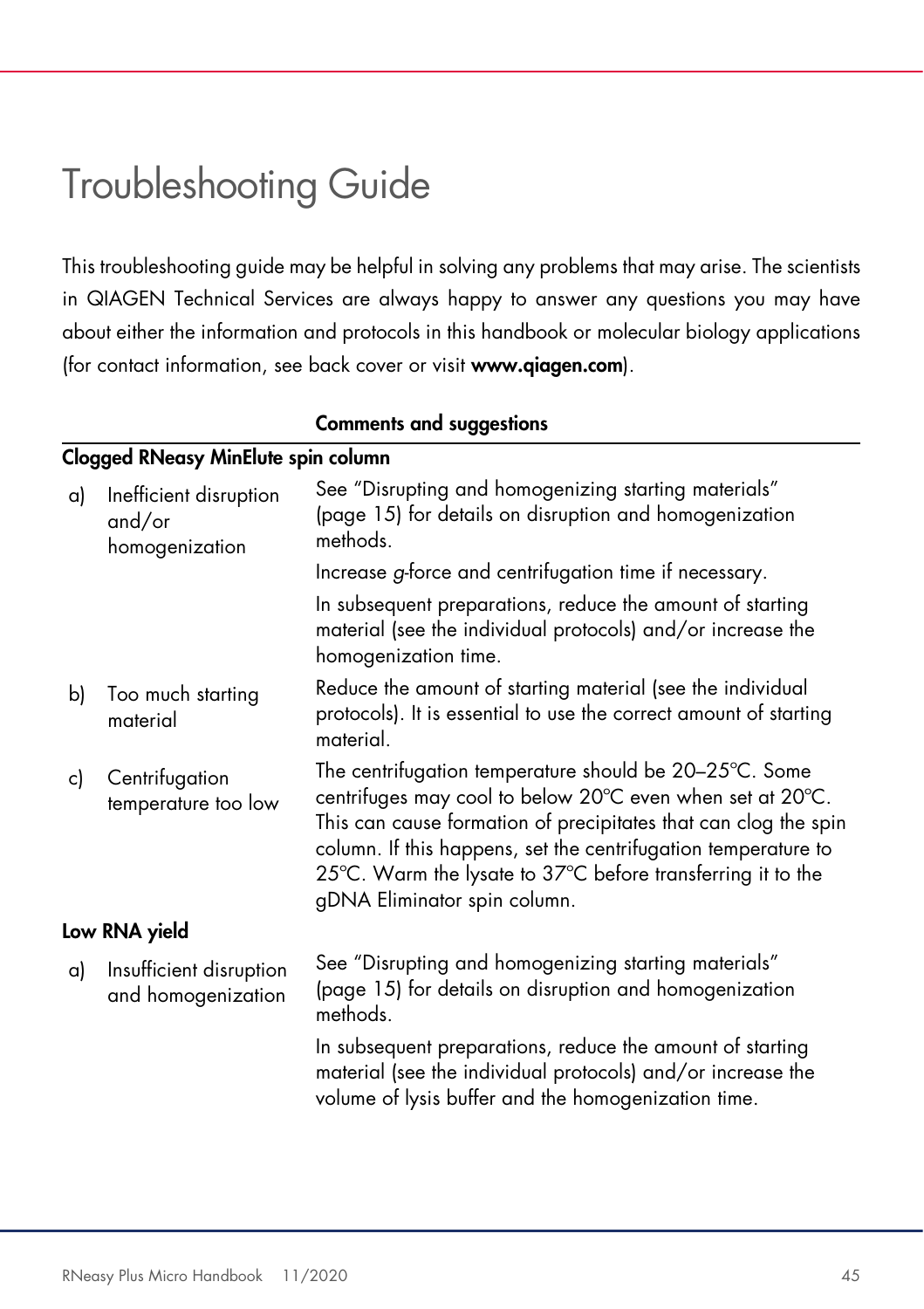|              |                                                                | <b>Comments and suggestions</b>                                                                                                                                                                                                                                                        |
|--------------|----------------------------------------------------------------|----------------------------------------------------------------------------------------------------------------------------------------------------------------------------------------------------------------------------------------------------------------------------------------|
| $\mathsf{b}$ | Too much starting<br>material                                  | In subsequent preparations, reduce the amount of starting<br>material (see the individual protocols). It is essential to use the<br>correct amount of starting material.                                                                                                               |
| c)           | RNA still bound to<br>spin column<br>membrane                  | Repeat RNA elution, but incubate the RNeasy MinElute spin<br>column on the benchtop for 10 min with RNase-free water<br>before centrifuging.                                                                                                                                           |
| d)           | Ethanol carryover                                              | After the wash with 80% ethanol, be sure to centrifuge at full<br>speed for 5 min to dry the RNeasy MinElute spin column<br>membrane.                                                                                                                                                  |
|              |                                                                | After centrifugation, carefully remove the RNeasy MinElute<br>spin column from the collection tube so that the column does<br>not contact the flow-through. Otherwise, carryover of ethanol<br>will occur.                                                                             |
| e)           | Incomplete removal of<br>cell-culture medium<br>(cell samples) | When processing cultured cells, ensure complete removal of<br>cell-culture medium after harvesting cells (see protocol,<br>page 21).                                                                                                                                                   |
| f)           | 80% ethanol not<br>made with RNase-free<br>water               | The 80% ethanol used to wash the RNeasy MinElute spin<br>column membrane must be free of RNases. Be sure to prepare<br>the 80% ethanol using ethanol (96-100%) and the RNase-<br>free water supplied with the kit, as described in "Things to do<br>before starting" in each protocol. |
|              | Low or no recovery of RNA                                      |                                                                                                                                                                                                                                                                                        |
| a)           | RNase-free water<br>incorrectly dispensed                      | Pipet RNase-free water to the center of the RNeasy MinElute<br>spin column membrane to ensure that the membrane is<br>completely covered.                                                                                                                                              |
| b)           | Ethanol carryover                                              | After the wash with 80% ethanol, be sure to centrifuge at full<br>speed for 5 min to dry the RNeasy MinElute spin column<br>membrane.                                                                                                                                                  |
|              |                                                                | After centrifugation, carefully remove the RNeasy MinElute<br>spin column from the collection tube so that the column does<br>not contact the flow-through. Otherwise, carryover of ethanol<br>will occur.                                                                             |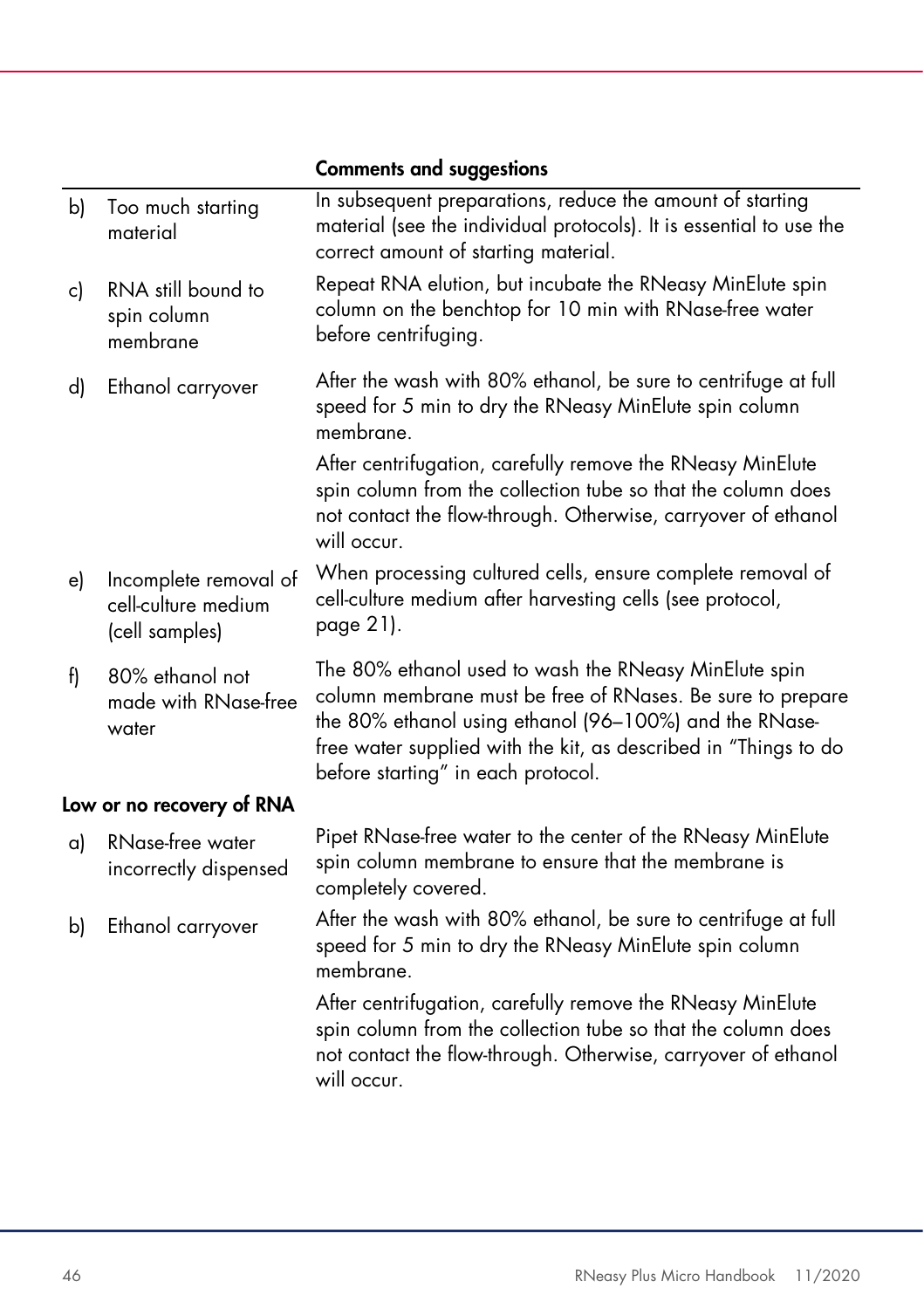|                                                               |                                                                 | communis ana suggusnons                                                                                                                                                                                                                                                                |  |
|---------------------------------------------------------------|-----------------------------------------------------------------|----------------------------------------------------------------------------------------------------------------------------------------------------------------------------------------------------------------------------------------------------------------------------------------|--|
|                                                               | Low $A_{260}/A_{280}$ value                                     |                                                                                                                                                                                                                                                                                        |  |
|                                                               | Water use to dilute<br>RNA for $A_{260}/A_{280}$<br>measurement | Use 10 mM Tris Cl, pH 7.5, not RNase-free water, to dilute<br>the sample before measuring purity (see Appendix B,<br>page Error! Bookmark not defined.)                                                                                                                                |  |
|                                                               | <b>RNA</b> degraded                                             |                                                                                                                                                                                                                                                                                        |  |
| a)                                                            | Inappropriate<br>handling of starting<br>material               | Ensure that tissue samples are properly stabilized and stored<br>in RNAprotect Tissue Reagent or Allprotect Tissue Reagent.<br>For frozen cell pellets or frozen tissue samples, ensure that                                                                                           |  |
|                                                               |                                                                 | they were flash-frozen immediately in liquid nitrogen and<br>properly stored at -90°C to -65°C. Perform the RNeasy<br>procedure quickly, especially the first few steps.                                                                                                               |  |
|                                                               |                                                                 | See Appendix A (page 49) and "Handling and storing<br>starting material" (page 13).                                                                                                                                                                                                    |  |
| b)                                                            | RNase contamination                                             | Although all RNeasy buffers have been tested and are<br>guaranteed RNase-free, RNases can be introduced during<br>use. Be certain not to introduce any RNases during the<br>RNeasy procedure or later handling. See Appendix A<br>(page 49) for general remarks on handling RNA.       |  |
|                                                               |                                                                 | Do not put RNA samples into a vacuum dryer or<br>microcentrifuge that has been used in DNA preparation<br>where RNases may have been used.                                                                                                                                             |  |
| c)                                                            | 80% ethanol not<br>made with RNase-free<br>water                | The 80% ethanol used to wash the RNeasy MinElute spin<br>column membrane must be free of RNases. Be sure to prepare<br>the 80% ethanol using ethanol (96-100%) and the RNase-<br>free water supplied with the kit, as described in "Things to do<br>before starting" in each protocol. |  |
| Contamination of RNA with DNA affects downstream applications |                                                                 |                                                                                                                                                                                                                                                                                        |  |
| a)                                                            | Cell number too high                                            | For some cell types, the efficiency of DNA binding to the<br>gDNA Eliminator spin column may be reduced when<br>processing very high cell numbers. If the eluted RNA contains<br>substantial DNA contamination, try processing smaller cell<br>numbers.                                |  |

### Comments and suggestions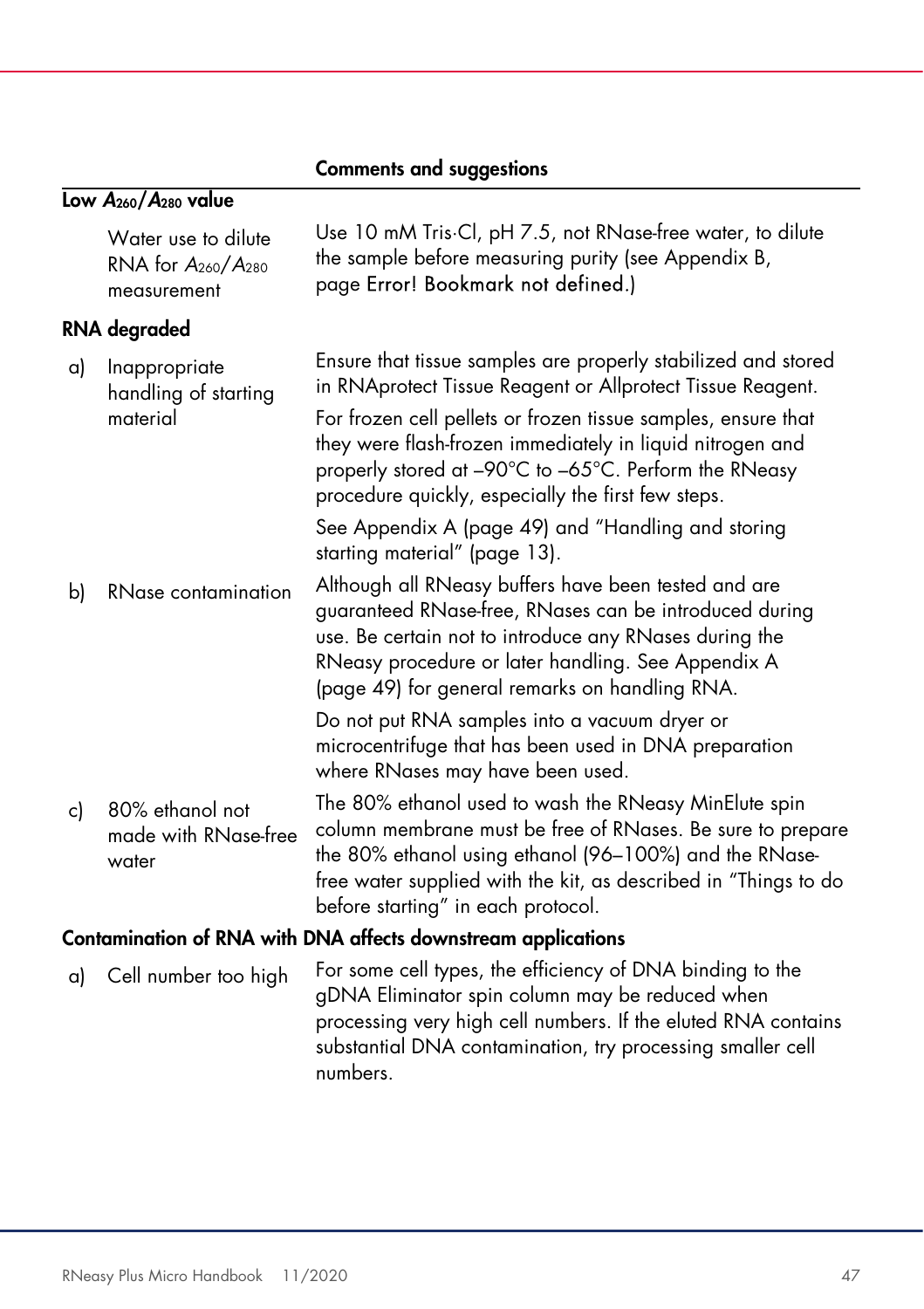|              |                                                                          | <b>Comments and suggestions</b>                                                                                                                                                                                                                                                                                                                                                                                         |  |
|--------------|--------------------------------------------------------------------------|-------------------------------------------------------------------------------------------------------------------------------------------------------------------------------------------------------------------------------------------------------------------------------------------------------------------------------------------------------------------------------------------------------------------------|--|
| $\mathsf{b}$ | Incomplete removal of<br>cell-culture medium or<br>stabilization reagent | Be sure to remove any excess cell-culture medium or<br>stabilization reagent to prevent significant dilution of the lysis<br>buffer. The gDNA Eliminator spin column will not bind DNA<br>effectively if the lysis buffer is diluted.                                                                                                                                                                                   |  |
| c)           | Tissue has high DNA<br>content                                           | For certain tissues with extremely high DNA content (e.g.,<br>thymus), trace amounts of DNA may pass through the gDNA<br>Eliminator spin column. Try using smaller samples.                                                                                                                                                                                                                                             |  |
|              | RNA does not perform well in downstream experiments                      |                                                                                                                                                                                                                                                                                                                                                                                                                         |  |
| a)           | Ethanol carryover                                                        | After the wash with 80% ethanol, be sure to centrifuge at full<br>speed for 5 min to dry the RNeasy MinElute spin column<br>membrane.                                                                                                                                                                                                                                                                                   |  |
|              |                                                                          | After centrifugation, carefully remove the RNeasy MinElute<br>spin column from the collection tube so that the column does<br>not contact the flow-through. Otherwise, carryover of ethanol<br>will occur.                                                                                                                                                                                                              |  |
| b)           | Salt carryover during<br>elution                                         | Ensure that buffers are at $20-30^{\circ}$ C.                                                                                                                                                                                                                                                                                                                                                                           |  |
|              |                                                                          | Ensure that the correct buffer is used for each step of the<br>procedure.                                                                                                                                                                                                                                                                                                                                               |  |
|              |                                                                          | When reusing collection tubes between washing steps,<br>remove residual flow-through from the rim by blotting on<br>clean paper towels.                                                                                                                                                                                                                                                                                 |  |
| c)           | Reverse transcription<br>with too small an<br>amount of RNA              | When performing reverse transcription with very small<br>amounts of RNA, we recommend using the Sensiscript® RT<br>Kit, which is specially designed for cDNA synthesis from<br><50 ng RNA. If synthesizing cDNA for use in real-time PCR,<br>we recommend the QuantiNova® Reverse Transcription Kit,<br>which is compatible with a wide range of RNA amounts<br>(10 pg to 1 µg). For ordering information, see page 62. |  |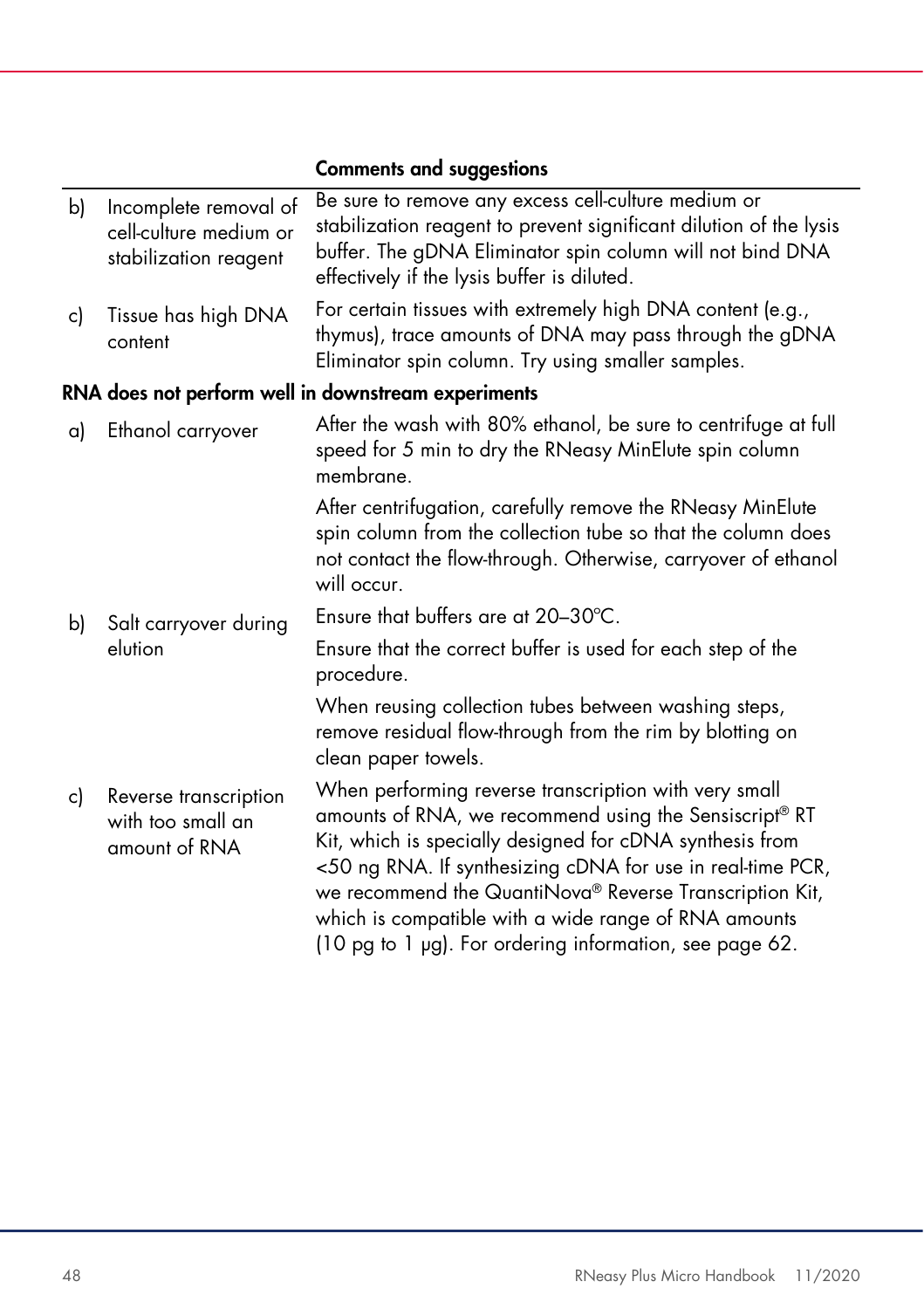### Appendix A: General Remarks on Handling RNA

### Handling RNA

Ribonucleases (RNases) are very stable and active enzymes that generally do not require cofactors to function. Since RNases are difficult to inactivate and even minute amounts are sufficient to destroy RNA, do not use any plasticware or glassware without first eliminating possible RNase contamination. Great care should be taken to avoid inadvertently introducing RNases into the RNA sample during or after the purification procedure. To create and maintain an RNase-free environment, the following precautions must be taken during pretreatment and use of disposable and nondisposable vessels and solutions while working with RNA.

### General handling

Proper microbiological, aseptic technique should always be used when working with RNA. Hands and dust particles may carry bacteria and molds and are the most common sources of RNase contamination. Always wear latex or vinyl gloves while handling reagents and RNA samples to prevent RNase contamination from the surface of the skin or from dusty laboratory equipment. Change gloves frequently and keep tubes closed whenever possible. Keep purified RNA on ice when aliquots are pipetted for downstream applications. To remove RNase contamination from bench surfaces, nondisposable plasticware and laboratory equipment (e.g., pipets and electrophoresis tanks), use general laboratory reagents. To decontaminate plasticware, rinse with 0.1 M NaOH, 1 mM EDTA,\* followed by RNase-free water (see "Solutions", page 50), or rinse with chloroform\* if the plasticware is chloroform-resistant. To decontaminate electrophoresis tanks, clean with detergent (e.g., 0.5% SDS),\* rinse with RNase-free water, then rinse with ethanol (if the tanks are ethanol resistant) and allow to dry.

<sup>\*</sup> When working with chemicals, always wear a suitable lab coat, disposable gloves and protective goggles. For more information, consult the appropriate safety data sheets (SDSs), available from the product supplier.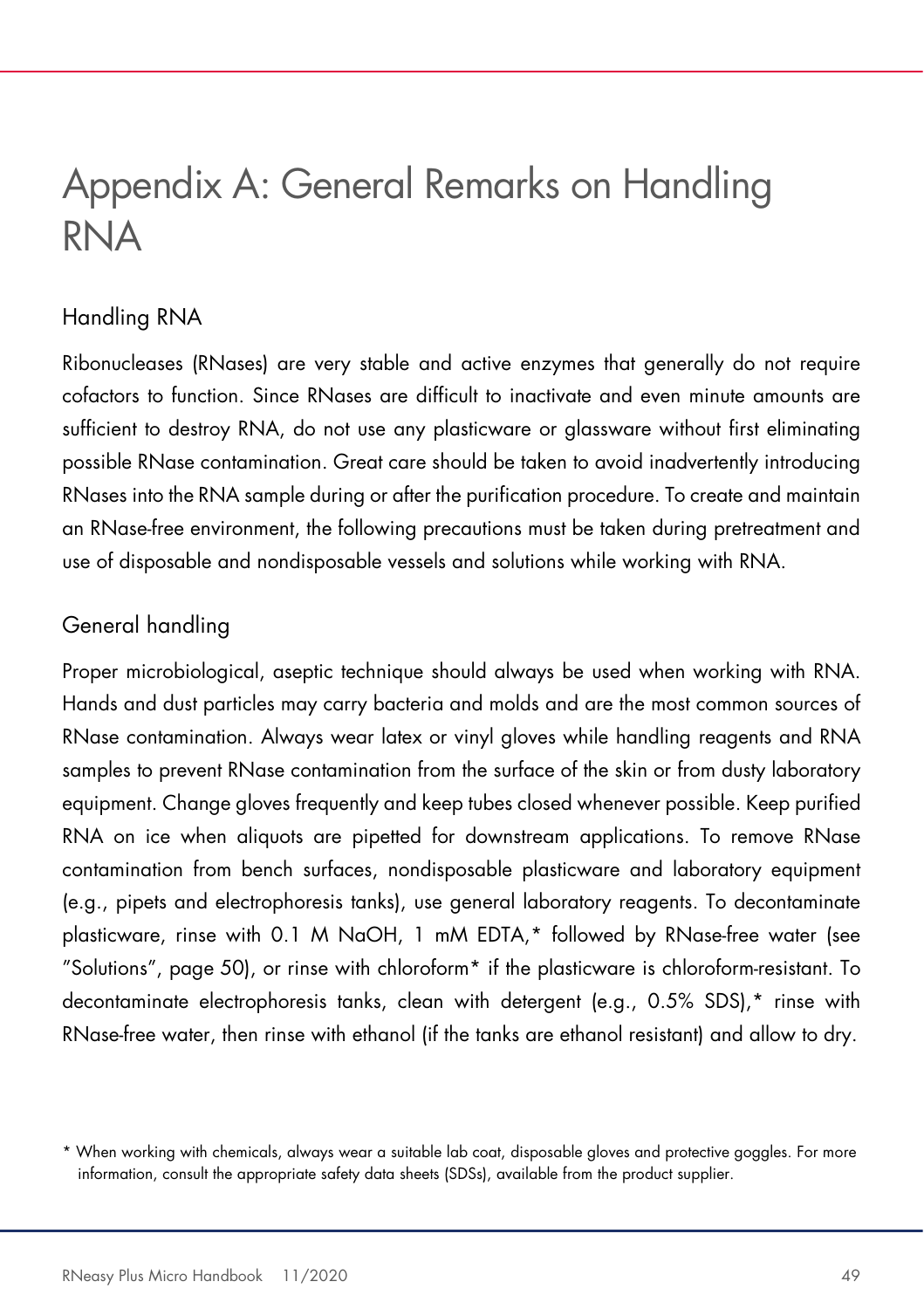### Disposable plasticware

The use of sterile, disposable polypropylene tubes is recommended throughout the procedure. These tubes are generally RNase-free and do not require pretreatment to inactivate RNases.\* When working with chemicals, always wear a suitable lab coat, disposable gloves and protective goggles. For more information, consult the appropriate safety data sheets (SDSs), available from the product supplier. Glassware should be treated before use to ensure that it is RNase-free. Glassware used for RNA work should be cleaned with a detergent,\* thoroughly rinsed and oven baked at 240ºC for at least 4 hours (overnight, if more convenient) before use. Autoclaving alone will not fully inactivate many RNases. Alternatively, glassware can be treated with diethyl pyrocarbonate (DEPC)\*, as described in "Solutions" below.

#### Solutions

Solutions (water and other solutions) should be treated with 0.1% DEPC. DEPC is a strong, but not absolute, inhibitor of RNases. It is commonly used at a concentration of 0.1% to inactivate RNases on glass or plasticware or to create RNase-free solutions and water. DEPC inactivates RNases by covalent modification. Add 0.1 ml DEPC to 100 ml of the solution to be treated and shake vigorously to bring the DEPC into solution. Let the solution incubate for 12 hours at 37ºC. Autoclave for 15 minutes to remove any trace of DEPC. DEPC will react with primary amines and cannot be used directly to treat Tris\* buffers. DEPC is highly unstable in the presence of Tris buffers and decomposes rapidly into ethanol and CO2. When preparing Tris buffers, treat water with DEPC first, and then dissolve Tris to make the appropriate buffer. Trace amounts of DEPC will modify purine residues in RNA by carbethoxylation. Carbethoxylated RNA is translated with very low efficiency in cell-free systems. However, its ability to form DNA:RNA or RNA:RNA hybrids is not seriously affected unless a large fraction of the purine residues has been modified. Residual DEPC must always be eliminated from solutions or vessels by autoclaving or heating to 100°C for 15 minutes.

<sup>\*</sup> When working with chemicals, always wear a suitable lab coat, disposable gloves and protective goggles. For more information, consult the appropriate safety data sheets (SDSs), available from the product supplier.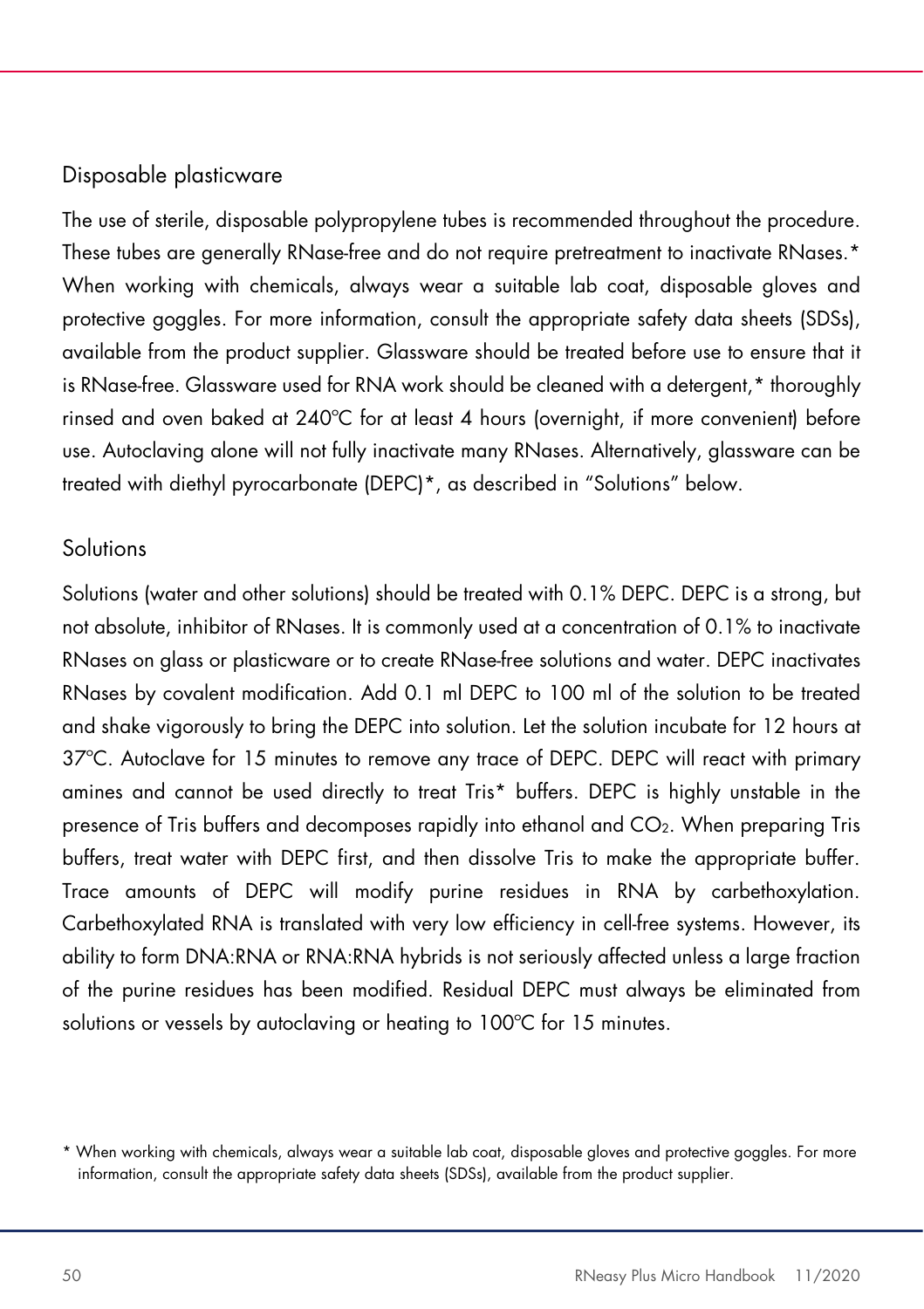Note: RNeasy buffers are guaranteed RNase-free without using DEPC treatment and are therefore free of any DEPC contamination.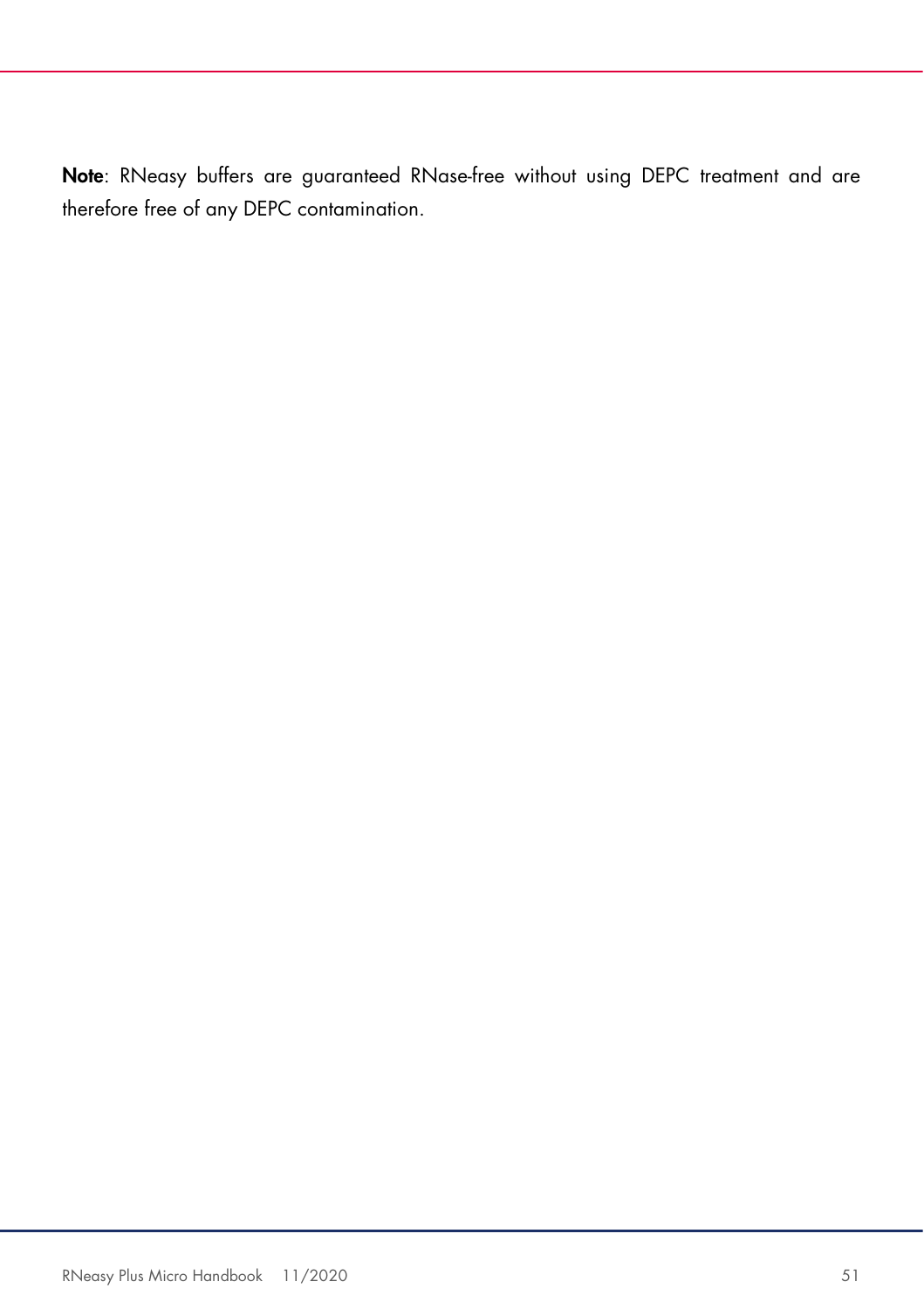### Appendix B: Storage, Quantification and Determination of Quality of RNA

### Storage of RNA

Purified RNA may be stored at –70ºC to –15ºC in RNase-free water. Under these conditions, no degradation of RNA is detectable after 1 year.

### Quantification of RNA

The concentration of RNA should be determined by measuring the absorbance at 260 nm (A260) in a spectrophotometer (see "Spectrophotometric quantification of RNA" below). For small amounts of RNA, however, it may be difficult to determine amounts photometrically. Small amounts of RNA can be quantified using quantitative RT-PCR or fluorometric quantification.

Spectrophotometric quantification of RNA

#### Using the QIAxpert UV/VIS Spectrophotometer for microvolume analysis

To determine the concentration of your RNA sample purified with RNeasy QIAGEN kit, use the corresponding RNeasy App on the QIAxpert. For more information, see the QIAxpert product page (www.qiagen.com/qiaxpert-system).

#### Using a standard spectrophotometer

To ensure significance,  $A_{260}$  readings should be greater than 0.15. An absorbance of 1 unit at 260 nm corresponds to 44 µg of RNA per ml  $(A_{260} = 1 \rightarrow 4 \text{ µg/ml})$ . This relation is valid only for measurements at a neutral pH. Therefore, if it is necessary to dilute the RNA sample,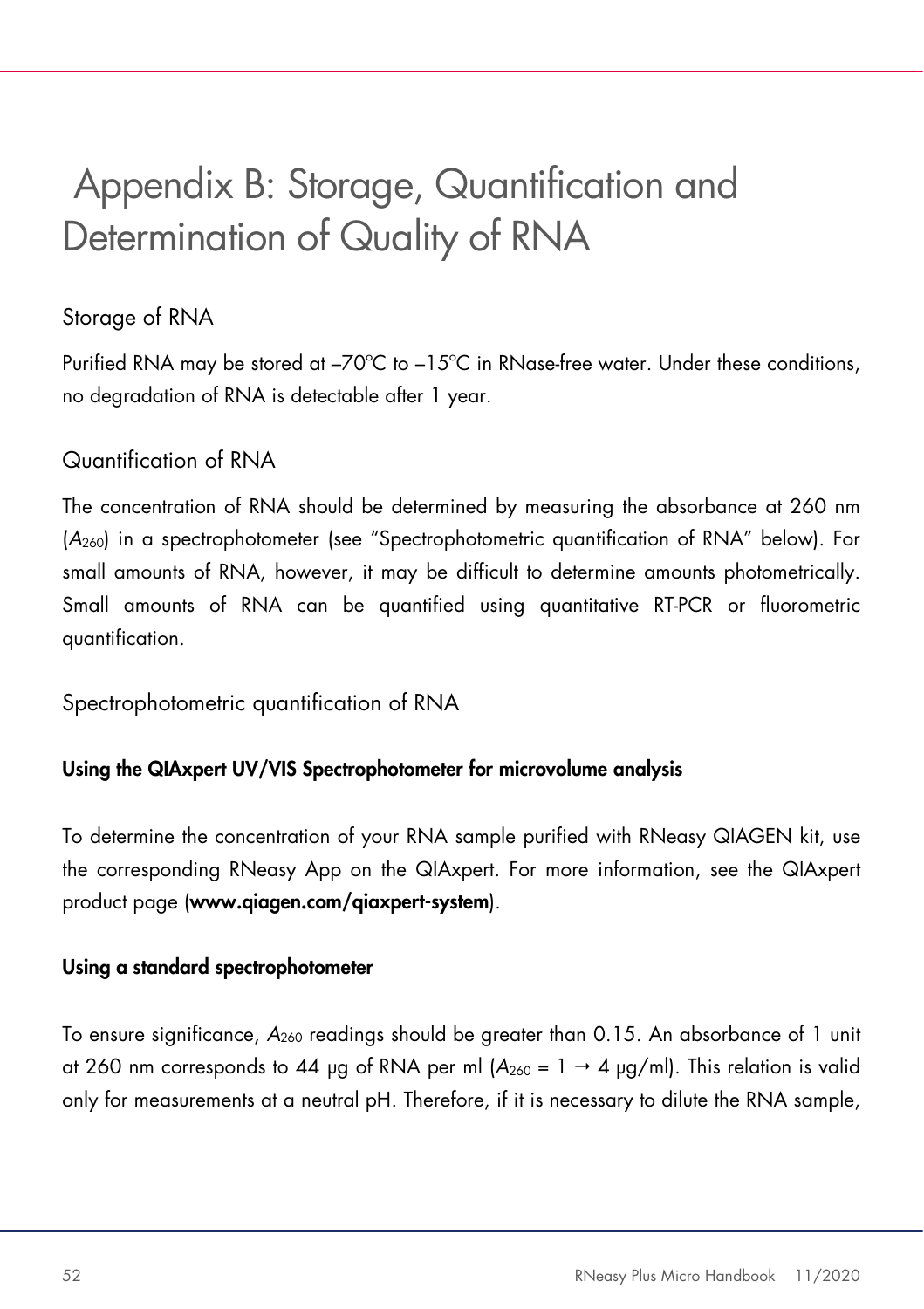this should be done in a buffer with neutral pH.\* As discussed below (see "Purity of RNA", page 53), the ratio between the absorbance values at 260 and 280 nm gives an estimate of RNA purity. When measuring RNA samples, be certain that cuvettes are RNase-free, especially if the RNA is to be recovered after spectrophotometry. This can be accomplished by washing cuvettes with 0.1 M NaOH, 1 mM EDTA,\* followed by washing with RNase-free water (see "Solutions", page 50). Use the buffer in which the RNA is diluted to zero the spectrophotometer. An example of the calculation involved in RNA quantification is shown below:

Volume of RNA sample  $= 100 \mu$ Dilution  $= 10 \text{ pl of RNA sample} + 490 \text{ pl of 10 mM Tris·Cl, * pH 7.0}$ (1/50 dilution)

Measure absorbance of diluted sample in a 1 ml cuvette (RNase-free)

| A <sub>260</sub>            | $= 0.2$                                                                                 |
|-----------------------------|-----------------------------------------------------------------------------------------|
| Concentration of RNA sample | $= 44$ µg/ml x $A_{260}$ x dilution factor<br>$= 44$ µg/ml x 0.2 x 50                   |
|                             | $= 440$ µg/ml                                                                           |
| Total amount                | $=$ concentration x volume in milliliters<br>$= 440$ µg/ml x 0.1 ml<br>$= 44$ µg of RNA |

#### Purity of RNA

The assessment of RNA purity will be performed routinely, when using the QIAxpert with the corresponding RNeasy App. See the QIAxpert user manual for more information (www.qiagen.com/qiaxpert-system/user manual)

<sup>\*</sup> When working with chemicals, always wear a suitable lab coat, disposable gloves and protective goggles. For more information, consult the appropriate safety data sheets (SDSs), available from the product supplier.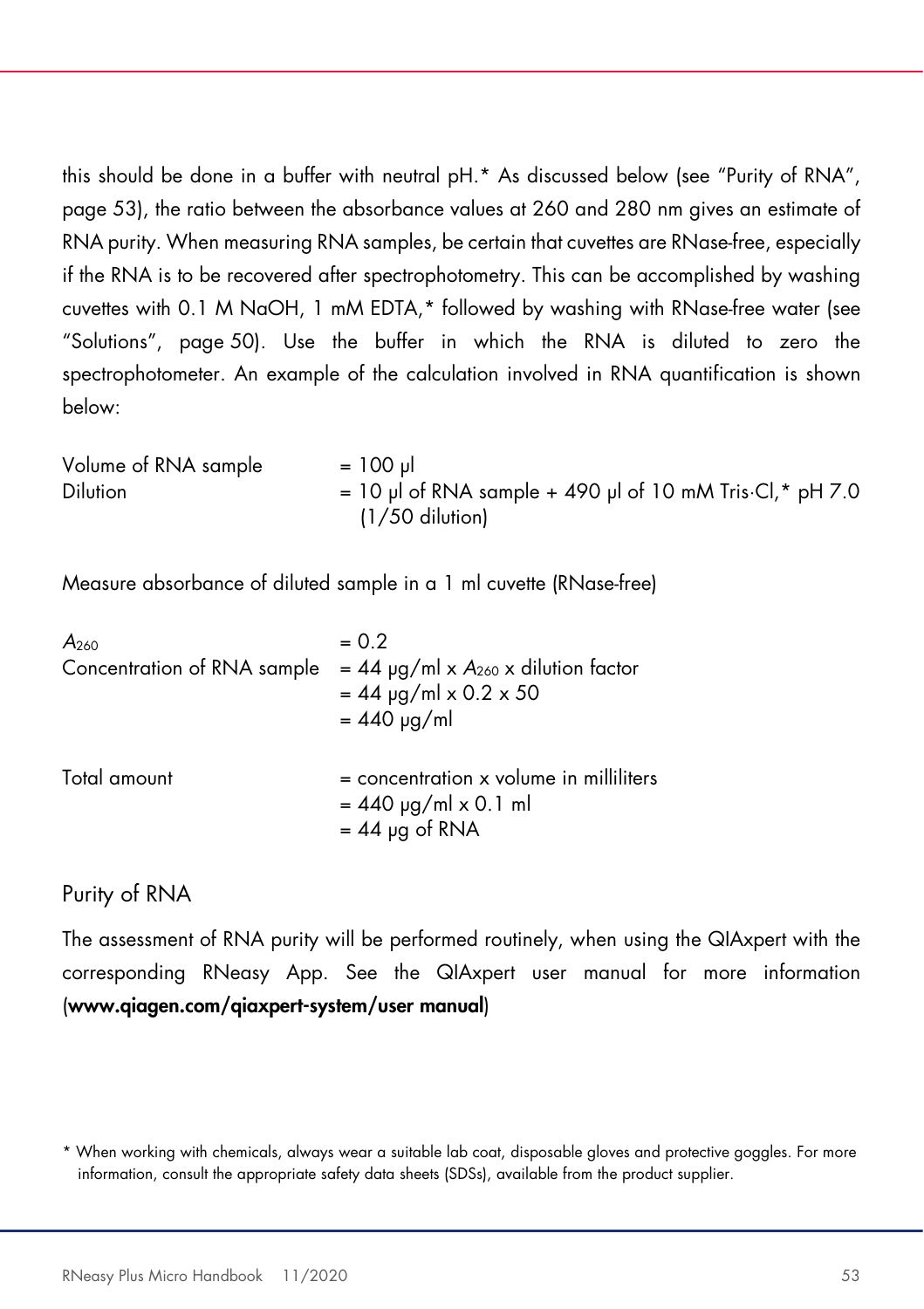For standard photometric measurements, the ratio of the readings at 260 nm and 280 nm (A260/A280) provides an estimate of the purity of RNA with respect to contaminants, such as protein, that absorb in the UV spectrum. However, the  $A_{260}/A_{280}$  ratio is influenced considerably by pH. Since water is not buffered, the pH and the resulting  $A_{260}/A_{280}$  ratio can vary greatly when using pure water. Lower pH results in a lower  $A_{260}/A_{280}$  ratio and reduced sensitivity to protein contamination.\* For accurate values, we recommend measuring absorbance in 10 mM Tris·Cl, pH 7.5. Pure RNA has an A260/A280 ratio of 1.9–2.1† in 10 mM Tris·Cl, pH 7.5. Always be sure to calibrate the spectrophotometer with the same solution used for dilution. For determination of RNA concentration, however, we recommend dilution of the sample in a buffer with neutral pH since the relationship between absorbance and concentration ( $A_{260}$  reading of 1 = 44  $\mu$ g/ml RNA) is based on an extinction coefficient calculated for RNA at neutral pH (see "Spectrophotometric quantification of RNA", page 52).

#### DNA contamination

No currently available purification method can guarantee that RNA is completely free of DNA, even when it is not visible on an agarose gel. RNeasy Kits will, however, remove the vast majority of cellular DNA. gDNA Eliminator Solution helps to further reduce genomic DNA contamination; however, trace amounts of genomic DNA may still remain, depending on the amount and nature of the sample. For analysis of very low abundance targets, any interference by residual DNA contamination can be detected by performing real-time RT-PCR control experiments in which no reverse transcriptase is added prior to the PCR step.

To prevent any interference by DNA in real-time RT-PCR applications, such as with Applied Biosystems® and Rotor-Gene® instruments, we recommend designing primers that anneal at intron splice junctions so that genomic DNA will not be amplified. QuantiTect Primer Assays from QIAGEN are designed for SYBR® Green-based real-time RT-PCR analysis of RNA sequences (without detection of genomic DNA) where possible (see www.qiagen.com/GeneGlobe). For real-time RT-PCR assays where amplification of genomic

<sup>\*</sup> Wilfinger, W.W., Mackey, M., and Chomczynski, P. (1997) Effect of pH and ionic strength on the spectrophotometric assessment of nucleic acid purity. BioTechniques 22, 474.

<sup>†</sup> Values up to 2.3 are routinely obtained for pure RNA (in 10 mM Tris·Cl, pH 7.5) with some spectrophotometers.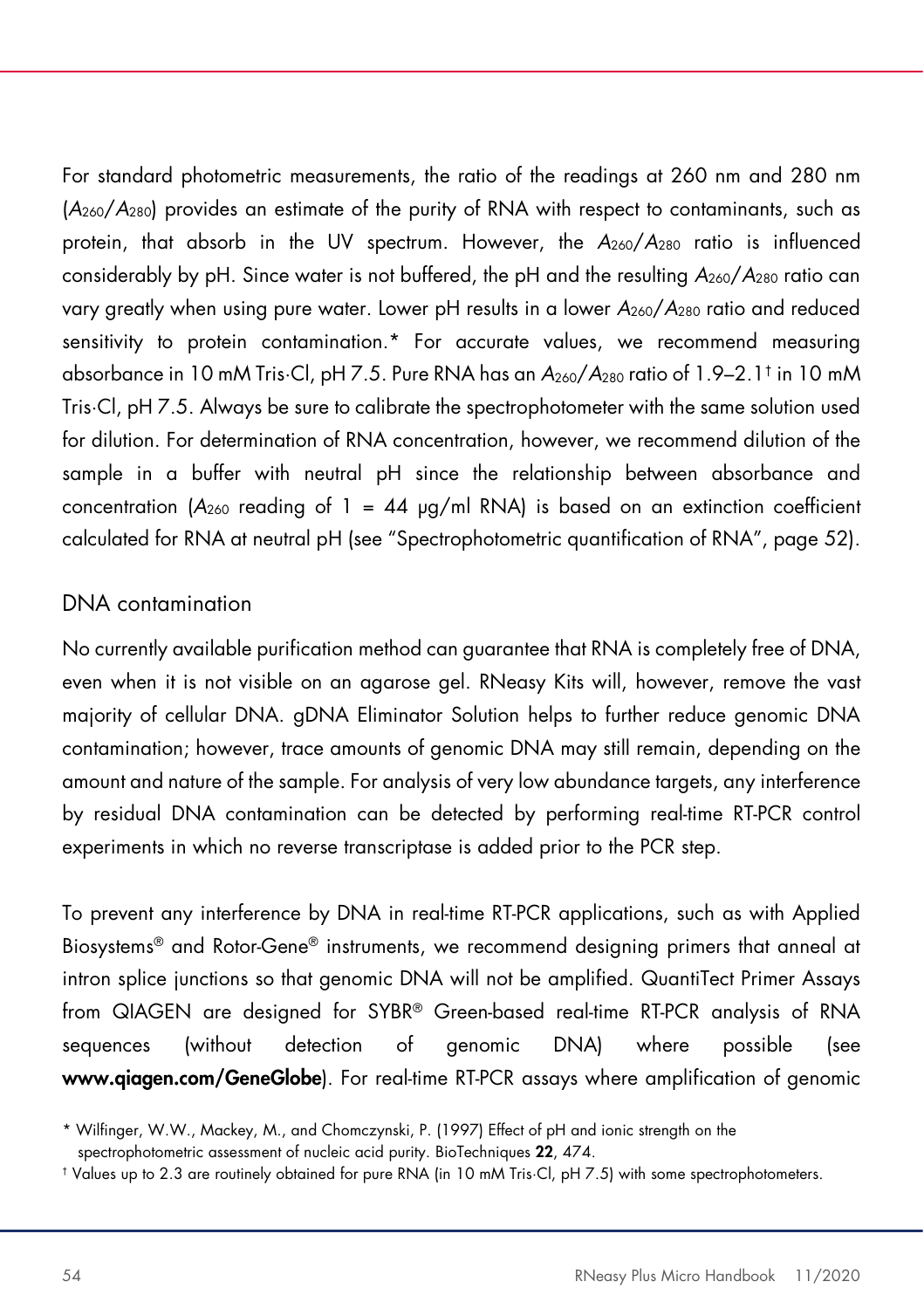DNA cannot be avoided, we recommend using the QuantiTect Reverse Transcription Kit for reverse transcription. The kit integrates fast cDNA synthesis with rapid removal of genomic DNA contamination (see ordering information, page 62).

#### Integrity of RNA

The integrity and size distribution of total RNA purified with RNeasy Plus Universal Kits can be checked by denaturing agarose gel electrophoresis and ethidium bromide staining\* or by using the QIAxcel system or Agilent® 2100 Bioanalyzer. Ribosomal RNAs should appear as sharp bands or peaks. The apparent ratio of 28S rRNA to 18S rRNA should be approximately 2:1. If the ribosomal bands or peaks of a specific sample are not sharp, but appear as a smear towards smaller sized RNAs, it is likely that the sample suffered major degradation either before or during RNA purification. As a useful measure of RNA integrity, the QIAxcel® Advanced system and the Agilent 2100 Bioanalyzer provide an RNA integrity score (RIS) and an RNA integrity number (RIN), respectively. Ideally, the value should be close to 10, but in many cases (particularly with tissue samples), RNA quality is greatly influenced by how well the original sample was preserved.

<sup>\*</sup> When working with chemicals, always wear a suitable lab coat, disposable gloves and protective goggles. For more information, consult the appropriate safety data sheets (SDSs), available from the product supplier.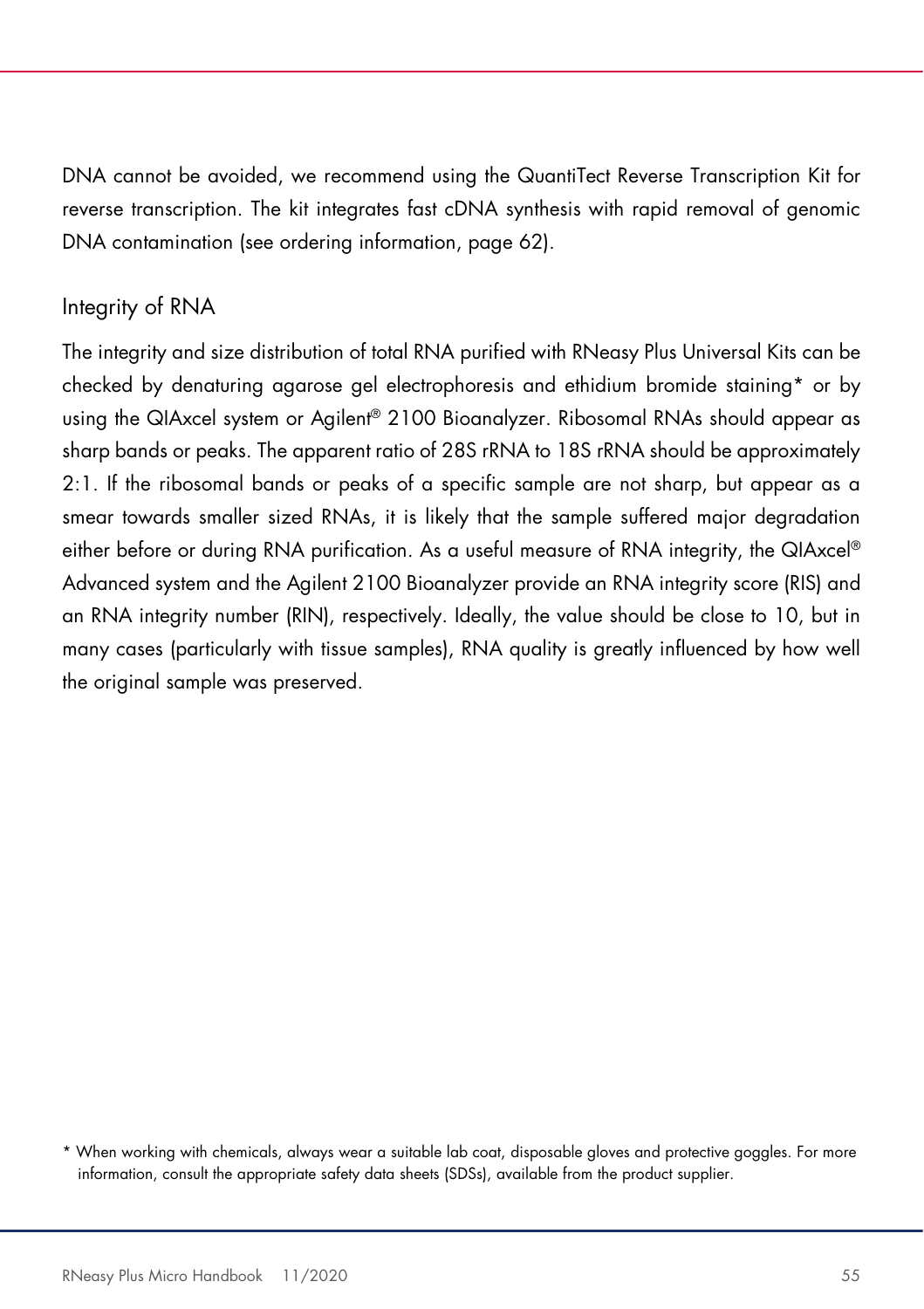### Appendix C: RNA Cleanup and Concentration

The RNeasy Plus Micro Kit can be used to clean up crude RNA samples. For RNA samples that were purified by phenol/chloroform extraction and will be analyzed using sensitive methods, such as real-time RT-PCR, cleanup of the RNA with the RNeasy Plus Micro Kit, ensures effective removal of contaminants, such as genomic DNA and phenol, which can interfere with transcript quantification. The kit also has the additional benefit of concentrating RNA samples, enabling the use of more RNA template per reaction and/or smaller reaction volumes.

#### Procedure

- 1. Add 350 µl Buffer RLT Plus to a maximum of 50 µl of crude RNA, or dissolve a crude RNA pellet in 350 µl Buffer RLT Plus. Mix well by pipetting.
- 2. Proceed to step 4 of the protocol for animal and human cells on page 21.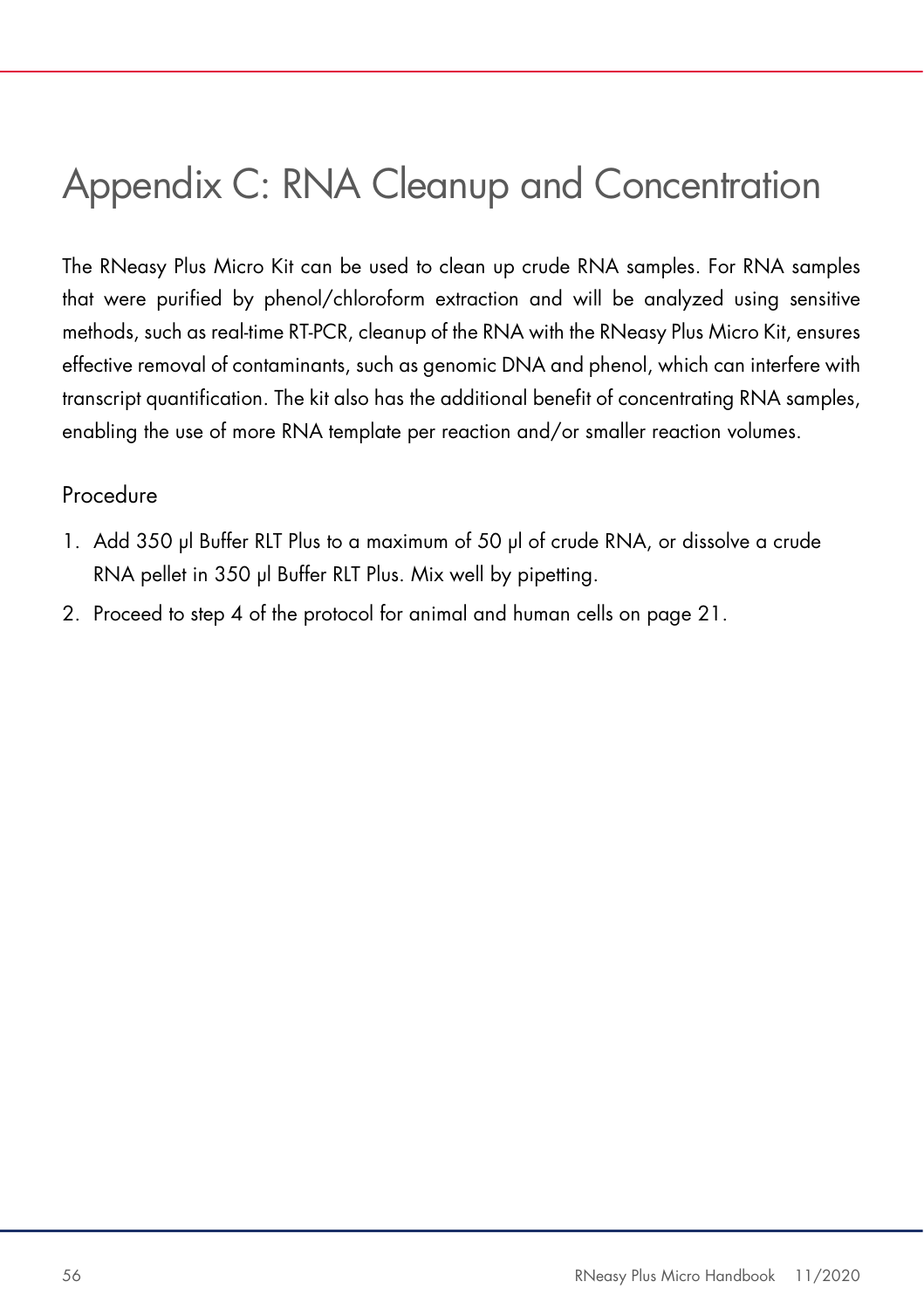### Appendix D: Purification of Total RNA Containing Small RNAs from Cells

The following procedure allows the purification of total RNA containing small RNAs, such as miRNA from animal and human cells.

Reagents to be supplied by user

 $\bullet$  Ethanol (100%)\*

#### Important points before starting

- Perform all steps of the procedure at room temperature (15–25ºC). During the procedure, work quickly.
- $\bullet$  Perform all centrifugation steps at 20–25°C in a standard microcentrifuge. Ensure that the centrifuge does not cool below 20ºC.

Things to do before starting

 $\bullet$  Buffer RPE is supplied as a concentrate. Before using for the first time, add 4 volumes of ethanol (96–100%) as indicated on the bottle to obtain a working solution.

### **Procedure**

Carry out the protocol starting on page 21 up to and including step 4. Instead of performing steps 5–11 (purification of total RNA >200 nucleotides), follow steps 1–6 below (purification of total RNA containing small RNAs).

<sup>\*</sup> When working with chemicals, always wear a suitable lab coat, disposable gloves and protective goggles. For more information, consult the appropriate safety data sheets (SDSs), available from the product supplier.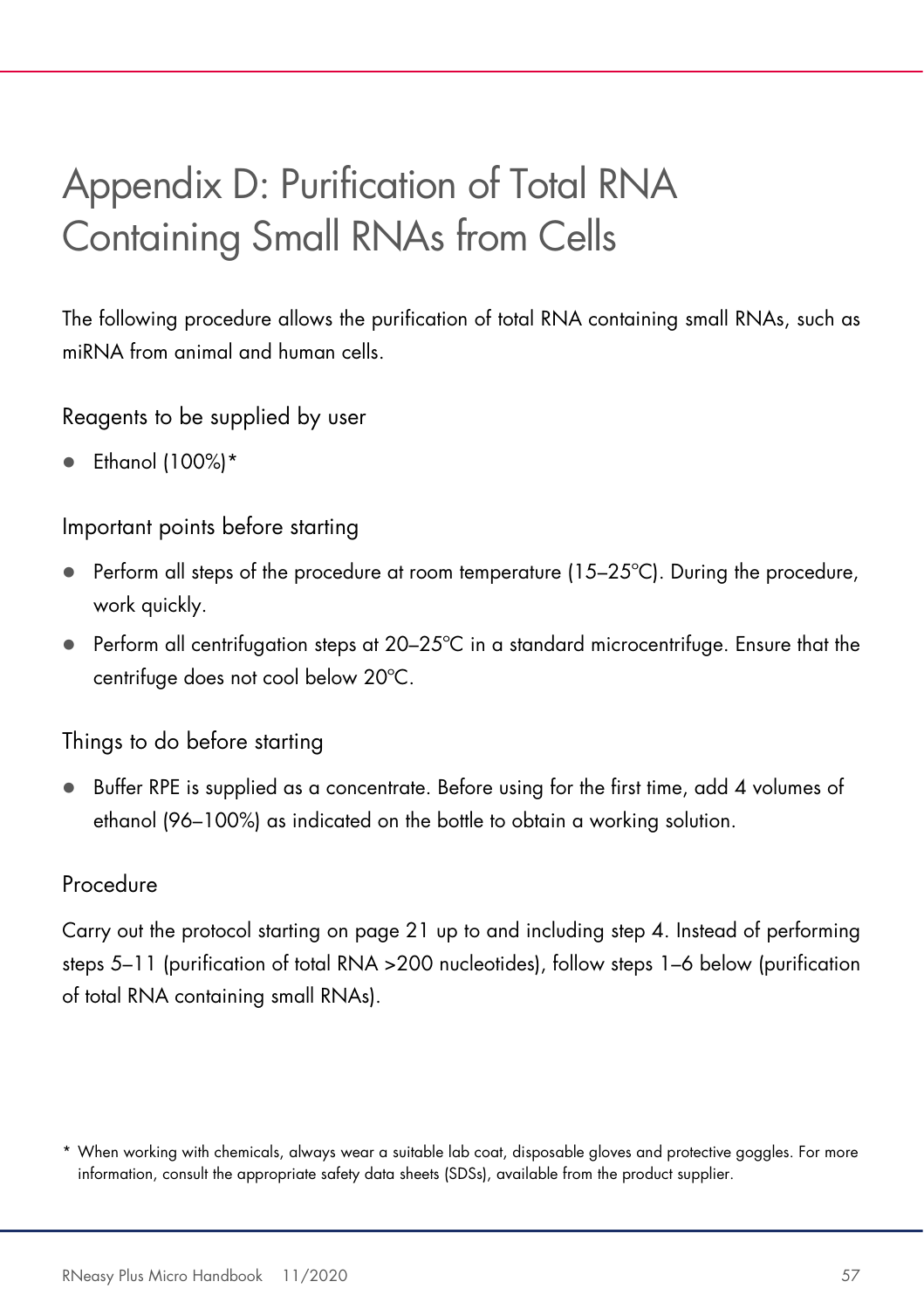1. Add 1.5 volumes (usually 525 µl) of 100% ethanol to the flow-through from the gDNA Eliminator spin column, and mix well by pipetting. Do not centrifuge. Proceed immediately to step D2.

Note: The volume of 100% ethanol to add may be less than 525 ul if some lysate was lost during homogenization and DNA removal.

Note: Precipitates may be visible after addition of ethanol, but this does not affect the procedure.

2. Transfer 700 µl of the sample, including any precipitate that may have formed, to an RNeasy MinElute spin column placed in a 2 ml collection tube (supplied). Close the lid gently, and centrifuge for 15 s at ≥8000 x  $g$  (≥10,000 rpm). Discard the flow-through.\* Repeat step D2 until the whole sample has passed through the membrane. Discard the flow-through each time.

Reuse the collection tube in step D3.

3. Add 500 µl Buffer RPE to the RNeasy MinElute spin column. Close the lid gently, and centrifuge for 15 s at  $\geq$ 8000 x q ( $\geq$ 10,000 rpm) to wash the spin column membrane. Discard the flow-through.

Reuse the collection tube in step D4.

Note: Buffer RPE is supplied as a concentrate. Ensure that ethanol is added to Buffer RPE before use (see "Things to do before starting").

\* Flow-through contains Buffer RLT Plus and is therefore not compatible with bleach. See page 6 for safety information.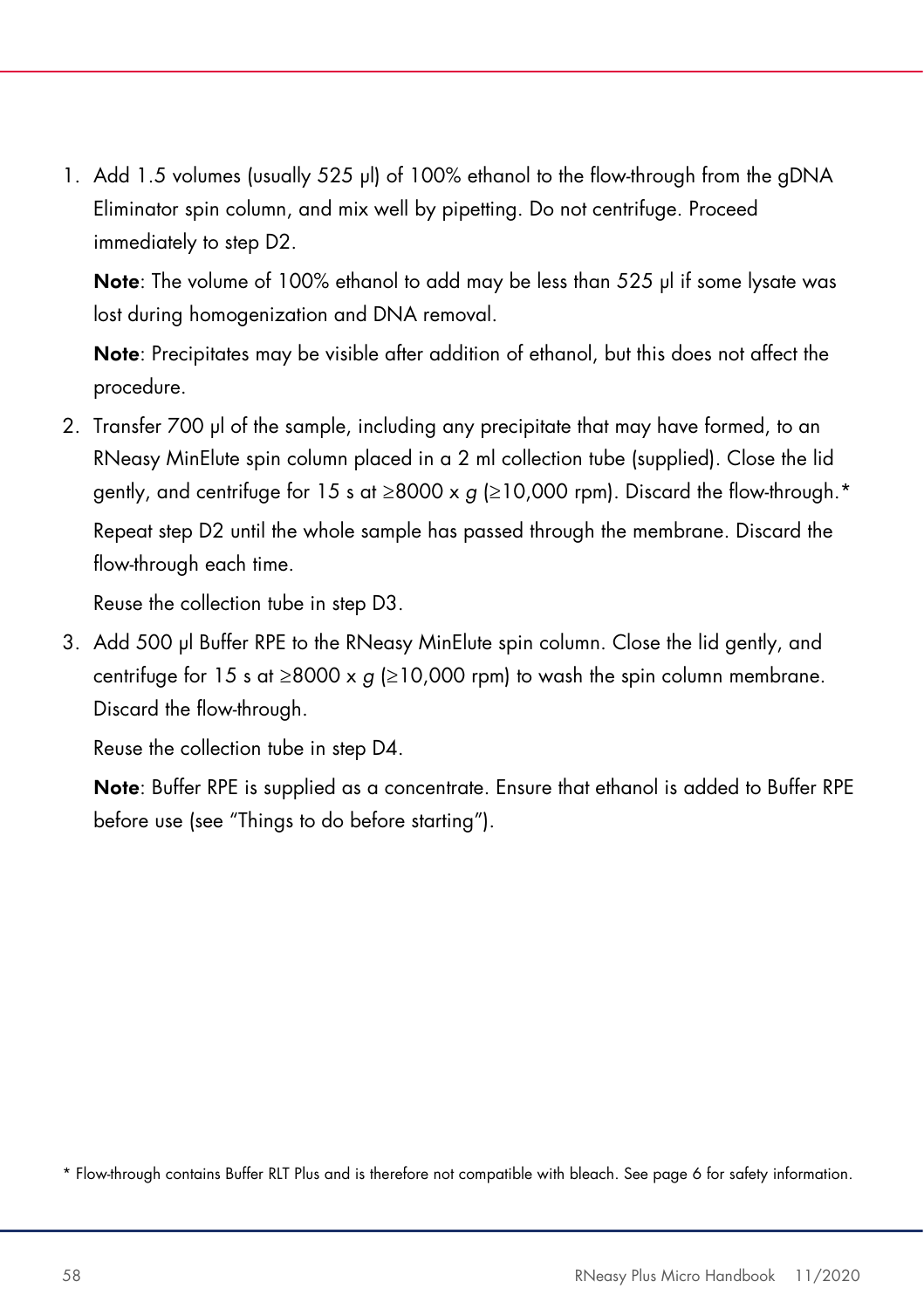4. Add 500 µl Buffer RPE to the RNeasy MinElute spin column. Close the lid gently, and centrifuge for 2 min at  $\geq$ 8000 x g ( $\geq$ 10,000 rpm) to wash the spin column membrane. Discard the collection tube with the flow-through.

Note: After centrifugation, carefully remove the RNeasy MinElute spin column from the collection tube so that the column does not contact the flow-through. Otherwise, carryover of ethanol will occur.

5. Place the RNeasy MinElute spin column in a new 2 ml collection tube (supplied). Open the lid of the spin column, and centrifuge at full speed for 5 min. Discard the collection tube with the flow-through.

To avoid damage to their lids, place the spin columns into the centrifuge with at least one empty position between columns. Orient the lids so that they point in a direction opposite to the rotation of the rotor (e.g., if the rotor rotates clockwise, orient the lids counterclockwise).

It is important to dry the spin column membrane, since residual ethanol may interfere with downstream reactions. Centrifugation with the lids open ensures that no ethanol is carried over during RNA elution.

6. Place the RNeasy MinElute spin column in a new 1.5 ml collection tube (supplied). Add 14 µl RNase-free water directly to the center of the spin column membrane. Close the lid gently, and centrifuge for 1 min at full speed to elute the RNA (total RNA containing small RNAs).

As little as 10 µl RNase-free water can be used for elution if a higher RNA concentration is required, but the yield will be reduced by approximately 20%. Do not elute with less than 10 µl RNase-free water, as the spin column membrane will not be sufficiently hydrated.

The dead volume of the RNeasy MinElute spin column is 2 µl: elution with 14 µl RNasefree water results in a 12 µl eluate.

For real-time RT-PCR with the purified RNA, QIAGEN offers the miScript System, which allows detection of hundreds of miRNAs from a single cDNA synthesis reaction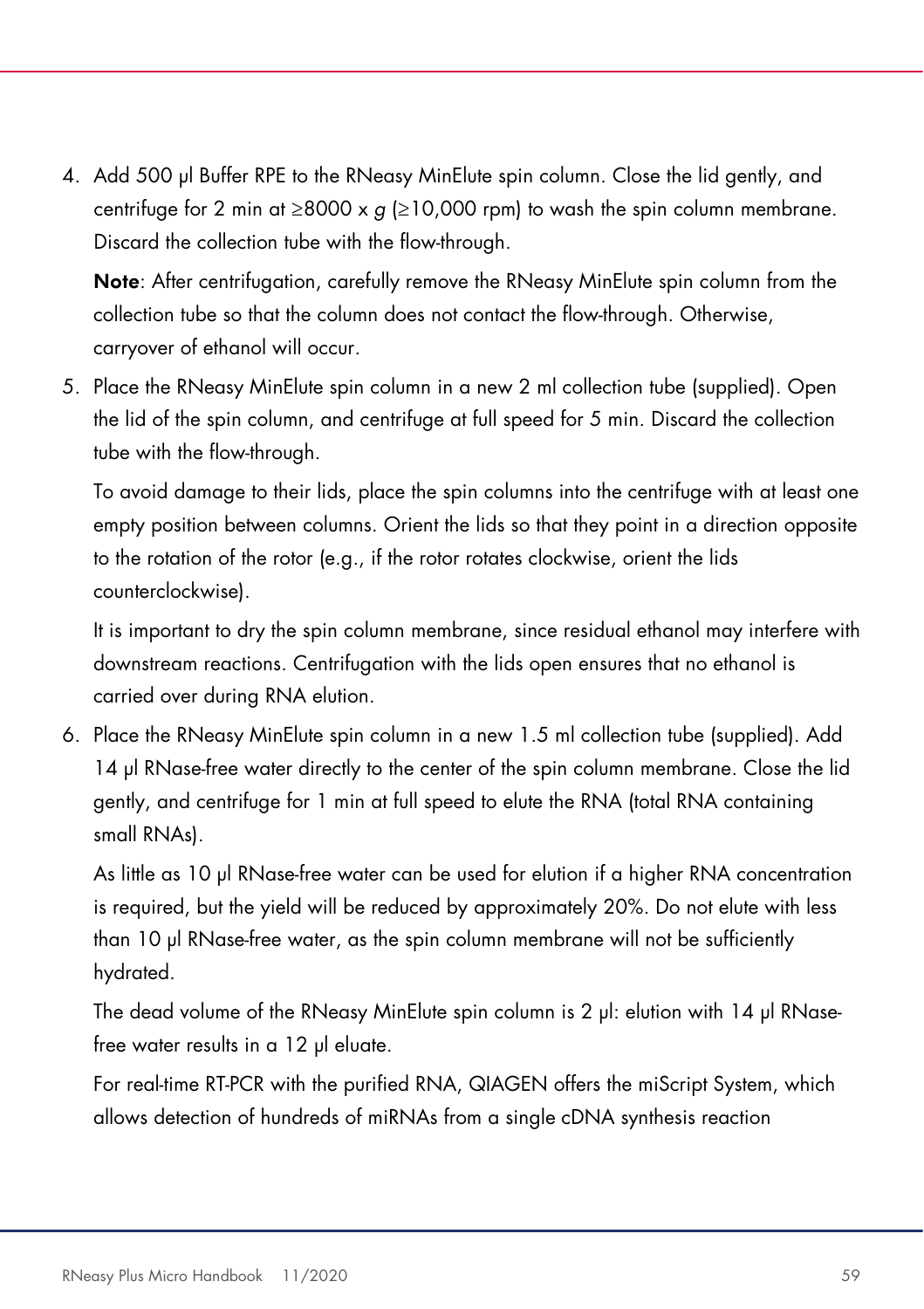## Appendix E: Acetone Precipitation of Protein from Lysates

The following procedure describes how to recover denatured protein by acetone precipitation from lysates of cells and easy-to-lyse tissues.

Reagents to be supplied by user

- Ice
- Acetone\*
- **Optional:** Ethanol\*
- Buffer\* for downstream application (e.g., loading buffer for SDS-PAGE gel)

Important points before starting

 Do not use trichloroacetic acid (TCA) to precipitate protein from Buffer RLT Plus lysates. This buffer contains guanidine thiocyanate, which can form highly reactive compounds when combined with acidic solutions.

### Procedure

Bind total RNA to the RNeasy MinElute spin column as described in the cell protocol (from page 21, steps 1–6) or the tissue protocol (from page 30, steps 1–5). Then follow steps 1–5 below to precipitate protein from the flow-through.

- 7. Add 4 volumes of ice-cold acetone to the flow-through from the RNeasy MinElute spin column.
- 8. Incubate for 30 min on ice or at –30°C to –15°C.
- \* When working with chemicals, always wear a suitable lab coat, disposable gloves and protective goggles. For more information, consult the appropriate safety data sheets (SDSs), available from the product supplier.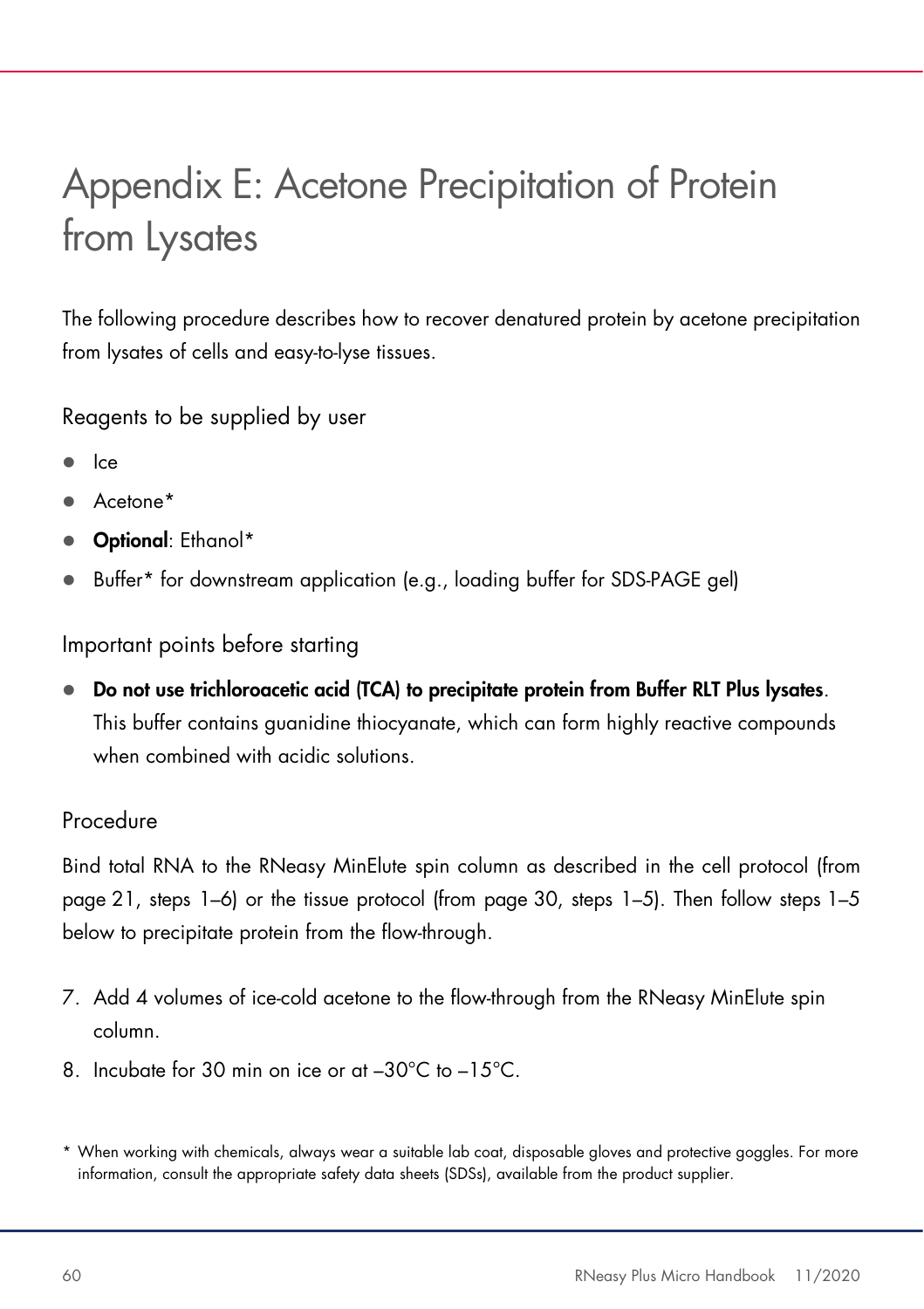- 9. Centrifuge for 10 min at full speed in a benchtop centrifuge. Discard the supernatant and air-dry the pellet.\*
- 10. Optional: Wash the pellet with 100 µl ice-cold ethanol and air-dry.

Do not overdry the pellet as this may make resuspension more difficult.

11.Resuspend the pellet in the buffer for your downstream application. Sodium dodecyl sulfate (SDS) causes guanidine salts to precipitate. In case the pellet contains traces of guanidine thiocyanate, load the sample onto an SDS-PAGE gel immediately after heating for 7 minutes at 95ºC.

<sup>\*</sup> Supernatant contains guanidine thiocyanate and is therefore not compatible with bleach. See page 6 for safety information.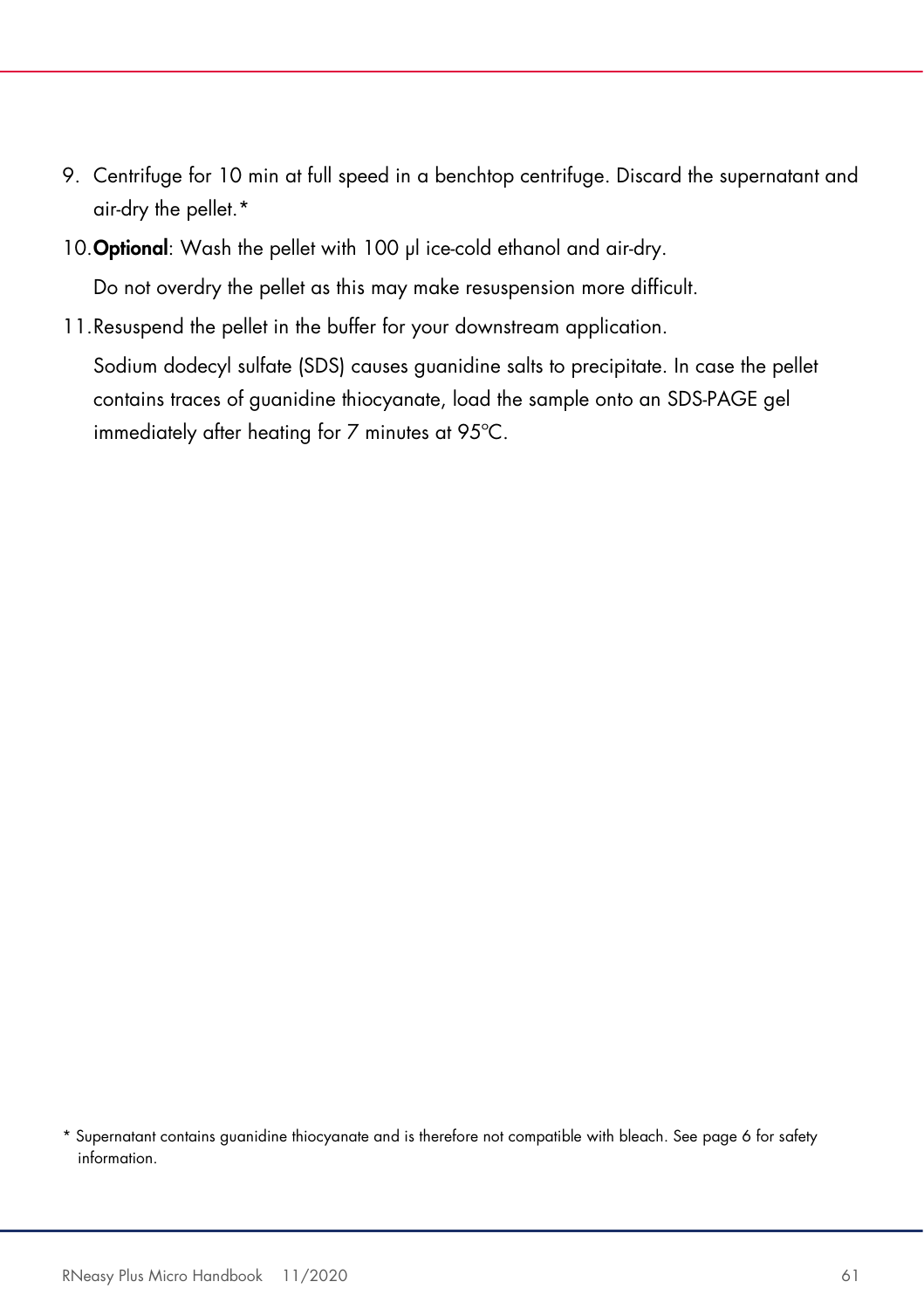# Ordering Information

| Product                                                        | <b>Contents</b>                                                                                                                                | Cat. no. |
|----------------------------------------------------------------|------------------------------------------------------------------------------------------------------------------------------------------------|----------|
| RNeasy Plus Micro Kit (50)                                     | 50 RNeasy MinElute Spin Columns, 50 gDNA<br>Eliminator Mini Spin Columns, Collection<br>Tubes, Carrier RNA, RNase-Free Reagents<br>and Buffers | 74034    |
| RNeasy Plus Mini Kit (50)*                                     | 50 RNeasy Mini Spin Columns, 50 gDNA<br>Eliminator Mini Spin Columns, Collection<br>Tubes, RNase-Free Reagents and Buffers                     | 74134    |
| <b>Accessories</b>                                             |                                                                                                                                                |          |
| <b>RNAprotect Cell Reagent</b><br>$(250 \text{ ml})$           | 250 ml RNAprotect Cell Reagent                                                                                                                 | 76526    |
| <b>RNAprotect Tissue Reagent</b><br>(50 ml)                    | 50 ml RNAprotect Tissue Reagent for<br>stabilization of RNA in 25 x 200 mg tissue<br>samples                                                   | 76104    |
| <b>RNAprotect Tissue Reagent</b><br>$(250 \text{ ml})$         | 250 ml RNAprotect Tissue Reagent for<br>stabilization of RNA in 125 x 200 mg tissue<br>samples                                                 | 76106    |
| <b>RNAprotect Tissue Tubes</b><br>$(50 \times 1.5 \text{ ml})$ | For stabilization of RNA in $50 \times 50$ mg tissue<br>samples: 50 screw-top tubes containing 1.5<br>ml RNAprotect Tissue Reagent each        | 76154    |
| <b>RNAprotect Tissue Tubes</b><br>$(20 \times 5 \text{ ml})$   | For stabilization of RNA in 20 x 500 mg<br>tissue samples: 20 screw-top tubes containing<br>5 ml RNAprotect Tissue Reagent each                | 76163    |
| Allprotect Tissue Reagent<br>(100 ml)                          | For stabilization of DNA/RNA/protein in<br>50 x 200 mg tissue samples: 100 ml<br>Allprotect Tissue Reagent, Allprotect Reagent<br>Pump         | 76405    |
| Collection Tubes (2 ml)                                        | 1000 x 2 ml Collection Tubes                                                                                                                   | 19201    |
| QIAshredder (50)                                               | 50 disposable cell-lysate homogenizers                                                                                                         | 79654    |
| QIAshredder (250)                                              | 250 disposable cell-lysate homogenizers                                                                                                        | 79656    |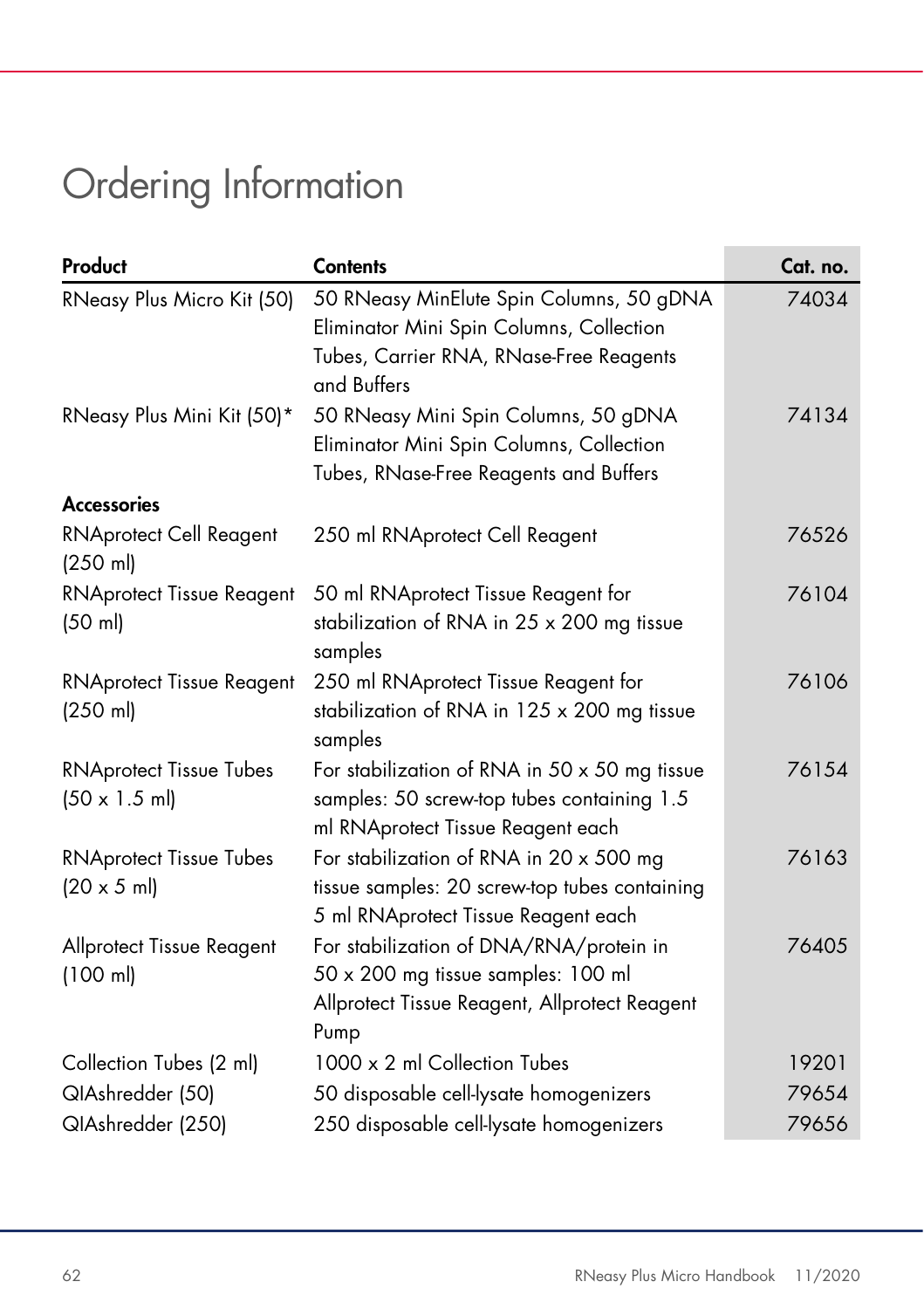| Product                                                                   | <b>Contents</b>                                                                         | Cat. no.            |
|---------------------------------------------------------------------------|-----------------------------------------------------------------------------------------|---------------------|
| TissueRuptor II                                                           | Handheld rotor-stator homogenizer,                                                      | Varies <sup>t</sup> |
|                                                                           | 5 TissueRuptor Disposable Probes                                                        |                     |
| TissueRuptor Disposable                                                   | 25 nonsterile plastic disposable probes for                                             | 990890              |
| Probes (25)                                                               | use with the TissueRuptor II                                                            |                     |
| TissueLyser II                                                            | Universal laboratory mixer-mill disruptor                                               | Varies <sup>t</sup> |
| TissueLyser Adapter Set                                                   | 2 sets of Adapter Plates and 2 racks for use                                            | 69982               |
| $2 \times 24$                                                             | with 2 ml microcentrifuge tubes on the                                                  |                     |
|                                                                           | TissueLyser II                                                                          |                     |
| Stainless Steel Beads,                                                    | Stainless Steel Beads, suitable for use with the                                        | 69989               |
| 5 mm (200)                                                                | Tissuelyser system                                                                      |                     |
| TissueLyser Single-Bead                                                   | For dispensing individual beads (5 mm                                                   | 69965               |
| Dispenser, 5 mm                                                           | diameter)                                                                               |                     |
| QIAcube Connect - for fully automated nucleic acid extraction with        |                                                                                         |                     |
| <b>QIAGEN</b> spin-column kits                                            |                                                                                         |                     |
| QIAcube Connect <sup>#</sup>                                              | Instrument, connectivity package, 1-year                                                | Inquire             |
|                                                                           | warranty on parts and labor                                                             |                     |
| Starter Pack, QIAcube                                                     | Filter-tips, 200 µl (1024), 1000 µl filter-tips                                         | 990395              |
|                                                                           | (1024), 30 ml reagent bottles (12), rotor<br>adapters (240), elution tubes (240), rotor |                     |
|                                                                           | adapter holder                                                                          |                     |
| <b>Related products</b>                                                   |                                                                                         |                     |
|                                                                           | AllPrep <sup>®</sup> DNA/RNA Micro Kit $-$ for simultaneous purification of DNA and     |                     |
| RNA from the same small cell or tissue sample                             |                                                                                         |                     |
| AllPrep DNA/RNA Micro                                                     | 50 AllPrep DNA Mini Spin Columns,                                                       | 80284               |
| Kit (50)                                                                  | 50 RNeasy MinElute Spin Columns, Collection                                             |                     |
|                                                                           | Tubes, RNase-Free Reagents and Buffers                                                  |                     |
| RNeasy FFPE Kit - for purification of high yields of usable RNA from FFPE |                                                                                         |                     |
| tissue sections                                                           |                                                                                         |                     |
| RNeasy FFPE Kit (50)                                                      | 50 RNeasy MinElute Spin Columns, 50 gDNA                                                | 74404               |
|                                                                           | Eliminator Mini Spin Columns, Collection                                                |                     |
|                                                                           | Tubes, RNase-Free Reagents and Buffers                                                  |                     |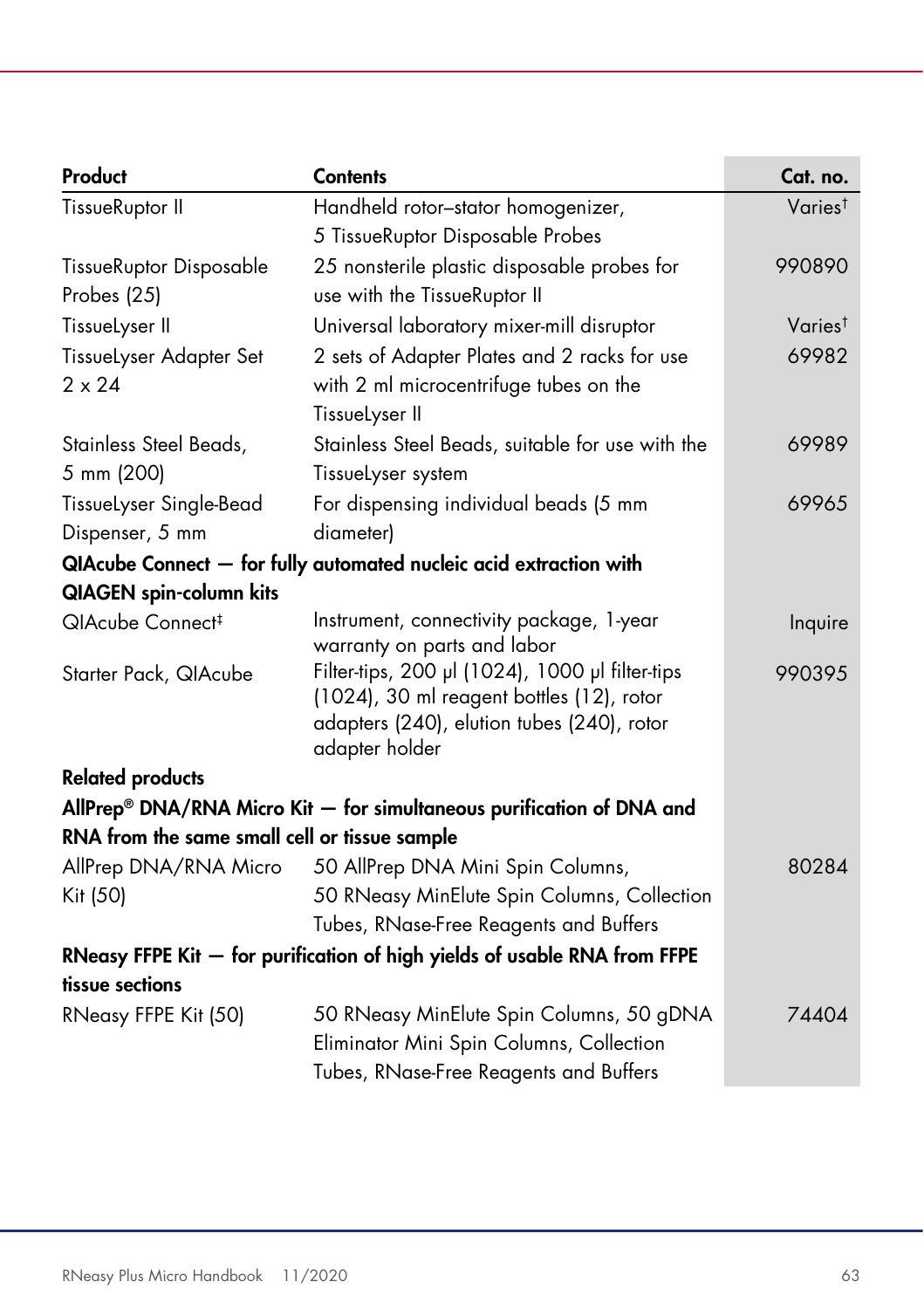| Product                                | <b>Contents</b>                                                                                | Cat. no. |
|----------------------------------------|------------------------------------------------------------------------------------------------|----------|
|                                        | RNeasy MinElute Cleanup Kit - for RNA cleanup and concentration with                           |          |
| small elution volumes                  |                                                                                                |          |
| RNeasy MinElute Cleanup                | 50 RNeasy MinElute Spin Columns, Collection                                                    | 74204    |
| Kit (50)                               | Tubes, RNase-Free Reagents and Buffers                                                         |          |
|                                        | QuantiTect Whole Transcriptome Kit - for unlimited real-time PCR analysis                      |          |
| from precious RNA samples              |                                                                                                |          |
| QuantiTect Whole                       | For $25 \times 50$ µl whole-transcriptome-                                                     | 207043   |
| Transcriptome Kit (25) <sup>§</sup>    | amplification reactions: T-Script Enzyme and                                                   |          |
|                                        | Buffer, Ligation Enzymes, Reagent and Buffer,                                                  |          |
|                                        | and REPLI-g® DNA Polymerase and Buffer                                                         |          |
|                                        | Sensiscript RT Kit - for reverse transcription using less than 50 ng RNA per                   |          |
| reaction                               |                                                                                                |          |
| Sensiscript RT Kit (50) <sup>§</sup>   | For $50 \times 20$ µ reverse-transcription reactions:                                          | 205211   |
|                                        | Sensiscript Reverse Transcriptase, 10x Buffer                                                  |          |
|                                        | RT, dNTP Mix, RNase-Free Water                                                                 |          |
|                                        | QuantiNova Reverse Transcription Kit for fast cDNA synthesis and                               |          |
| reproducible real-time two-step RT-PCR |                                                                                                |          |
| QuantiNova Rev.                        | For 10 x 20 µl reactions: 20 µl 8x gDNA                                                        | 205410   |
| Transcription Kit (10) <sup>§</sup>    | Removal Mix, 10 µl Reverse Transcription                                                       |          |
|                                        | Enzyme, 40 µl Reverse Transcription Mix                                                        |          |
|                                        | (containing RT primers), 20 µl Internal Control                                                |          |
|                                        | RNA, 1.9 ml RNase-Free Water                                                                   |          |
|                                        | QuantiNova <sup>®</sup> SYBR <sup>®</sup> Green PCR Kit $-$ or unparalleled results using SYBR |          |
| <b>Green-based qPCR</b>                |                                                                                                |          |
|                                        |                                                                                                |          |
| QuantiNova SYBR® Green                 | For $2500 \times 20$ µ reactions: $15 \times 1.7$ m                                            | 208056   |
| PCR Kit (2500)                         | 2x QuantiNova SYBR Green PCR Master Mix,                                                       |          |
|                                        | 5 x 500 µl QuantiNova Yellow Template                                                          |          |
|                                        | Dilution Buffer, 5 X 1 ml QN ROX Reference                                                     |          |
|                                        | Dye, $5 \times 1.9$ ml Water                                                                   |          |
|                                        | QuantiNova SYBR® Green RT-PCR Kit - for one-step qRT-PCR using SYBR®                           |          |
| Green I for gene expression analysis   |                                                                                                |          |
|                                        |                                                                                                |          |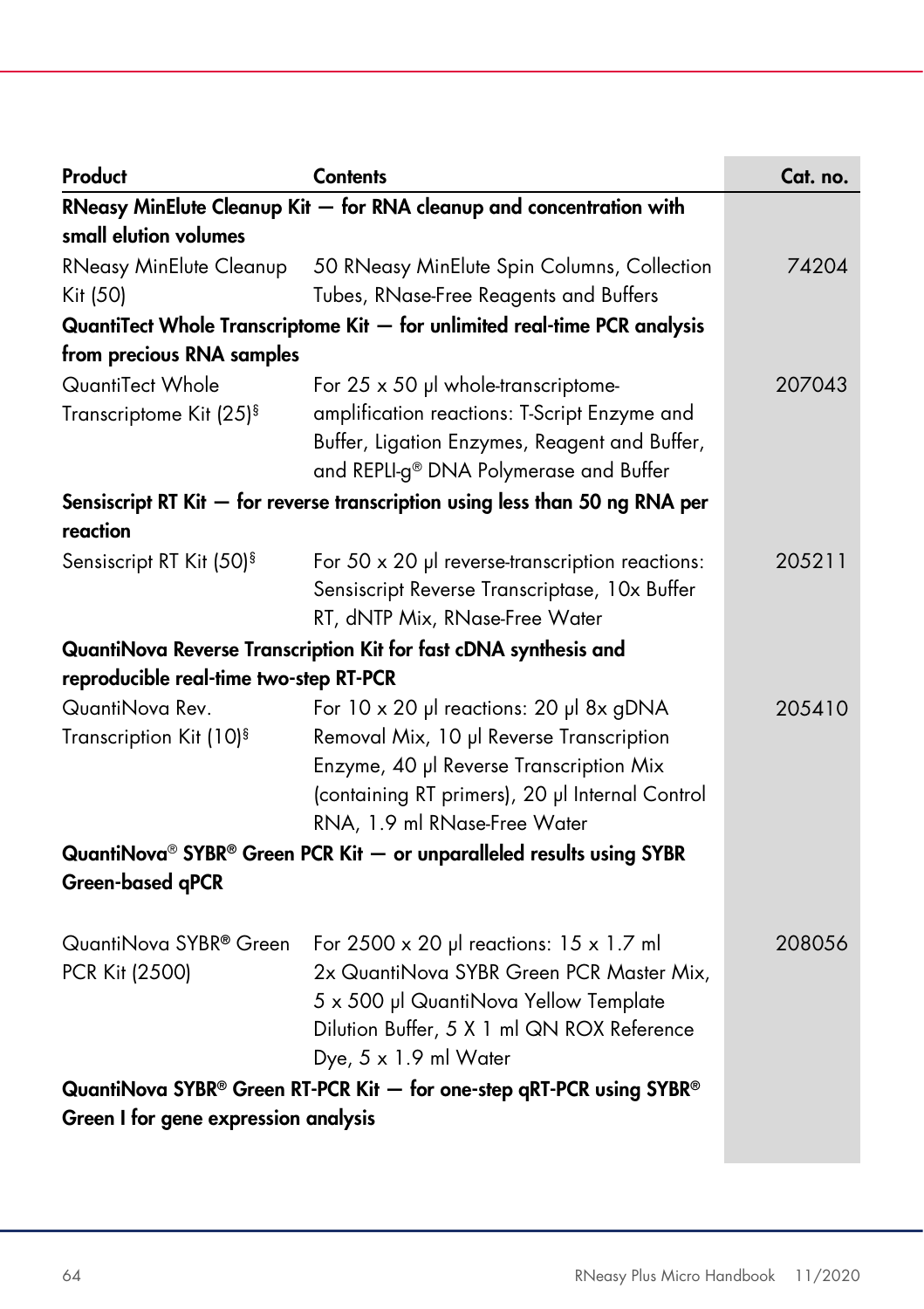| Product                            | <b>Contents</b>                                                            | Cat. no. |
|------------------------------------|----------------------------------------------------------------------------|----------|
| QuantiNova <sup>®</sup> SYBR Green | For 500 $\times$ 20 µ reactions: $3 \times 1.7$ ml                         | 208154   |
| <b>RT-PCR Kit (500)</b>            | QuantiNova SYBR Green RT-PCR Master Mix,                                   |          |
|                                    | 100 µl QuantiNova SYBR Green RT Mix, 100                                   |          |
|                                    | µl Internal Control RNA, 500 µl Yellow                                     |          |
|                                    | Template Dilution Buffer, 1 ml ROX Reference                               |          |
|                                    | Dye, 2 x 1.9 µl RNase-Free Water                                           |          |
|                                    | QuantiNova Probe PCR Kits - for highly sensitive, specific, and ultrafast, |          |
| probe-based real-time PCR          |                                                                            |          |
| QuantiNova Probe PCR Kit           | For 500 $\times$ 20 µl reactions: 3 $\times$ 1.7 ml 2 $\times$             | 208254   |
| (500)                              | QuantiNova Probe PCR Master Mix, 1 ml QN                                   |          |
|                                    | ROX Reference Dye, 500 µl QuantiNova                                       |          |
|                                    | Yellow Template Dilution Buffer, 1.9 ml Water                              |          |
|                                    | QuantiNova Probe PCR Kits - for highly sensitive, specific, and ultrafast, |          |
| probe-based real-time PCRs         |                                                                            |          |
| QuantiNova Probe RT-PCR            | For 500 $\times$ 20 µl reactions: $3 \times 1.7$ ml                        | 208354   |
| Kit (500)                          | QuantiNova Probe RT-PCR Master Mix,                                        |          |
|                                    | 100 µl QuantiNova Probe RT Mix, 100 µl                                     |          |
|                                    | Internal Control RNA, 500 µl Yellow Template                               |          |
|                                    | Dilution Buffer, 1 ml ROX Reference Dye, 2 x                               |          |
|                                    | 1.9 µl RNase-Free Water                                                    |          |
| QuantiNova Probe PCR Kit           | For 500 $\times$ 20 µl reactions: $3 \times 1.7$ ml 2x                     | 208354   |
| (500)                              | QuantiNova Probe PCR Master Mix, 1 ml QN                                   |          |
|                                    | ROX Reference Dye, 500 µl QuantiNova                                       |          |
|                                    | Yellow Template Dilution Buffer, 1.9 ml Water                              |          |

 $*$  For total RNA purification from up to 1  $\times$  10<sup>7</sup> cells or 30 mg tissue.

† Visit www.qiagen.com/automation to find out more about the TissueRuptor II and TissueLyser II and to order.

‡ All QIAcube Connect instruments are provided with a region-specific connectivity package, including tablet and equipment necessary to connect to the local network. Further, QIAGEN offers comprehensive instrument service products, including service agreements, installation, introductory training and preventive subscription. Contact your local sales representative to learn about your options.

§ Other kit sizes available; please inquire.

¶ For all instruments from Applied Biosystems except the Applied Biosystems 7500.

\*\* For the Applied Biosystems 7500 and instruments from Bio-Rad/MJ Research, Cepheid, Corbett Research, Eppendorf, Roche and Stratagene.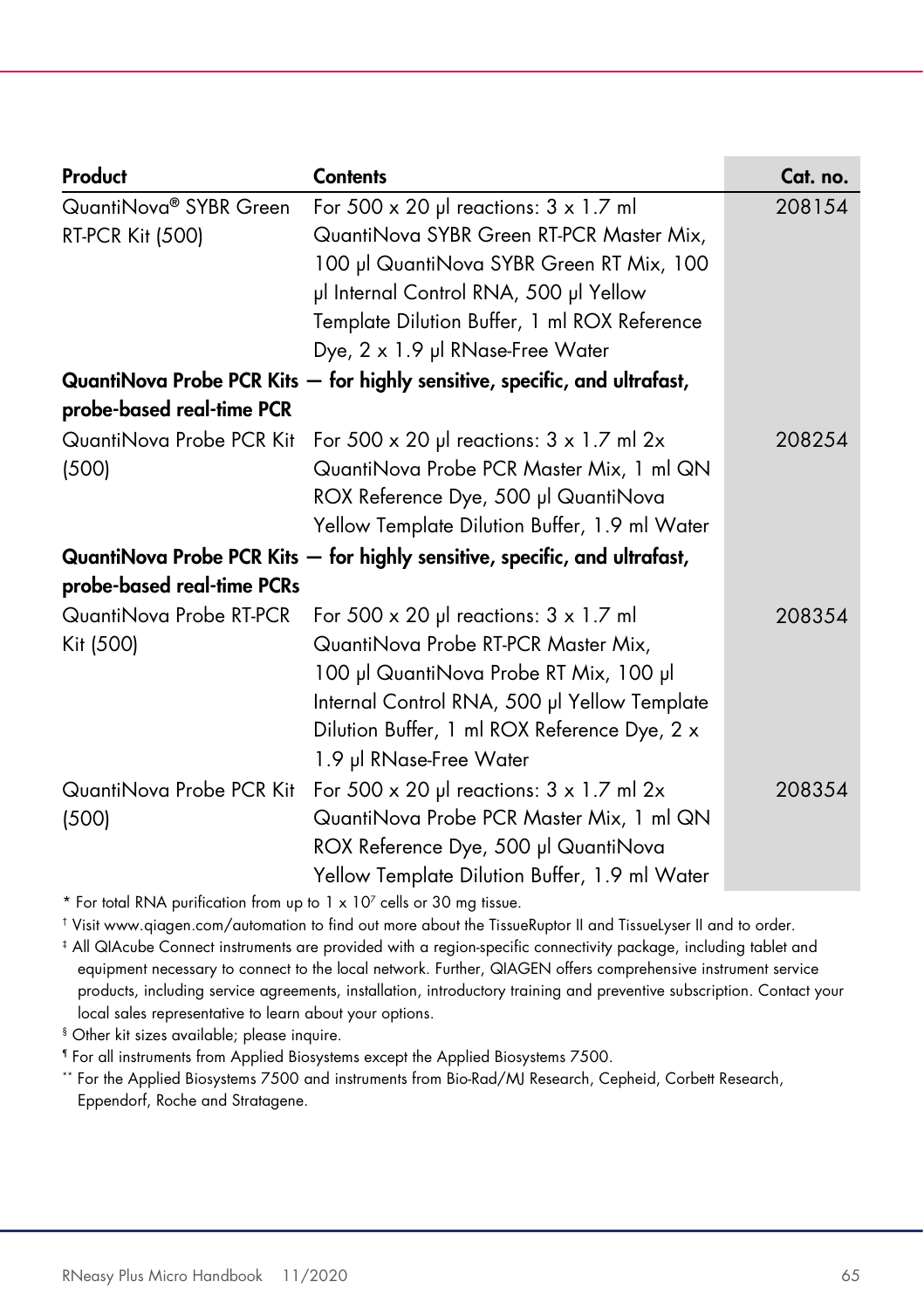For up-to-date licensing information and product-specific disclaimers, see the respective QIAGEN kit handbook or user manual. QIAGEN kit handbooks and user manuals are available at www.qiagen.com or can be requested from QIAGEN Technical Services or your local distributor.

### Document Revision History

| Date          | Changes                                                                  |
|---------------|--------------------------------------------------------------------------|
| January 2020  | Updated text, ordering information and intended use for QIAcube Connect. |
| November 2020 | Updated branding of RNA protection products.                             |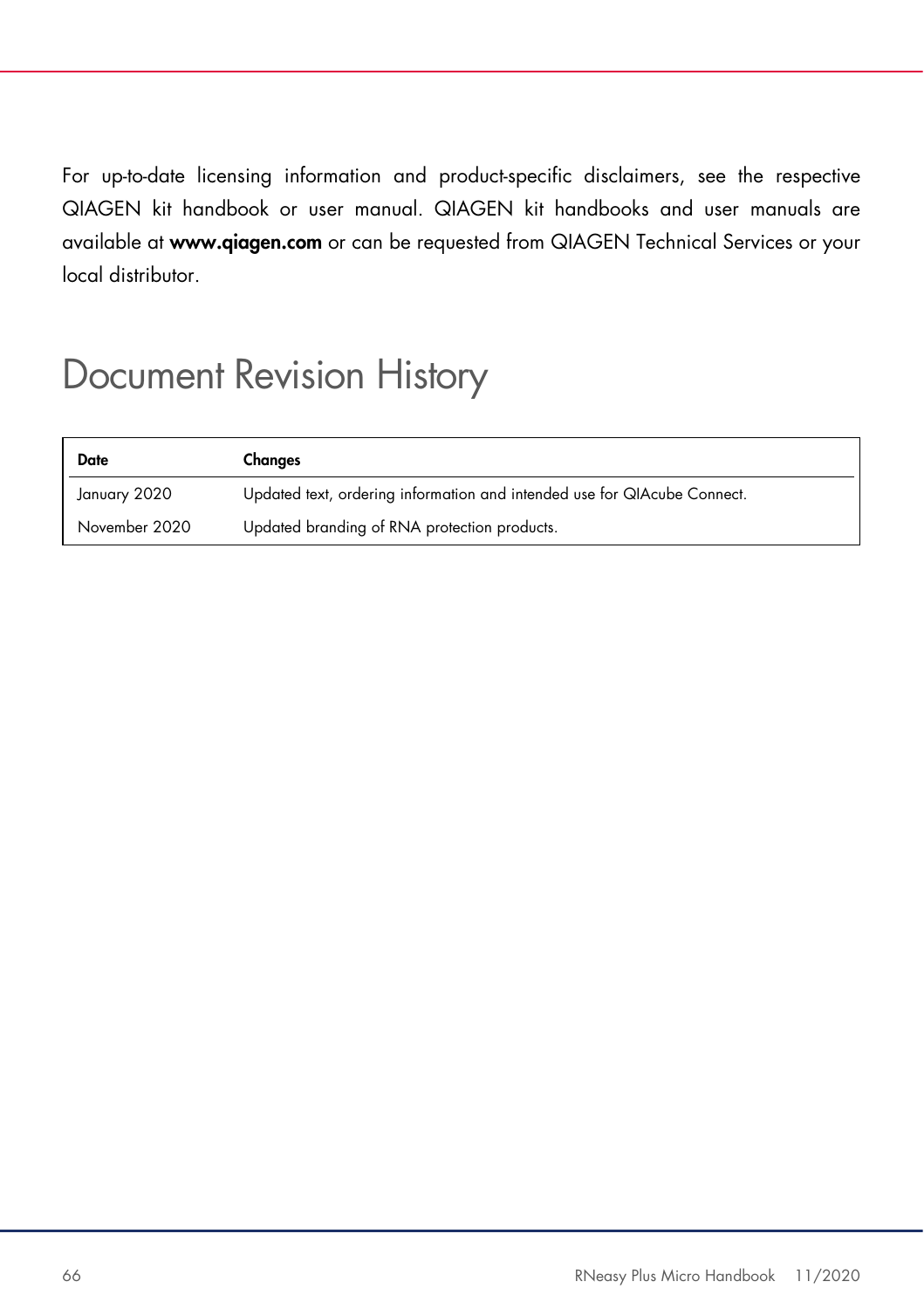Trademarks: QIAGEN®, Sample to Insighi®, QIAcube®, QIAxcel®, AllPrep®, Allproteci®, GeneGlobe®, MinElute®, QuantiTect®, RouantiTect®, REPLI-g®,<br>subsidiaries); FACS® (Becton, Dickinson and Company); Leica® (Leica Microsyste

HB-1950-003 © 2020 QIAGEN, all rights reserved.